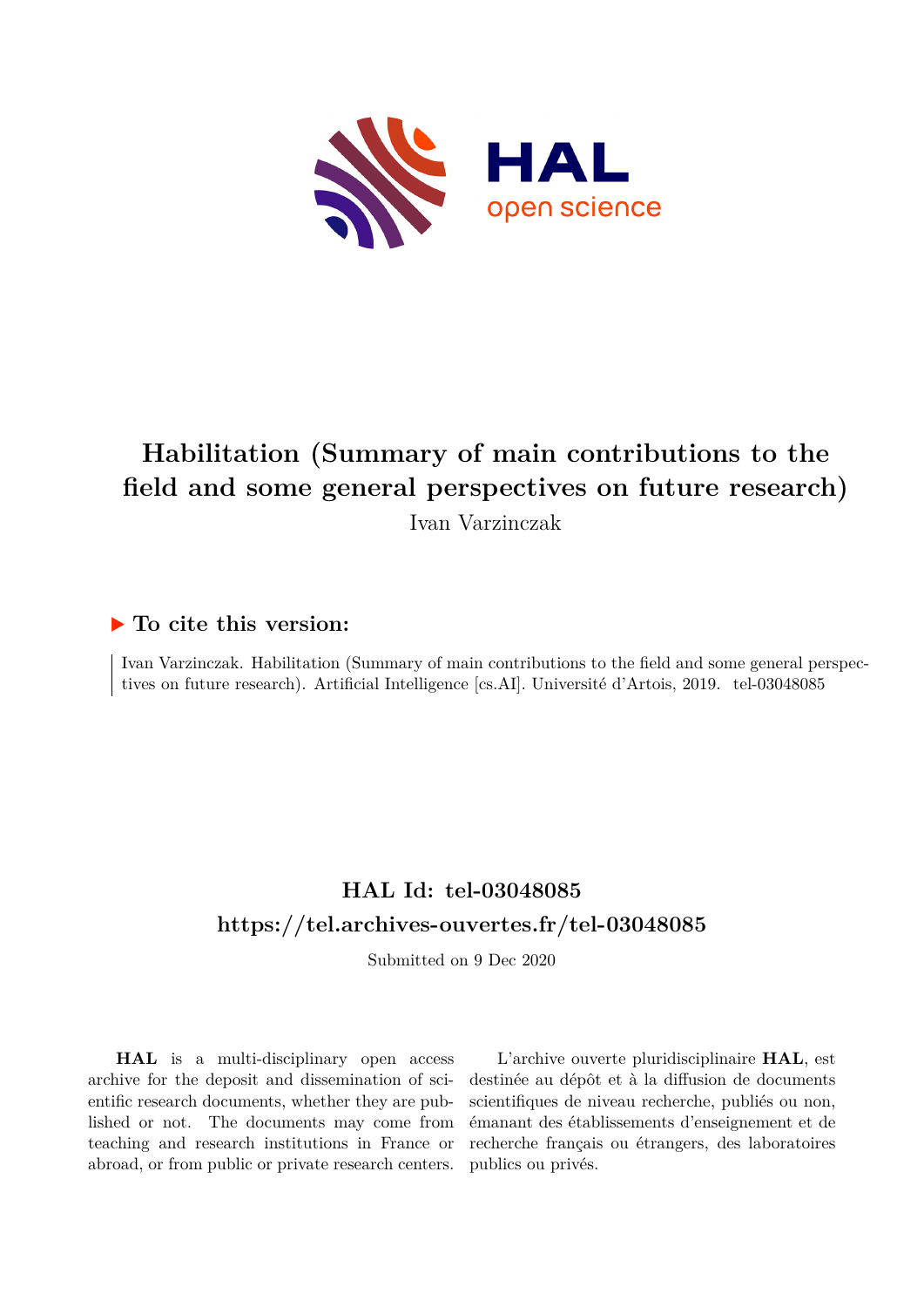# Habilitation

Summary of main contributions to the field and some general perspectives on future research<sup>1</sup>

### Ivan Varzinczak

CRIL, CNRS UMR 8188 Université d'Artois, Lens, France <varzinczak@cril.fr> <https://ijv.ovh>

"Habilitation à diriger des recherches" defended on 26 November 2019 at Université d'Artois before the following jury:

- Franz Baader (TU Dresden, Germany)
- Stéphane Demri (CNRS, France)
- Hans van Ditmarsch (CNRS, France)
- Sébastien Konieczny (CNRS, France)
- Pierre Marquis (Université d'Artois, France)
- Marie-Laure Mugnier (Université de Montpellier, France)
- Odile Papini (Université Aix-Marseille, France)
- Leon var der Torre (Université du Luxembourg, Luxembourg)

<sup>1</sup>For a more detailed description of my recent research, the reader is referred to the companion monograph titled *Defeasible Description Logics*, which is the main scientific document for this "Habilitation à diriger des recherches".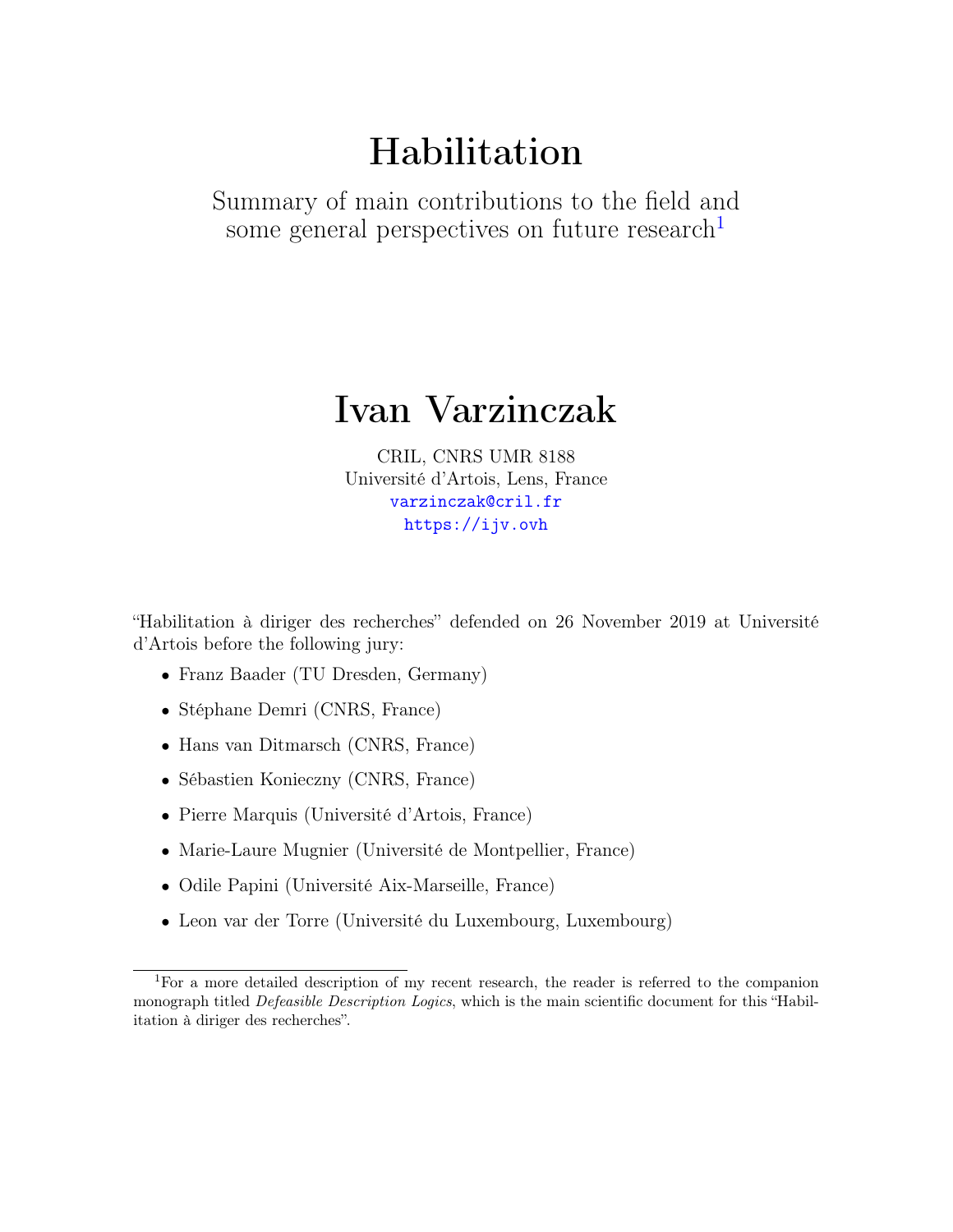# **Contents**

| $\mathbf{1}$   | Introduction and a bit of context                   |       |                                                                              | 1  |
|----------------|-----------------------------------------------------|-------|------------------------------------------------------------------------------|----|
| $\bf{2}$       | My personal view on non-monotonic reasoning         |       | $\overline{7}$                                                               |    |
| 3              | My contributions from 2007 to 2019                  |       |                                                                              | 11 |
|                | 3.1                                                 |       |                                                                              | 11 |
|                |                                                     | 3.1.1 | A solution to the frame and ramification problems                            | 11 |
|                |                                                     | 3.1.2 | Foundations of regression for modal logics                                   | 13 |
|                |                                                     | 3.1.3 | Design principles for action theory specification                            | 14 |
|                | 3.2                                                 |       |                                                                              | 15 |
|                |                                                     | 3.2.1 |                                                                              | 17 |
|                |                                                     | 3.2.2 |                                                                              | 18 |
|                |                                                     | 3.2.3 |                                                                              | 19 |
|                | 3.3                                                 |       |                                                                              | 21 |
|                |                                                     | 3.3.1 | Beyond propositional defeasible consequence                                  | 21 |
|                |                                                     | 3.3.2 |                                                                              | 23 |
|                | 3.4                                                 |       |                                                                              |    |
|                |                                                     | 3.4.1 | Defeasible subsumption and representation results $\hfill\ldots\ldots\ldots$ | 26 |
|                |                                                     | 3.4.2 |                                                                              | 27 |
|                |                                                     | 3.4.3 | Typicality of concepts and relations at the object level                     | 27 |
|                |                                                     | 3.4.4 |                                                                              | 28 |
| $\overline{4}$ | Perspectives and future directions of investigation |       |                                                                              | 30 |
|                | <b>Bibliography</b>                                 |       |                                                                              |    |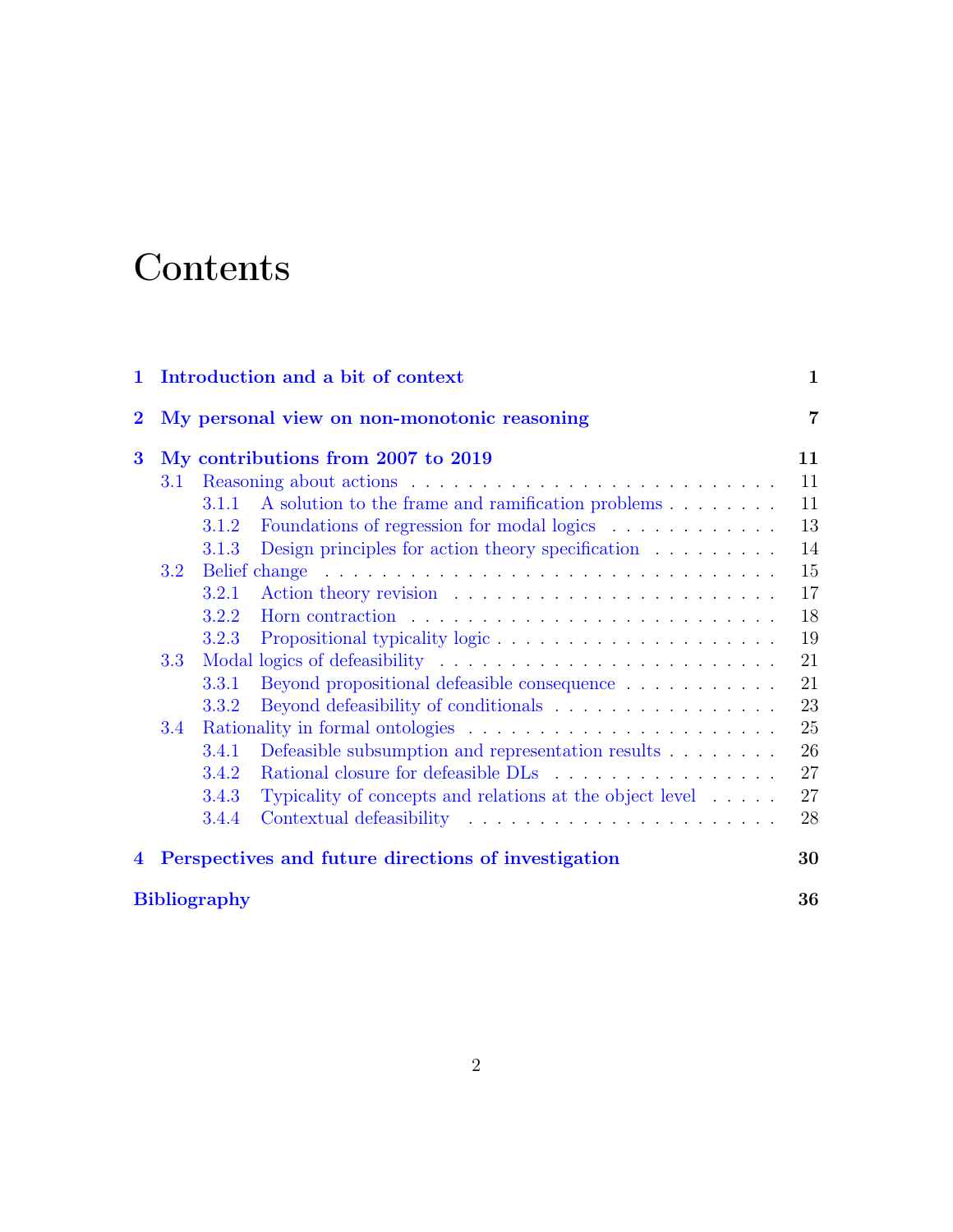# Chapter 1 Introduction and a bit of context

The success of modern artificial intelligence (AI) relies heavily on the realisation of general-purpose autonomous systems capable of behaving rationally in a given environment. Such systems are usually called (artificial) agents and may be of various types such as application software (e.g. a semantic search engine), or a hardware artefact (such as a network router), or even both (a robot). The environment in question can be a physical space, or a virtual realm such as the Web, or even some hybrid combination thereof.

Rational behaviour is commonly understood as the general ability of an autonomous system to make well-informed deliberations followed by appropriate interactions with the environment or with other agents within the system.<sup>1</sup> That is, rational autonomous systems have to be responsive to the environment, interact with it and with other programs or human users the way a human would normally do or sometimes in ways that are better than a human would do it. Such processes involve and are usually driven by goals to be achieved, questions posed by humans or by other artificial agents, or a need for adaptation when changes in the environment occur, amongst others.

What allows agents to be responsive to the intricacies of their environment is the fact they have an internal representation of the relevant aspects of the restricted part of the world they act upon. It is by consulting and manipulating this internal representation, which stands as a substitute for the real system, that agents are able to deliberate and interact with the environment and the human users. Such a representation constitutes the agents' knowledge about themselves, the environment and other agents, and should be as accurate as possible in capturing the agents' surroundings.

We expect agents to behave rationally (or at least sensibly) in their environment. It turns out that an agent's competence is largely influenced by its knowledge. Indeed,

<sup>1</sup>Different notions of appropriateness of actions can be defined. For instance, in game theory, actions deemed as appropriate are those maximising an agent's expected utility.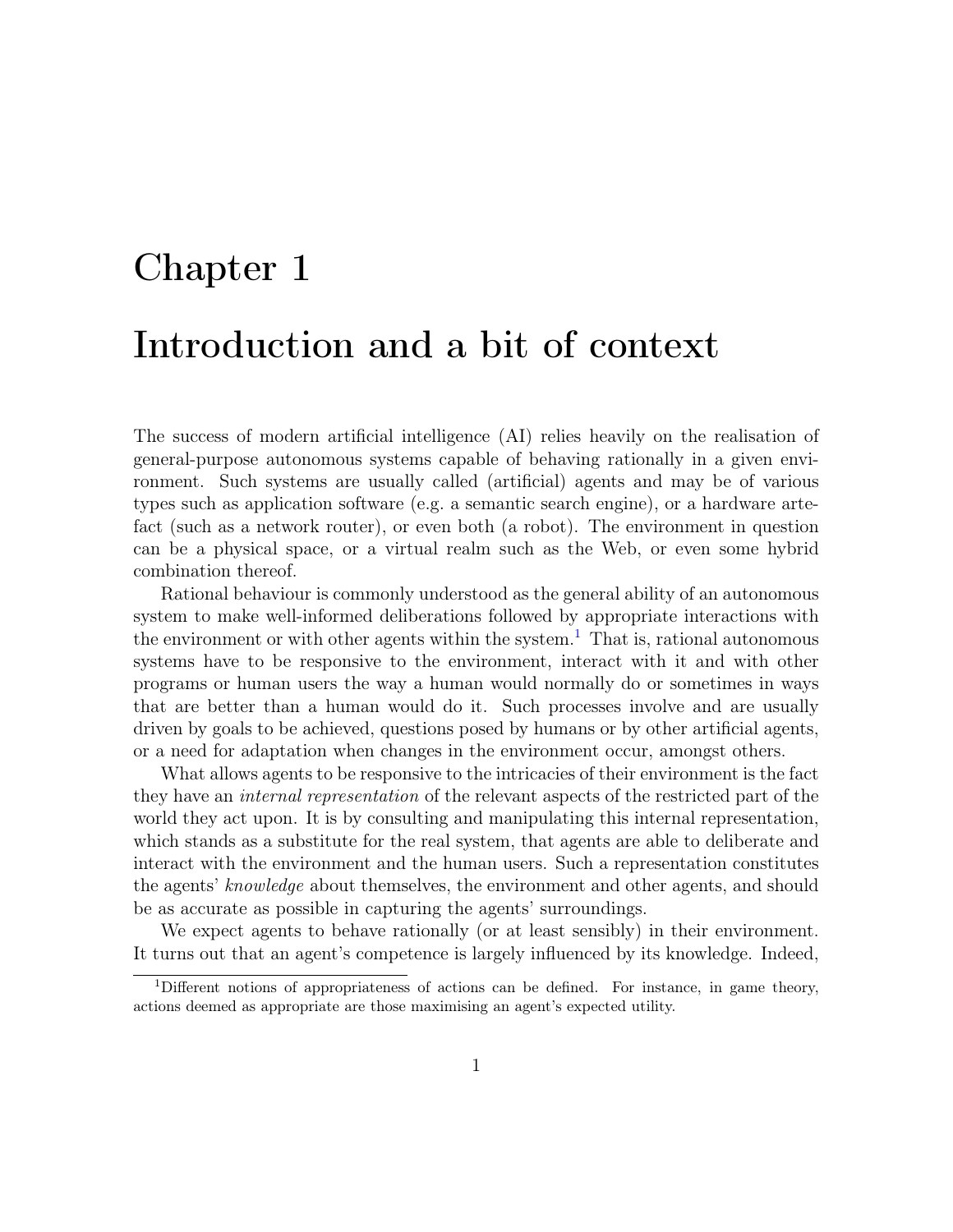how successful an agent is in exhibiting rationality will depend, to a large extent, on how the agent can deal with and use the information in the internal representation at its disposal.2 Such information comprises both the knowledge the agent started off with as well as new information that is acquired through interaction with the environment and other agents. In particular, it is worth noting that the information we refer to here may be of a much more complex nature than that stored in standard data bases [1]: It is not only factual, but it can also be prescriptive [110] (telling what the agent should do in certain circumstances); it can be *taxonomic*  $\boxed{4}$  (telling the agent how the entities in its environment are related to each other); it can be causal [133, 134] (providing a description of the effects a given course of action will lead to), or several combinations thereof. Therefore the level of complexity of an agent's internal representation goes far beyond that of standard data base systems.

In order to perform rationally in their environment, agents should be able to manipulate not only the information that is explicitly available to them, but also the information that implicitly follows from that which is explicitly stored. In other words, to be effective in taking appropriate decisions and interacting with its peers, an agent should be able to draw conclusions from what it knows. This amounts to the ability to perform reasoning, a faculty that goes beyond information retrieval from a data base. Therefore, the understanding and formalisation of human reasoning is an endeavour of great importance to AI and related disciplines.

Several approaches have been proposed for the representation of an agent's internal knowledge and to allow it to perform reasoning on that representation [4, 83]. Some of them are based on data structures mimicking the inner workings of the human brain the stance usually adopted in neural networks and, more recently, in machine learning, while others focus on rule-based procedural specifications — an approach commonly found in expert systems. Common to both approaches is the lack of a *semantics*  $|4|$ , i.e., a shared and unambiguous understanding of the intuition behind the representation which is independent of a specific application domain. In that respect, ad hoc data structures and tailor-made algorithms are not general enough to serve alone as solid foundations for the diverse patterns of reasoning that are required.

Formal (mathematical) logic [111, 129], as it has been studied for the past millennia, and in particular as developed during the 20th century, provides us with solid foundations on which to base the study and formalisation of reasoning. This stems from at least three important features of logic:  $(i)$  its well-founded *formal semantics*, rendering it clear of ambiguity,  $(ii)$  its great degree of *generality*, making it applicable to different

<sup>2</sup>Of course, there are other factors that directly or indirectly contribute to the realisation of this goal, such as the accuracy of the agent's sensors and actors (if it is a physical agent), amongst others. Here we are interested in the *cognitive* aspects of these agents, and therefore we do not investigate issues of the aforementioned nature, which are dealt with by the robotics community.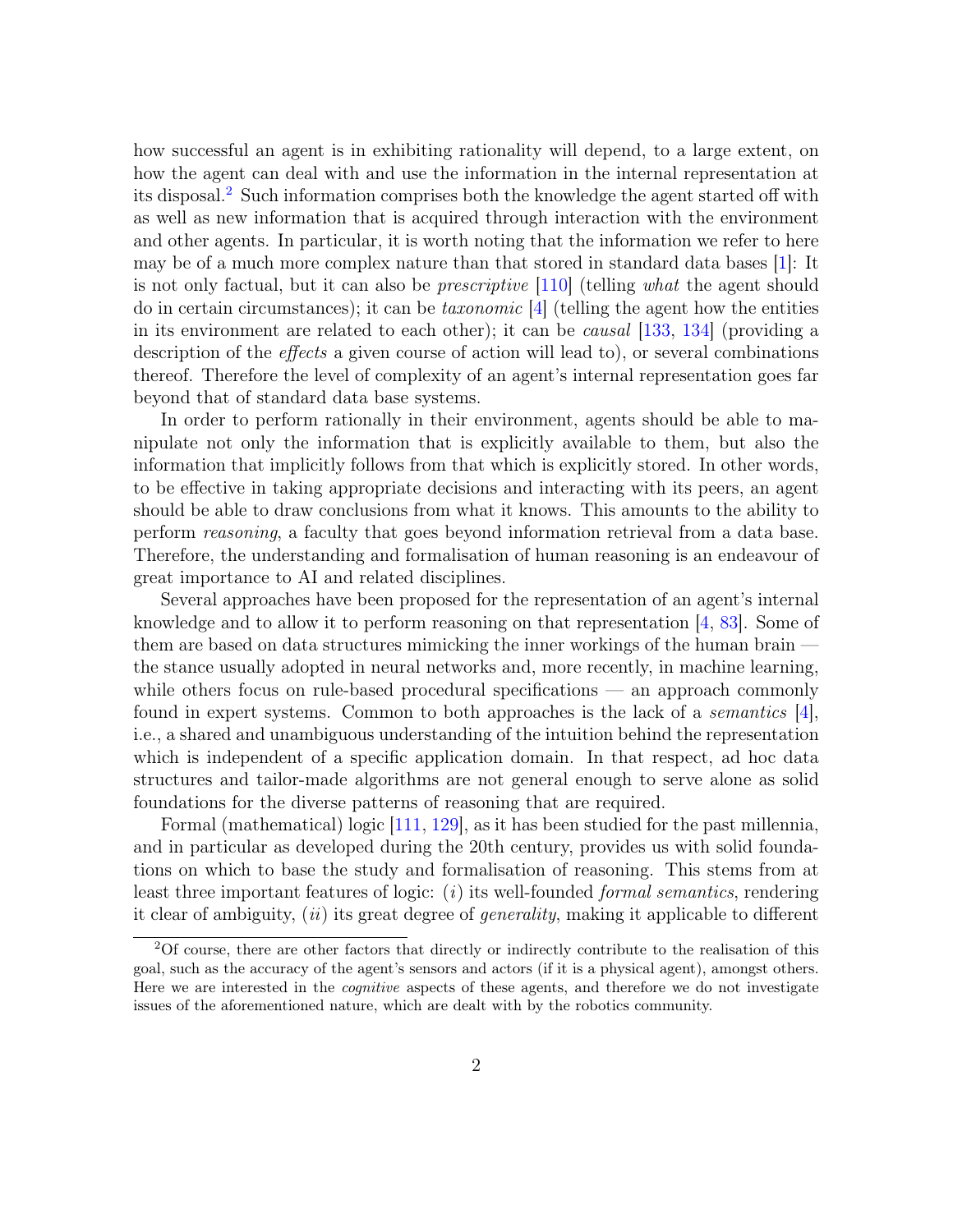contexts, and *(iii)* its amenability to *implementation* in computer systems, allowing for reasoning not only in the physical world but also in the digital one. In this respect, the study of formal logic and its associated tools and techniques is of potential utility to numerous research fields, ranging from applied mathematics, philosophy and law to cognitive sciences, artificial intelligence and economics, to name but a few. As a result, the field of logic has established itself as one of the foundational areas of modern science and technology, in particular in knowledge representation and reasoning (KR&R).

In logic-based KR&R, the internal representation of an autonomous system's knowledge is materialised in the form of knowledge bases  $[104]$ . A knowledge base  $(KB)$ consists of a set of statements specified in some formal, machine-processable, language. Such a language is based on mathematical logic, which, as alluded to above, provides us with a well-defined formal semantics and an associated method for performing reasoning that can be automated in computer systems. The information in the KB is intended to capture or represent knowledge about some particular domain of interest in a concise and unambiguous way  $[4]$ . It is usually specified with the help of a domain expert. The prototypical logical formalisms behind knowledge representation languages in AI are classical (propositional and first-order) logic [24, 83, 115, 125]. Therefore, the idea behind the use of knowledge bases is for the agent to start off with a finite explicit representation of knowledge about the domain and then, by performing logical reasoning, derive pieces of knowledge that are implicit, i.e., consequences following logically from the explicit knowledge in the KB, allowing the agent to make informed decisions [104].

The type of language one chooses to represent knowledge is driven by the nature of the knowledge one wants to represent and the type of application one has in mind. State-of-the-art research in KR&R has a strong focus on the development of generalpurpose logic-based representation languages and therefore issues related to expressivity and complexity are at the core of current open problems in the area [4, 24, 83].

All of this has to be done taking into account the *human user* (e.g. a knowledge engineer) who will encode the knowledge in the agent's KB. This means that knowledge representation languages should be designed according to common principles of software ergonomics [120], in other words they should be neat and elegant. Moreover, technical intricacies such as the complexity of the semantics or the reasoning mechanism itself should be hidden from the user. These issues have a direct impact on the usability of a logical formalism in the implementation of real-world applications.

A core aspect of rational behaviour is the ability to perform commonsense reasoning  $[107, 115]$ , i.e., the type of reasoning (quite often tentative and even unsound from a logical point of view) that humans do in everyday life. The term commonsense reasoning is actually a quite broad notion encompassing many different yet interrelated reasoning tasks. It involves for instance the capacity to deal with exceptions or special cases [31, 74, 75], the ability to adapt one's knowledge in the presence of new,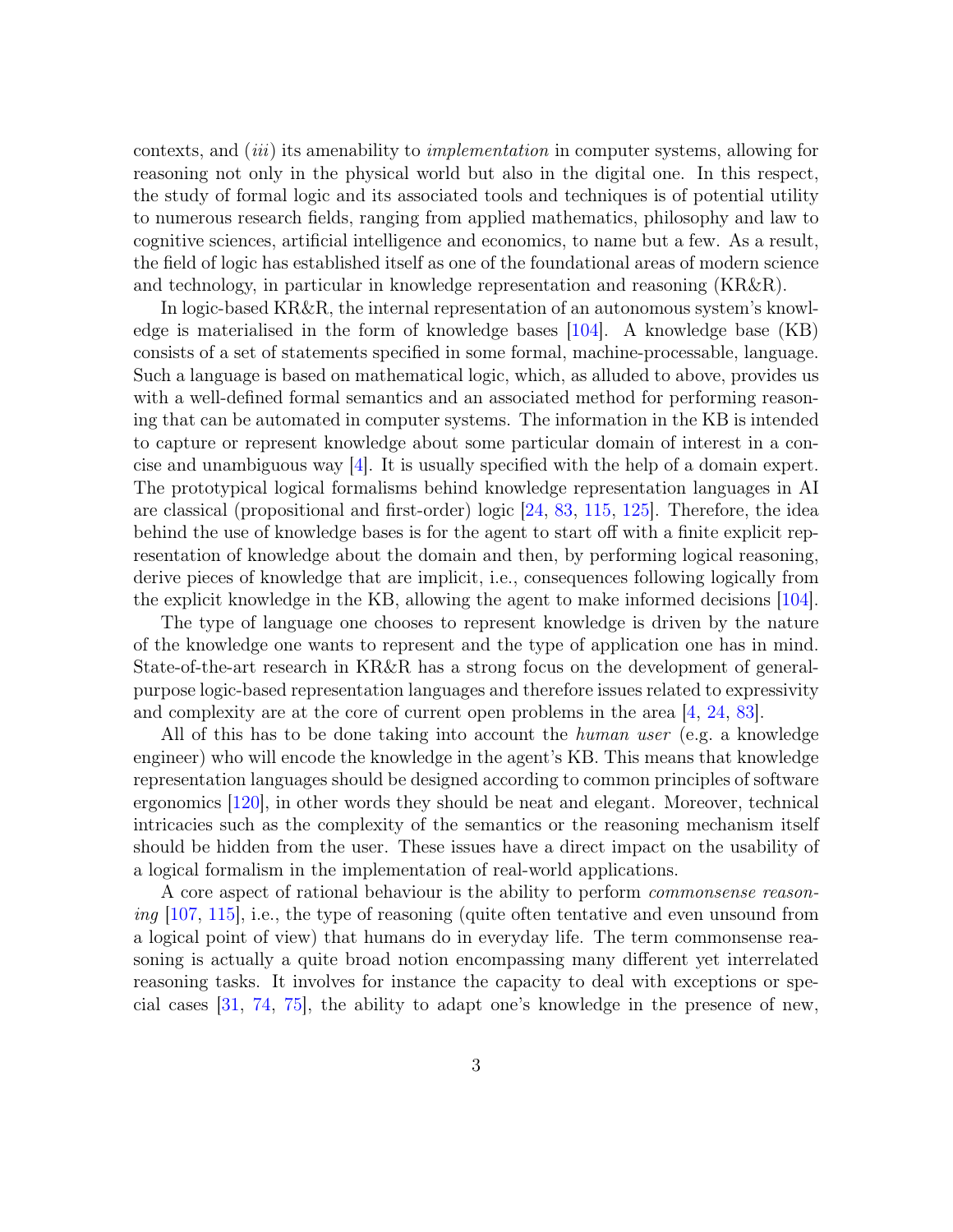possibly conflicting information [2, 58, 81], and, fundamentally, the aptitude to make decisions under incomplete or uncertain information about some aspect of the environment [99, 102], amongst others. These features are all examples of the fundamental component of commonsense reasoning commonly known as defeasible reasoning, the type of reasoning in which conclusions can be defeated, or withdrawn. Completing the picture, it is worth noting that as finite entities, agents usually have limited resources, both in time and space. Knowledge being a fundamental resource of an intelligent agent, it is obviously limited, too. This means that in many situations an agent will have to make decisions under incomplete or uncertain information about some aspect of its environment. Of course, 'guesses' of this type may be wrong — they are defeasible, but an agent with the ability to retract knowledge would not collapse when making incorrect assumptions. Hence the ability to make provisional, tentative conclusions depends on the capacity of handling exceptions and retracting previous knowledge as mentioned above. Without a proper formalisation of defeasible reasoning, the understanding and eventual realisation of the broader notion of commonsense reasoning in machines will never see the light of the day.

Historically, logical formalisms have shed light on how to reason correctly, i.e., how one ought to reason in ideal circumstances. However, it is equally important to understand how we ought to reason when these ideal circumstances are not met, notably in human quotidian contexts. It turns out that classical reasoning is not flexible enough when directly applied to certain aspects of human decision making. This is so because of properties and principles of classical reasoning that, in spite of making perfect sense in an ideal mathematical setting, are hard to justify or to deal with in everyday life. These comprise, for instance, the law of non-contradiction, the law of excluded middle, the so-called 'paradoxes' of relevance, and monotonicity, to mention just a few. Among these, monotonicity, which in its most basic form states that deductions are always incremental (if  $\alpha \models \beta$ , then  $\alpha \land \gamma \models \beta$ ), has been acknowledged in the literature as the major stumbling block in a proper understanding and formalisation of commonsense reasoning [73, 108, 114, 115, 124]. As such, the eschewal of monotonicity, or rather a careful neutralisation thereof, is the main focus of the area of qualitative analysis of uncertainty in reasoning, also known as *non-monotonic reasoning*.<sup>3</sup>

The field of non-monotonic reasoning is quite broad and comprises several research domains. In this document, I will focus for the most part on the following areas: Reasoning about Actions and Change, Belief Revision, and Defeasible Consequence Relations. These are the areas in which I have mostly been active over the past twelve

<sup>&</sup>lt;sup>3</sup>Sometimes the term *non-monotonic logics* is also used, although it seems to be less consensual. Here I shall use non-monotonic *reasoning*, which is broader in that it also includes methods of belief revision [81] and argumentation theory [12].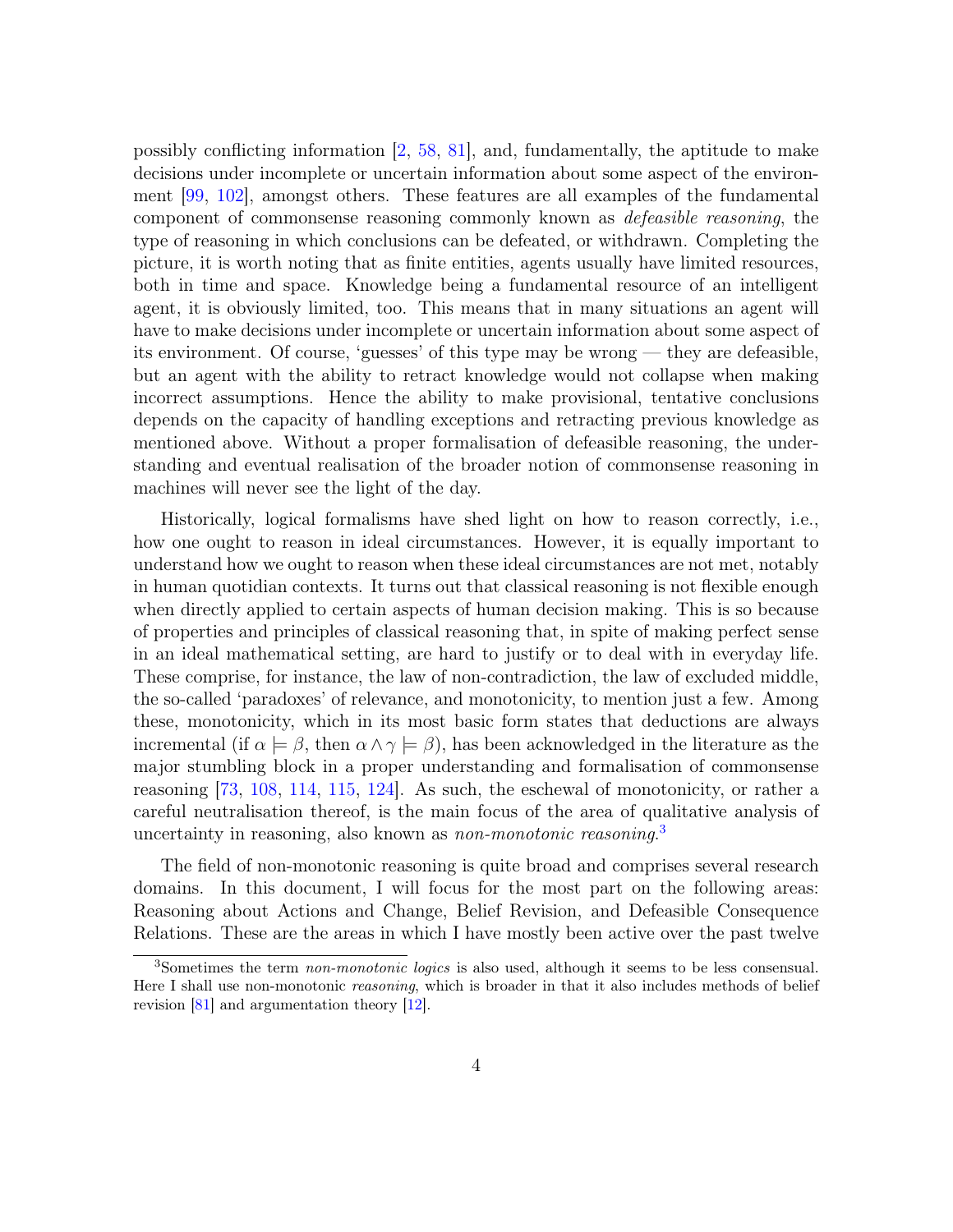years and the purpose of the present memoir is precisely to provide a summary of my contributions to the area along that period. Before doing so, it is worth emphasising that when it comes to research methodology I have relied on the following fundamental assumptions [115]:

- 1. I assume, along with most cognitive scientists, that reasoning involves the use of representations and computational processes that operate on those representations;
- 2. I assume, along with researchers in symbolic artificial intelligence, that these representations are of a symbolic nature;
- 3. I assume, along with researchers in logic-based AI, that knowledge is best represented declaratively rather than procedurally, and
- 4. I have used as basic building blocks the declarative languages of modal logics and description logics, as well as fragments and extensions thereof, and their associated reasoning services.

Research in knowledge representation and reasoning usually focuses on two fundamental aspects, namely the *representational* dimension, i.e., that of designing suitable representation languages, and the reasoning dimension, i.e., that of devising correct algorithms and techniques for reasoning both with and about the representation in knowledge bases. In that respect, I have worked on these two intertwined dimensions by investigating representation languages with appropriate expressive power as well as methods for automating different forms of reasoning in such languages.

Organisation of the document The present memoir is organised as follows: In Chapter 2, I summarise my personal perspective on (logic-based) non-monotonic reasoning, its main aspects and the different levels at which it has to be dealt with. Chapter 3 contains a summary of my scientific contributions to non-monotonic reasoning for the period spanning from 2007 up until now and that I deem as the most relevant in the context of the present "habilitation". Chapter 4 closes the memoir by highlighting some of the challenges in future developments of defeasibility in reasoning and specifying the directions I plan to follow in pursuing them. The appendices contain the required administrative documents, namely a complete CV and copies of the relevant publications for the period under consideration (2007–2019).

A Disclaimer The purpose of the present document is to provide a general overview of the work I have done over the past twelve years and its significance, as well as how its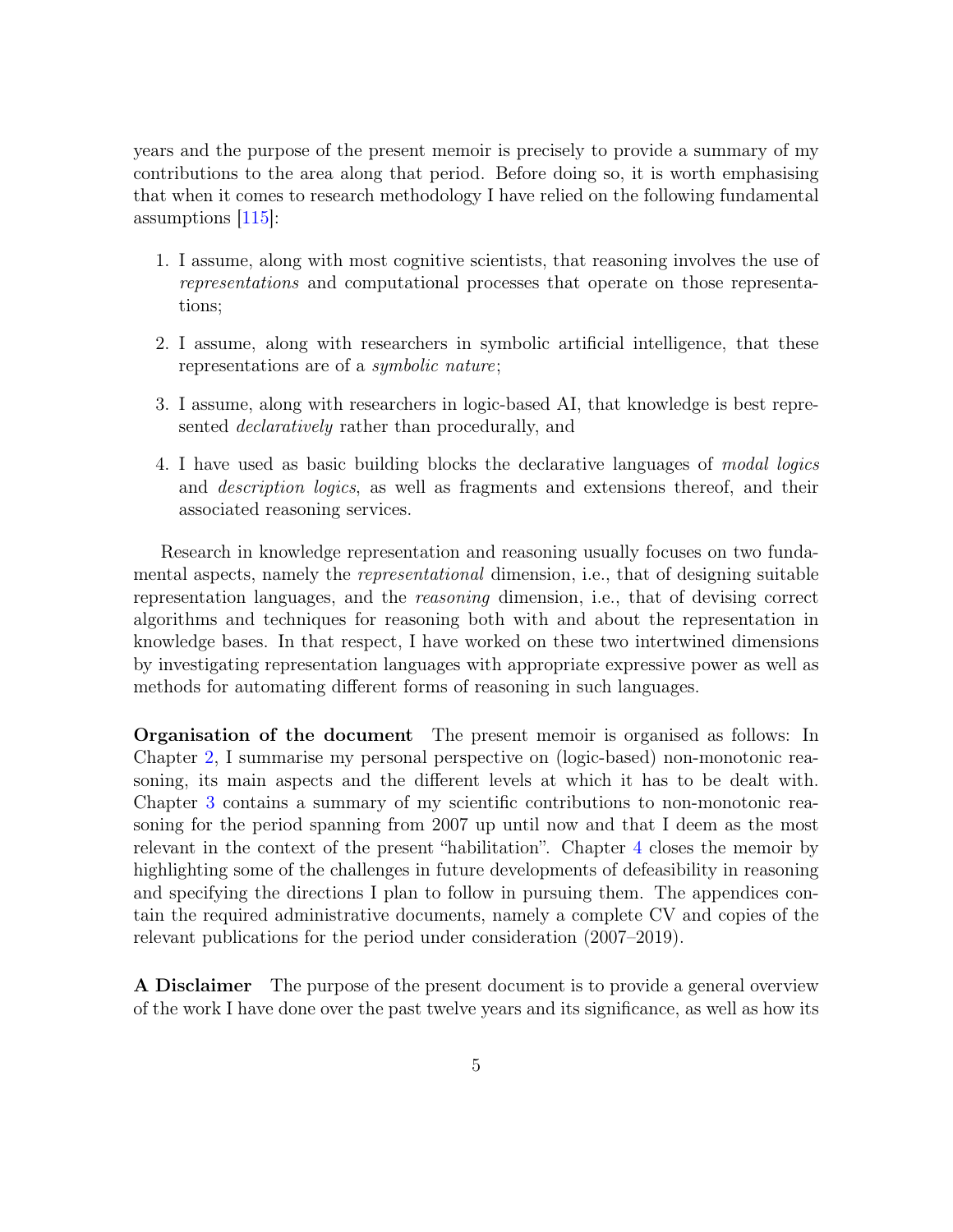different pieces fit together as a hotbed for further investigation into the area. Technical details can be found in the relevant papers referenced along the text and made available in the appendix. The presentation style here adopted is semi-technical, although formal. The companion monograph titled Defeasible Description Logics presents with a much higher level of detail my technical contributions to the development of defeasible reasoning for formal ontologies and on which I have worked from 2011 to 2019.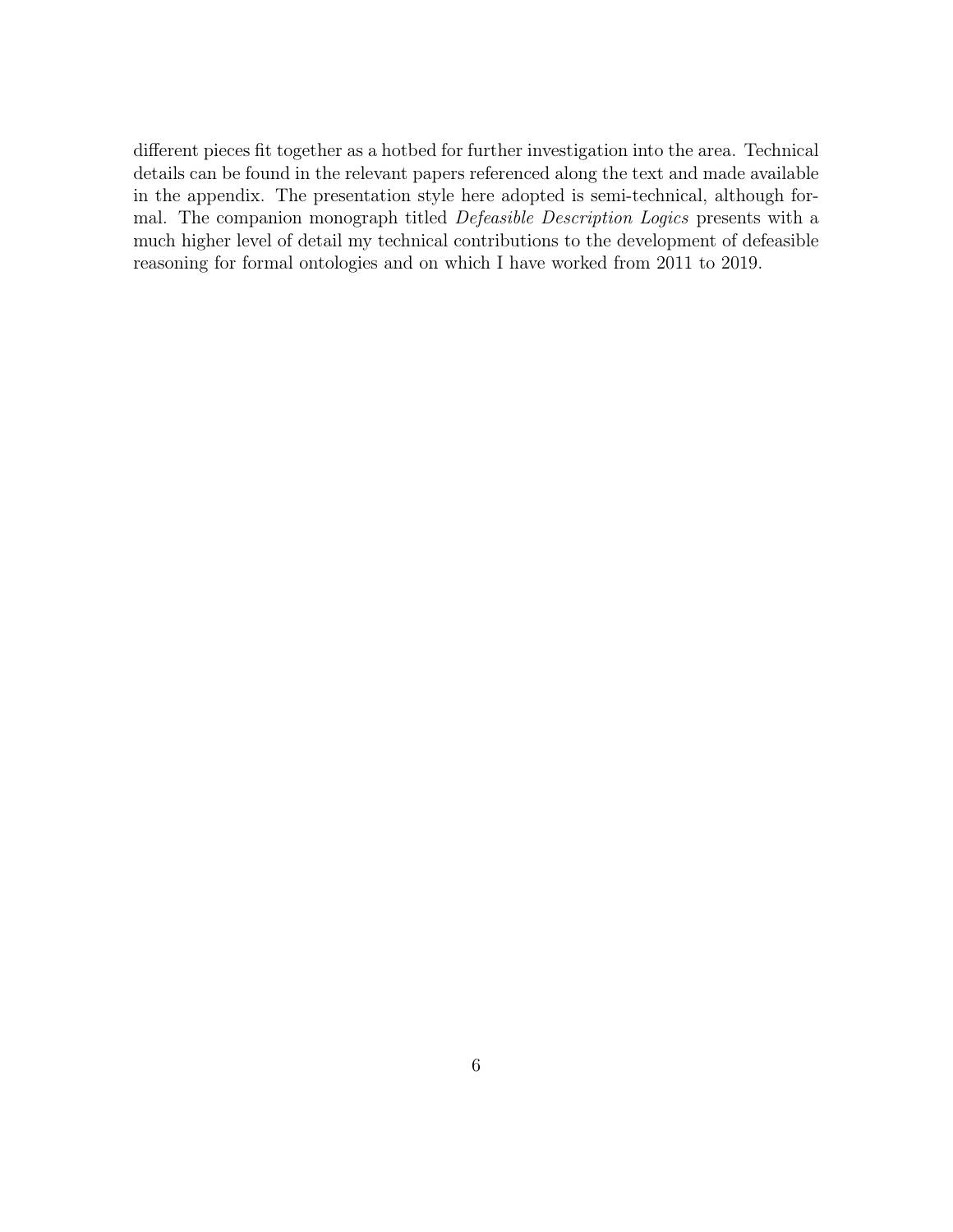## Chapter 2

# My personal view on non-monotonic reasoning

New logics can be created in several different ways. We can add new constructs to a given language or restrict its grammar. We can enrich the semantic structures or impose restrictions on them. We can alter the underlying entailment relation, obtaining the socalled infra- or supra-classical logics. We can even restrict or augment the corresponding proof theory.

In a certain sense, non-monotonic reasoning shares some of the aims of traditional non-classical logics such as paraconsistent [121], intuitionistic [91], relevance [60] and adaptive [8] logics inasmuch as it gets to grips with one or more features of classical logic seen as problematic. Contrary to them, though, logics of non-monotonicity are not to be taken as replacements for or opposed to the classical one. They do not entirely reject classical consequence as incorrect; instead they build on it to get consequence relations that are at the same time stronger and more flexible. In that sense, logics of non-monotonicity are *not* to be seen as a family of non-classical logics [105]. They are (in general) supra-classical. 1

Designed to be stronger while more versatile than classical logics, non-monotonic formalisms usually show the two fundamental intertwined aspects below:

• Ampliative aspect: augmenting the underlying reasoning by allowing more conclusions. In practical contexts, this amounts to the ability to make inferences that venture beyond the scope of the premises, somehow in an 'unsound' but justifiable way. Prominent examples are  $(i)$  default reasoning [124]: jumping to conclusions deemed as plausible 'by default', i.e., in the absence of information to the contrary, such as applying negation as failure [50] or adopting the closedworld assumption [123], and (ii) inductive and abductive reasoning [64]: taking

<sup>&</sup>lt;sup>1</sup>There are also examples of infra-classical logics exhibiting non-monotonic features [33, 126].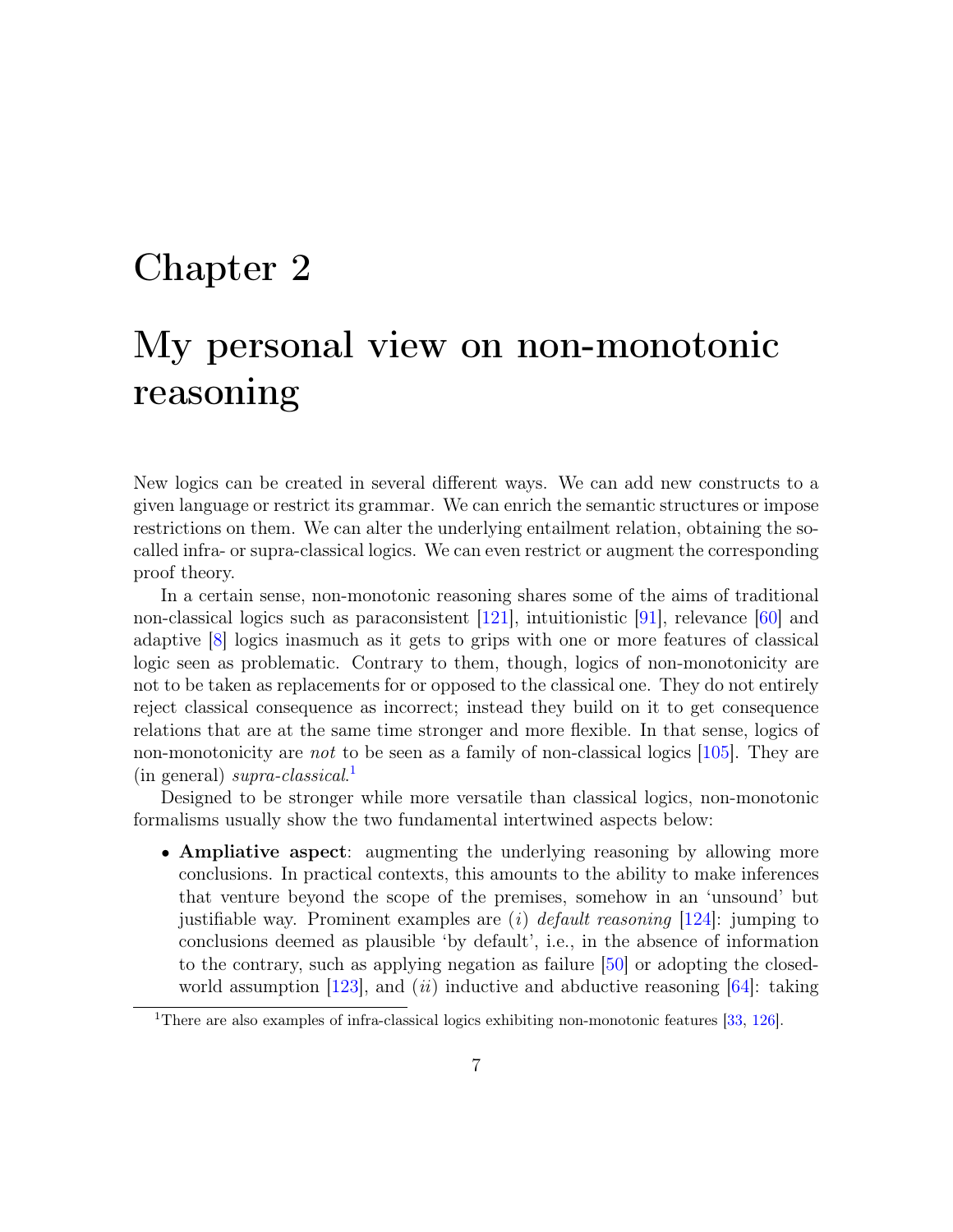chances in drawing conclusions that implicitly call for further scrutiny or tests by empirical observations, as in making inductive hypotheses in scientific theories or finding abductive explanations in forensics.

• Defeasible aspect: curtailing the underlying reasoning either by disregarding or by disallowing some conclusions that somehow ought not to be sanctioned. In practice, this amounts to the ability to backtrack one's conclusions or to admit exceptions in reasoning. Some examples of this are  $(i)$  retractive reasoning [2]: withdrawing conclusions that have already been derived, such as in belief contraction  $|81|$  or in negotiation, and *(ii) preemptive reasoning*  $|96, 108|$ : preventing or blocking the inference of some conclusions by disallowing their derivation in the first place, as in dealing with exceptional cases in multiple inheritance networks [132] and in regulation specification [117].

Hence, put simply, the central research question in non-monotonic reasoning revolves around the problem of determining for a given context how one can sanction more conclusions as well as how to sanction *fewer* of them.

It turns out that the two aforementioned aspects of non-monotonicity manifest themselves in logical approaches, to a greater or lesser extent, at various different levels in the following way:

- 1. Object level, i.e., that of the logical symbols of the language: in this case the connectives can behave non-monotonically, as for instance a non-monotonic version of material implication  $\rightsquigarrow$ , showing an ampliative behaviour ( $\alpha \rightsquigarrow \beta$  holds even if  $\alpha \to \beta$  doesn't) and a defeasible one  $(\alpha \leadsto \beta$  is the case but not  $\alpha \land \gamma \leadsto \beta$ .
- 2. **Entailment level,** i.e., that of sanctioned *inferences* or *reasoning*: in this case it is the (classical) entailment relation  $\models$  (or the deducibility one  $\vdash$ , if one prefers) that has a non-monotonic counterpart ' $\approx$ ' (alternatively ' $\sim$ '), with both an ampliative behaviour  $({\{\alpha\}} \approx \beta$  even if  ${\{\alpha\}} \not\models \beta$ ) and a defeasible one  $({\{\alpha\}} \approx \beta$  and  $\{\alpha, \gamma\} \not\approx \beta$  do not conflict). (This level has been the one at the origin of research in non-monotonic reasoning and probably the most extensively studied.)
- 3. Meta-reasoning level, i.e., that of reasoning about the sanctioned inferences: here non-monotonicity happens 'outside' the logic since additions and removals of conclusions are dealt with at a level beyond that of entailment. Prominent examples of this level are the theory of belief revision [2, 81] and argumentation theory [12]. In both cases, the entailment relations that are reasoned with remain Tarskian (monotonic). Non-monotonicity shows up in the passage from one classical theory to a new one created through a series of revision cycles (additions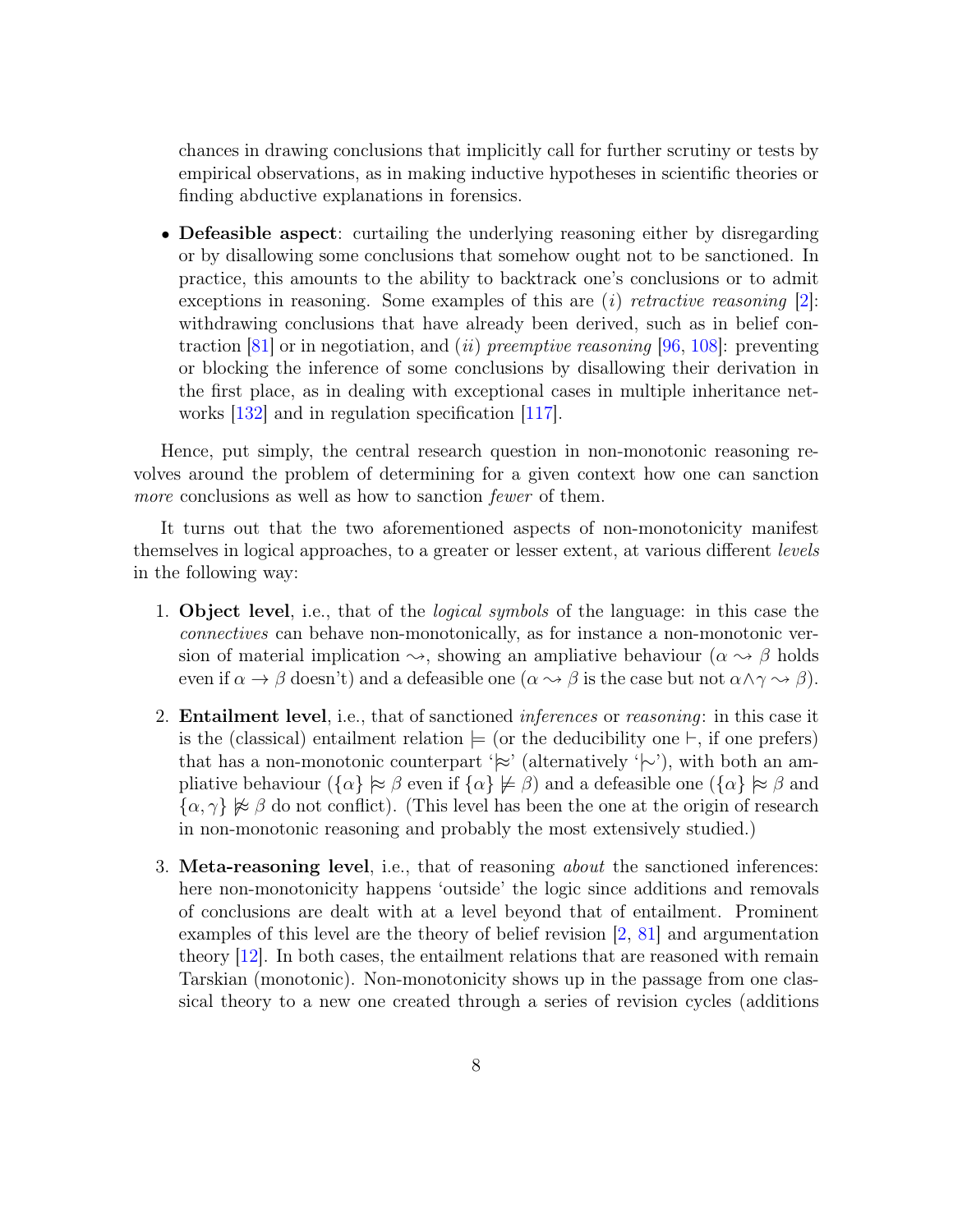and removals of theorems)<sup>2</sup> or through a dialectical process of evolving possibly conflicting knowledge bases.

Over the past 40 years, efforts have been put into the study and definition of logical formalisms within which the aforementioned aspects of non-monotonic reasoning could adequately be captured in one or another of the above levels [24, 25, 67, 68, 73, 81, 83, 105]. These include, in particular, default logic [124] (entailment level), autoepistemic logic [114] (entailment level), AGM belief revision [2] (meta-reasoning level), circumscription [108, 109] (entailment level), abstract argumentation frameworks [59] (*meta-reasoning* level), dynamic epistemic logic [58] (at the *object* level) and preferential logics  $[68, 96, 102, 128]$  (both *object* and *entailment* levels), to name but a few. These have mainly been developed by philosophers and computer scientists, but of course this does not affect their mathematical interest or value.

Despite the importance and relevance of the foregoing approaches, all of them have somehow fallen short of providing a general and comprehensive account of nonmonotonic reasoning. This is so because either they have not dealt with all the aforementioned levels of non-monotonicity, or they have only partially explored the two aspects of non-monotonicity within a given level, or both. We make this claim more precise in the following paragraphs.

At the object level, there have been many proposals of non-monotonic versions of conditional-like connectives [23, 34, 35, 46, 51, 55, 96]. These allow for exceptiontolerant reasoning in the object language by blocking the conditional's consequent in non-typical situations. The usual example is that birds normally fly but penguins normally don't [96]. In spite of the success in characterising the intuitive behaviour of such non-monotonic connectives [96, 102], research in non-monotonicity at the object level remains somewhat limited in that it is restricted to non-monotonic implication, even in logics with more expressive power than the propositional one [27, 34, 35, 46, 101, 122]. Except for a few recent preliminary attempts [5, 19, 28, 37, 38, 131, 138], existing approaches have somehow left open the question of whether other logical connectives could also exhibit some aspect of non-monotonic behaviour.

At the level of entailment, which is the most thoroughly investigated level in nonmonotonic reasoning, there has been a great deal of work done on how to define entailment relations with a built-in mechanism for allowing the jump to conclusions while still permitting the withdrawal of previously sanctioned inferences [3, 30, 99, 102, 106, 108, 109, 124]. In particular, the notions of prototypical reasoning (or rational closure) [102]

<sup>&</sup>lt;sup>2</sup>In this level, the ampliative aspect is more 'conservative' than in the others in that the new piece of information must follow classically from the resulting theory, i.e., it is not necessarily regarded as being just provisional. This stems from the principle of *primacy of new information* [53], usually adopted in the field.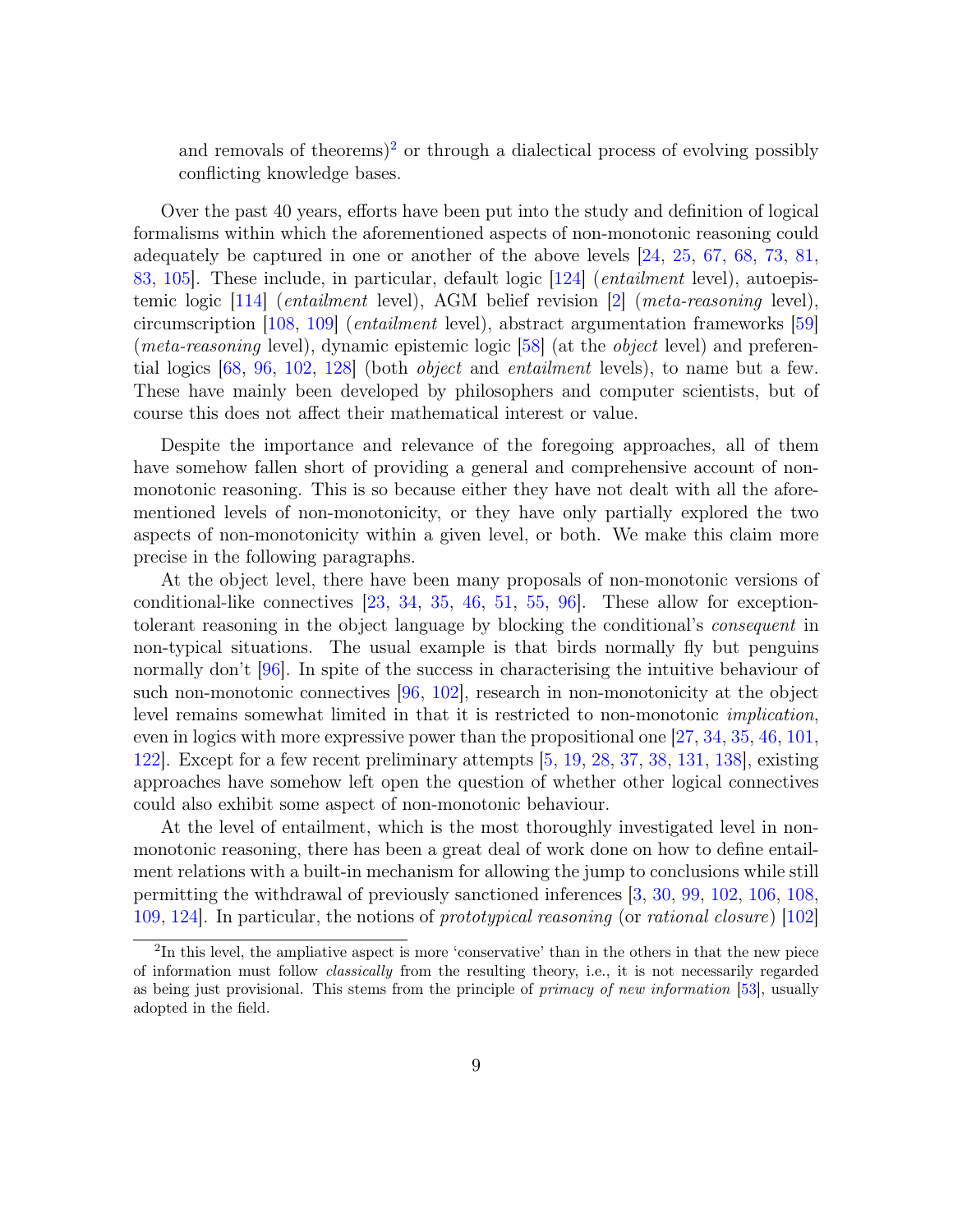and presumptive reasoning [99] have shown to be quite promising in a propositional setting. Recent developments in the field have seen quite a few extensions of rational closure beyond propositional logic [27, 34, 35, 36, 46, 77, 78, 79], while those of presumptive reasoning are on their way. There seems to be an agreement, though, that both prototypical reasoning (delivering a more 'conservative' entailment relation) and presumptive reasoning (giving rise to more 'venturous' consequences) represent rather extreme cases and that there may be a whole spectrum of equally interesting consequence relations between the two. There is therefore a need to explore other types of non-monotonic entailment, in particular in the context of more expressive logical languages like those of *modal logic*  $(15, 49)$  and fragments of first-order logic such as description logics [4].

At the meta-reasoning level, an extensive body of research has been erected in the context of theory change (notably following the AGM paradigm [63, 69, 81]), abstract argumentation frameworks [12, 59] and their intersection [9, 13, 48]. While argumentation frameworks usually disregard the underlying logical language (thereby not addressing non-monotonicity at the object level), AGM-style revision assumes the formalism of (full) classical propositional logic. This stands as one of the historical limitations of the AGM paradigm, since there are good reasons to investigate the problem of belief change in logics other than the propositional one, such as modal logic, first-order logic and fragments thereof. It is only recently that theory change has been explored in less expressive logics such as Horn logic [18, 22, 56], and in some application-oriented fragments of modal and first-order logics [65, 113, 136]. Moreover, an outstanding issue of both argumentation frameworks and belief revision remains the imposed restriction to underlying entailment relations that are *monotonic*. It is quite reasonable to envisage theory change and argumentation frameworks based on logics that do not have a Tarskian consequence relation.

Given the discussion above, we can conclude that there are still many relevant issues across the three levels at which uncertainty shows up in reasoning that remain to be properly studied and formalised. Therefore, new and more general formal theories of non-monotonic reasoning, supplementing the existing ones in some crucial aspects, are called for.

In the next chapter, I will provide an overview of how I have dealt with the different aspects and levels of non-monotonic reasoning over the past twelve years in some application scenarios that are relevant from the standpoint of AI.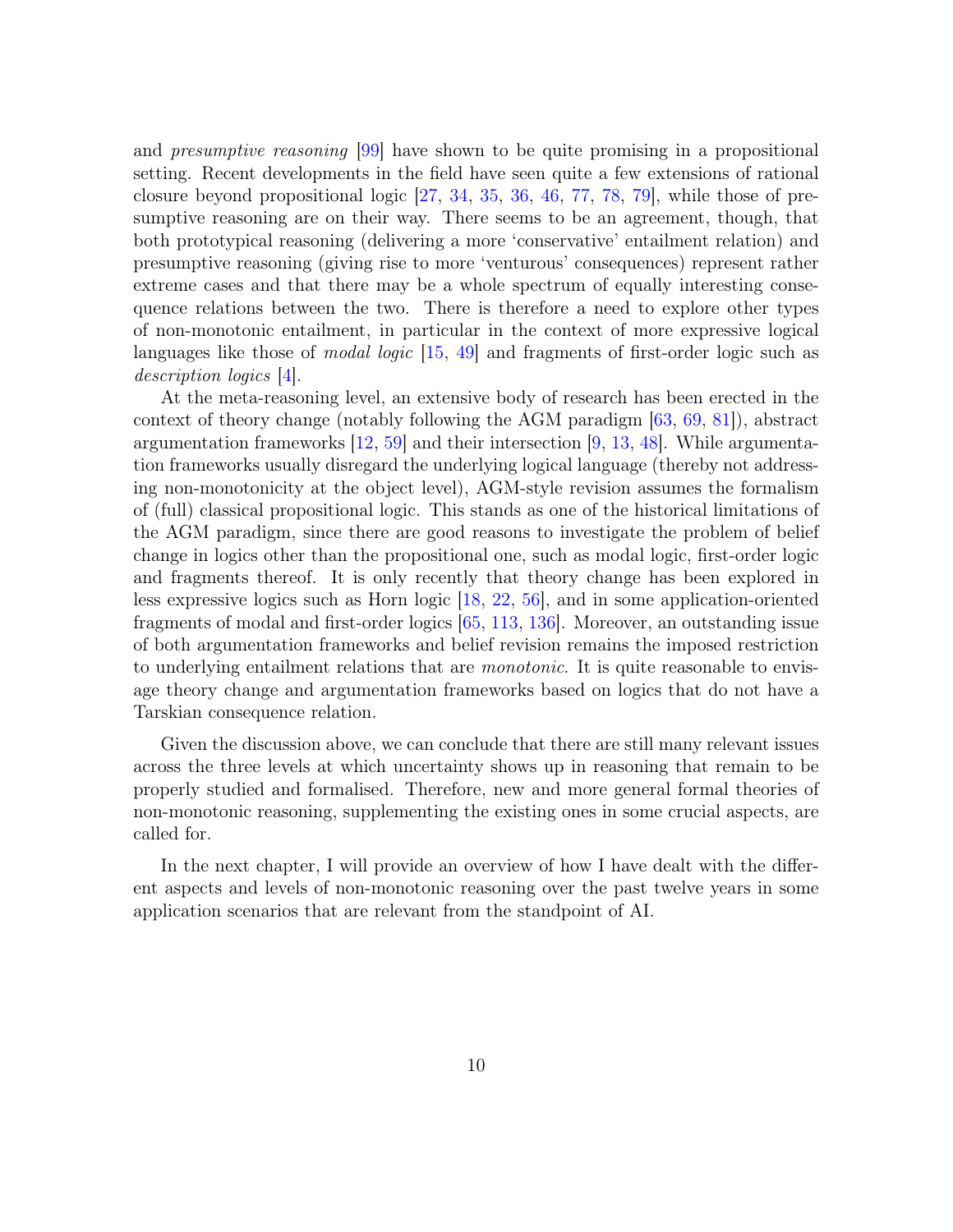# Chapter 3 My contributions from 2007 to 2019

In the following, I present a summary of the contributions I have made to the area of non-monotonic reasoning over the past twelve years. These have resulted in several papers in international conferences and articles in journals. The most significant of these publications are mentioned in the following sections.

### 3.1 Reasoning about actions

The area of reasoning about actions and change is central to artificial intelligence not least because it studies the foundations of intelligent agents interacting with the environment and with other agents. In order to behave rationally, agents have to make plausible decisions and perform appropriate *actions*. To achieve that, artificial agents therefore have to be equipped with an accurate description of which actions are available and what their effects and preconditions for executability are. It turns out that specifying such descriptions, as well as reasoning with them, is a hard task, in particular due to the frame problem and the ramification problem.

#### 3.1.1 A solution to the frame and ramification problems

The so-called frame problem was first identified in the late 60's and is concerned with the things that are not affected by the execution of an action, i.e., the action's 'noneffects'. Indeed, when an action is performed, those aspects of the world that are, in a sense, irrelevant to the action remain unchanged through the action's execution. Having an accurate description of which aspects of the environment are not affected by a given action is crucial for intelligent agents. The problem is that for each action there are too many things that it does not affect. Hence, defining a correct and parsimonious way of specifying such information is of paramount importance.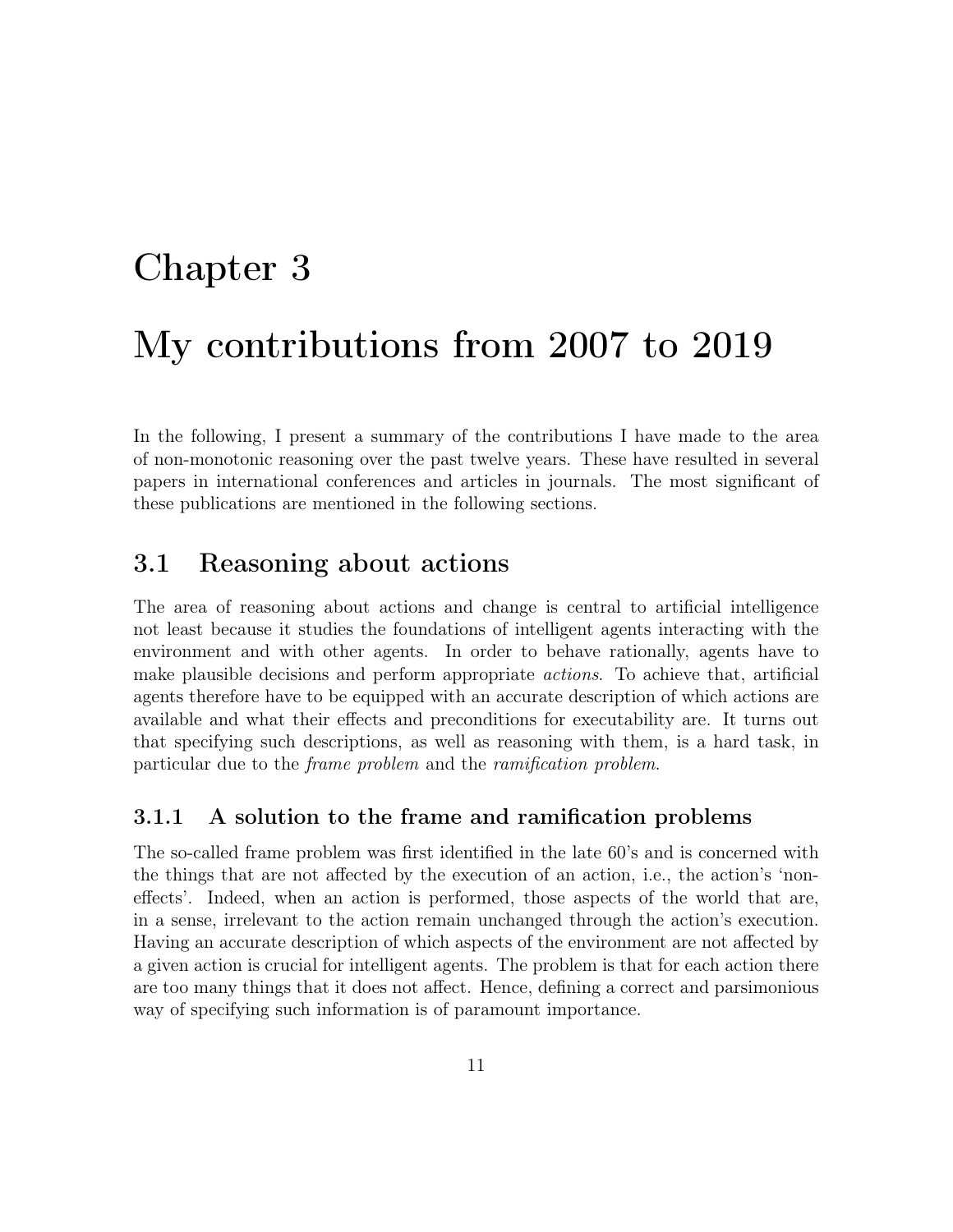The ramification problem, identified in the 80's, is, in a sense, the 'complement' of the frame problem. Actions may have effects that are directly observable (and therefore relatively easy to specify), but they may also produce a domino-like chain of effects, called 'ramifications' or indirect effects. Specifying and deriving all the relevant effects that a given action may produce as outcome is the core of the ramification problem.

Both the frame and the ramification problems received a lot of attention from the AI community in the 90's. In particular it has been observed that a satisfactory approach to the ramification problem should provide an appropriate account of the notion of causality. Nevertheless, two main criticisms can be made about the solutions that were proposed in that period. First, for the most part they were based on full first-order (predicate) logic, which besides being undecidable has a syntax that is not particularly user-friendly. Second, existing solutions to the frame and the ramification problems either could not cope with or did not deliver the expected results in more complex domains, notably scenarios involving actions with non-deterministic indirect effects. All of this questions the suitability and generality of the mentioned approaches for real-world applications.

I have contributed to this area by defining a new formalism for reasoning about actions and change with a solution to both the frame and the ramification problems. This formalism, called  $\mathcal{L}APD$ , the logic of actions and plans with a ternary dependence relation, is based on an expressive fragment of propositional dynamic logic (PDL) and therefore does not suffer from the decidability issues of first-order logic. (Indeed, I devised a sound and complete tableaux-based proof procedure for the new logic, which makes it amenable to implementation.) Moreover, the syntax of  $\mathcal{LAPD}$  is much simpler than that of first-order based approaches, making it a suitable formalism in which to specify dynamic domains.

In line with contemporaneous approaches,  $\mathcal{L}APD$  is also equipped with a notion to express causality. The main difference, though, is that in  $\mathcal{L}APD$  the latter is formalised as a dependence relation between actions, their effects and execution contexts. This formalisation of causality allows for a solution to the frame problem via the assumption that facts which do not depend on an action in a given context remain unchanged. A solution to the ramification problem is ensured by the properties of the dependence relation: it can be semi-automatically generated from the set of direct effects for each action. Finally,  $\mathcal{L}APD$  does not suffer from the same counter-examples that plague other causality-based approaches because with dependence relations the link between indirect effects and the action originating a chain of changes is not broken.

**Significance of the contribution** In summary, the significance of  $\mathcal{L}APD$  is twofold:  $(i)$  it challenged and refuted one of the widely-accepted assumptions in the community, namely that indirect effects do not depend on the actions triggering them, and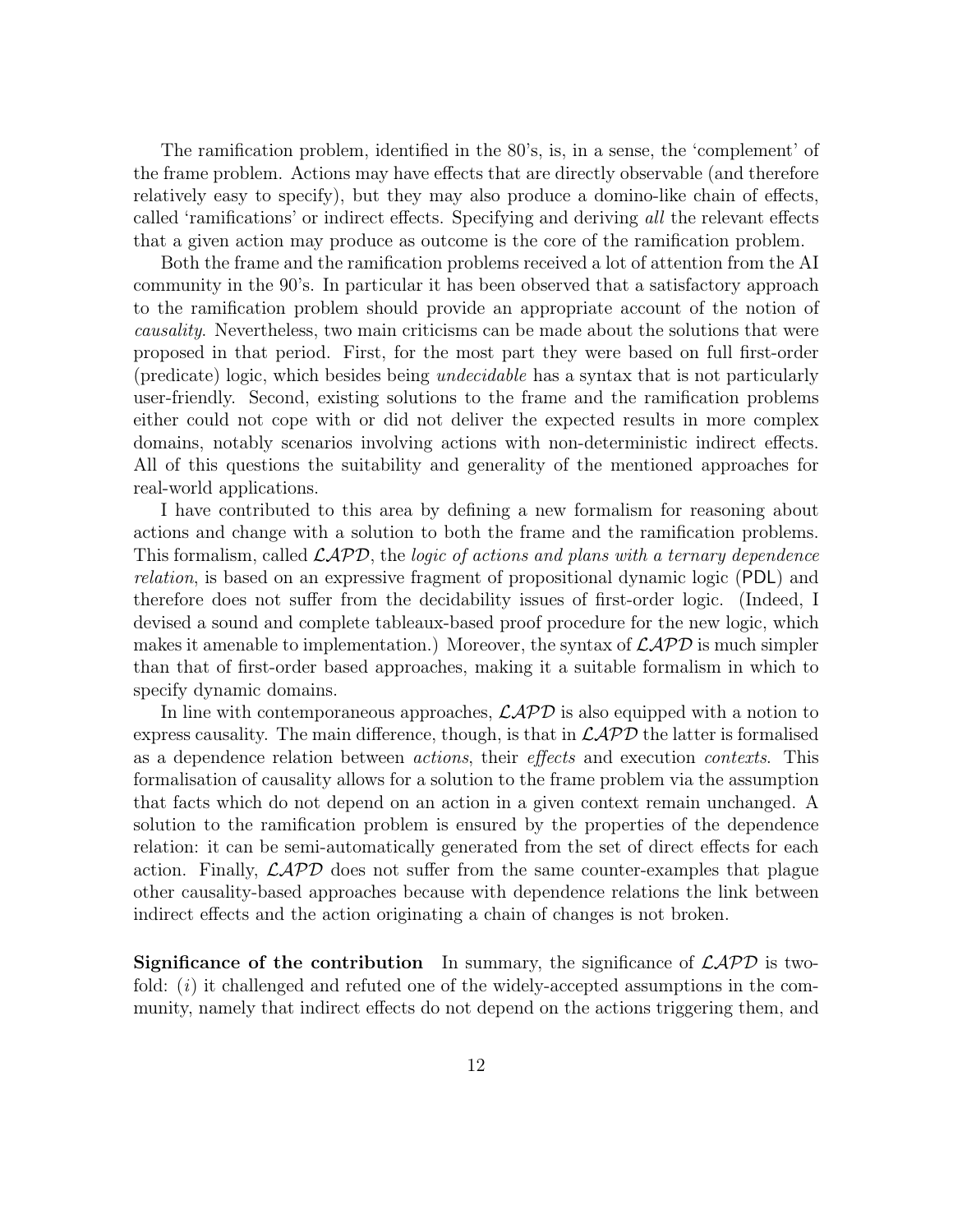$(ii)$  it provided a formalism which allows for the representation of and correct reasoning within complex scenarios that other approaches cannot cope with. As a result, I have chosen  $\mathcal{L} \mathcal{A} \mathcal{P} \mathcal{D}$  as the underlying formalism for the specification of action domain descriptions and their evaluation in the contribution reported in Section 3.1.3, which appeared as an article in the journal Artificial Intelligence [90].

#### 3.1.2 Foundations of regression for modal logics

An elegant solution to the frame and the ramification problems in domains with deterministic actions arose from a series of papers in the early 90's. In the context of the Situation Calculus (a dialect of full first-order logic), one can specify the effects of actions by stating a number of formulas of a special kind, called successor-state axioms. Roughly, each successor-state axiom says that a given property of the world changes its truth value if a specific action takes place under certain preconditions, and remains the same in any other context, in particular if some other action is executed. In other words, successor-state axioms allow for a quite concise specification of the effects and non-effects of actions in many scenarios.

With a domain specified in terms of successor-state axioms, it becomes possible to decompose any query about a deterministic domain into an equivalent simpler one by applying a rewriting procedure, called regression. Roughly, regression consists in reducing a given first-order formula with special symbols (such as actions) into another, equivalent one with just propositional constants. As a consequence, checking for validity of a first-order formula can then be done by checking validity of its regressed propositional counterpart, which is computationally more efficient.

With regression we can substitute a first-order formula by an equivalent sentence in propositional logic in which all action symbols (and other first-order constructs) have been adequately dismissed. The immediate advantage of this equivalence-preserving transformation is that when performing reasoning with the dynamic description of the world, one can reduce first-order satisfiability check to the problem of satisfiability in propositional logic, of which the computational cost is much lower.

It turns out that the 90's have seen a move towards logics that have a cleaner syntax and more appealing computational properties than first-order logic, notably modal logic, description logics, and combinations thereof. This raised the obvious question on whether regression techniques could also be developed for these formalisms. As it turns out, I contributed to the establishment of the foundations for regression in modal logics [57] by introducing a rewriting technique for reducing entailment of complex formulas specified in a fragment of quantified modal logic to entailment of plain Boolean sentences in classical propositional logic.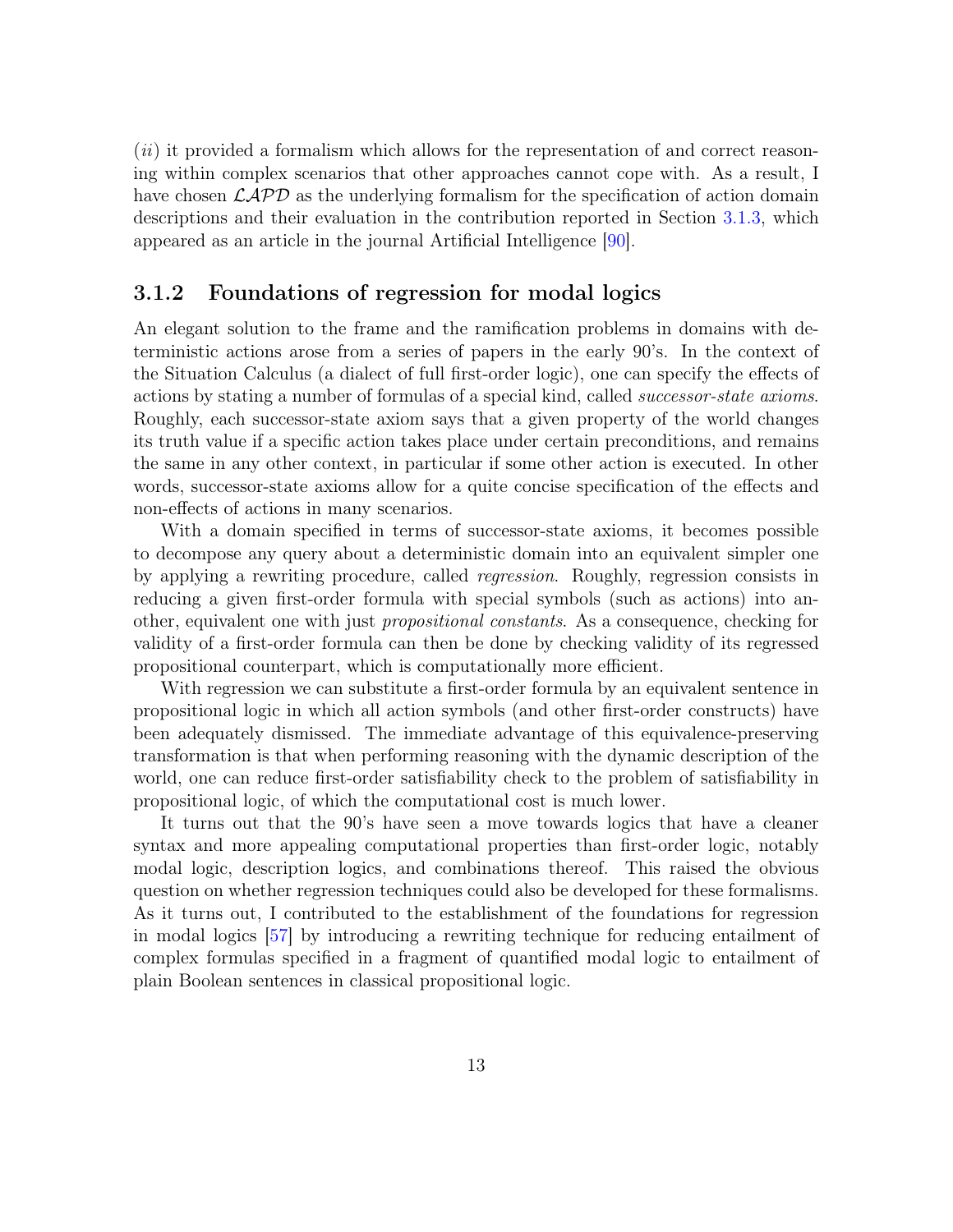Significance of the contribution This work is significant to the reasoning about actions community in that it has shown that regression in formalisms other than the situation calculus is not only viable but also more elegant and fruitful in many contexts beyond that of reasoning about actions. In particular, this is witnessed by several spinoff papers by peer researchers on various extensions of modal logics of actions to deal with knowledge and beliefs. The body of research around this topic stands in support of the significance of this contribution to the field and of modal logic as a suitable core formalism for reasoning about actions, knowledge, beliefs and related notions, as well as several combinations thereof. As a result, I have chosen modal regression as the underlying proof procedure for the verification of specifications of deterministic scenarios in the contribution reported in Section 3.1.3, which appeared as an article in the journal Artificial Intelligence [90].

#### 3.1.3 Design principles for action theory specification

Knowledge bases formalizing the specification of a dynamic domain are pieces of software applications and, as such, they should be designed according to good principles of software development. Notwithstanding the obvious need for a set of guidelines and practical tools to aid the specification of action domain descriptions, the reasoning about action community lacked formal principles on which to base the conception of action theories and the pinpointing of design errors in them.

In addressing this problem, I have investigated what makes a formal specification of a dynamic domain suitable for reasoning, error discovering and maintenance. As an approach towards answering the question, I studied and proposed a set of formal guidelines, borrowed from the well-established area of software engineering, to the specification of dynamic environments in a logic-based language. Going beyond the mere notion of logical consistency of a knowledge base, I proposed a set of postulates (metaproperties) that every domain description in reasoning about actions ought to satisfy. I have then devised algorithms that not only check whether an action theory satisfies the postulates but that also provide hints to the human user (a knowledge engineer in charge of debugging and maintaining the knowledge base) on why that is not the case. (These algorithms have been proved correct with respect to the set of postulates.) The main outcome of this work is an article in the top AI journal Artificial Intelligence [90].

The design principles that were put forward in this work have since been employed in many follow-up articles by researchers world-wide. In particular, the results of this investigation carried over to other areas of logic-based knowledge representation and reasoning such as general game playing as well as ontology engineering and debugging.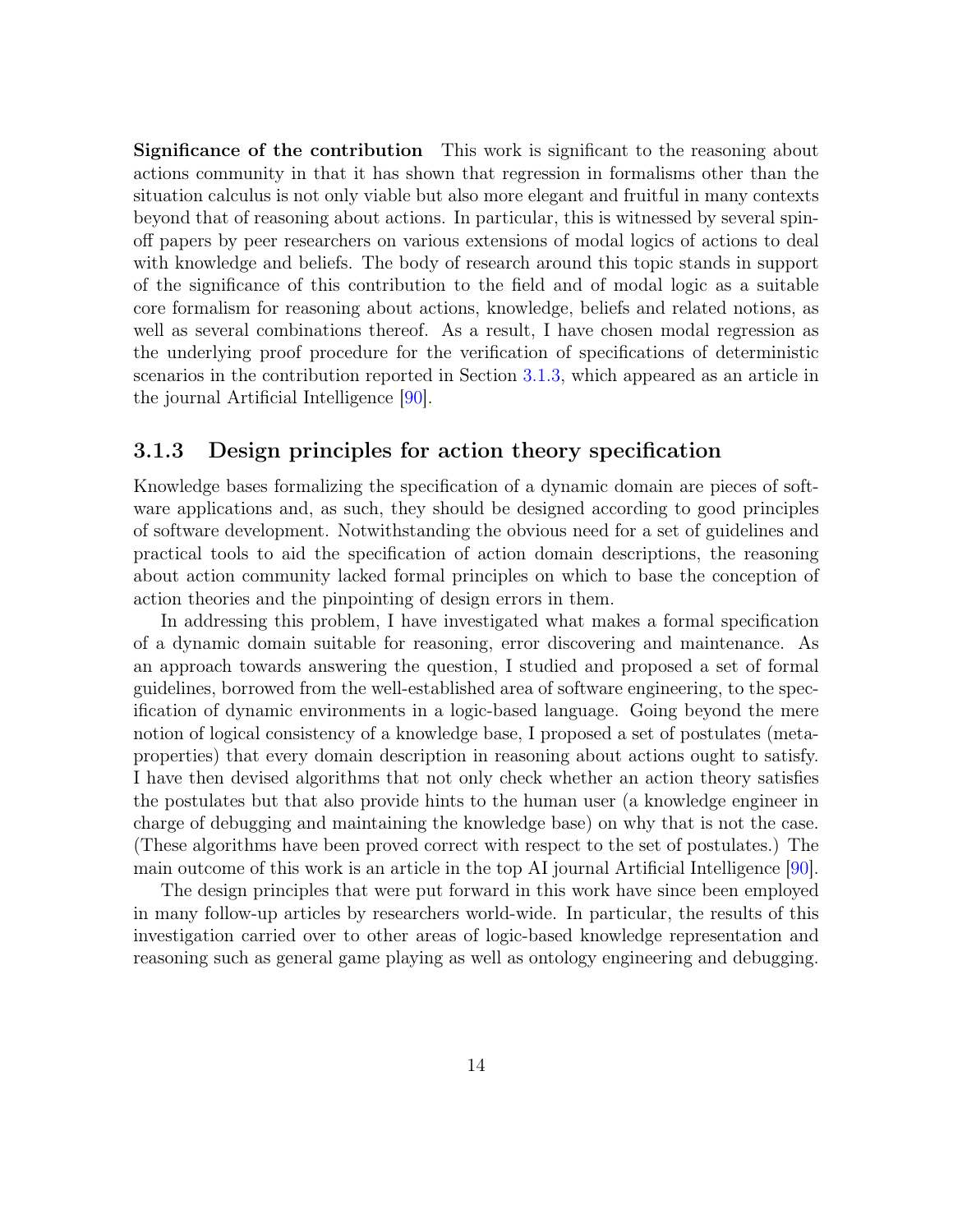Significance of the contribution The significance of this contribution to the field resides in the fact that it has established formal links between reasoning about actions and software engineering by exploiting the formalisation in an action context of principles commonly adopted in software specification. It has provided the theoretical foundations of verification tools for knowledge engineers to evaluate logical formalisations of dynamic environments. Furthermore, the definitions for action theory evaluation provided in this contribution turned out to be fruitful in the definition of revision operators for action laws, summarised in Section 3.2.1. Indeed, domain descriptions abiding by the design principles I have put forward are more amenable to changes. The main publications resulting from this contribution have received 120+ citations altogether according to Google Scholar.

### 3.2 Belief change

When deploying knowledge bases for real-world applications, the use of the reasoning capabilities of the underlying logical formalism is not limited to deductions of what follows from the knowledge base at the object level (reasoning with the knowledge represented therein). A particularly important class of reasoning services associated with knowledge bases is that of knowledge base *evolution* and *maintenance*, which are examples of reasoning about the KB itself and that are defined more precisely in the paragraphs below.

During their lifetime, knowledge bases may need to be modified, and that may be due to different specific reasons. For instance, it may be the case that the world that the KB models has evolved since its first formalisation and therefore the knowledge base does not describe it accurately anymore. This is an example where the KB needs to be updated with new information. It might also be the case that the initial representation of the knowledge in the base was incomplete or incorrect with respect to the real world, or even inconsistent on its own or with respect to some new incoming piece of information. In that case, the knowledge base should go through a *revision* process.

Furthermore, during the lifetime of a knowledge base, there may also be a need to change the language in which it is formalised, i.e., one might eventually discover that the language used to formalise the domain is either not expressive enough to allow for expressing some intended subtleties, or it is too expressive, making the underlying reasoning unnecessarily more complex. Indeed, even in the case when the logical substratum is not meant to be changed, specific, localised, changes in the underlying signature of some constructs may occur (think of a 2-argument function that should now get 3 arguments when invoked). Finally, it might also be the case that different knowledge bases have to be somehow integrated in such a way for them to be operable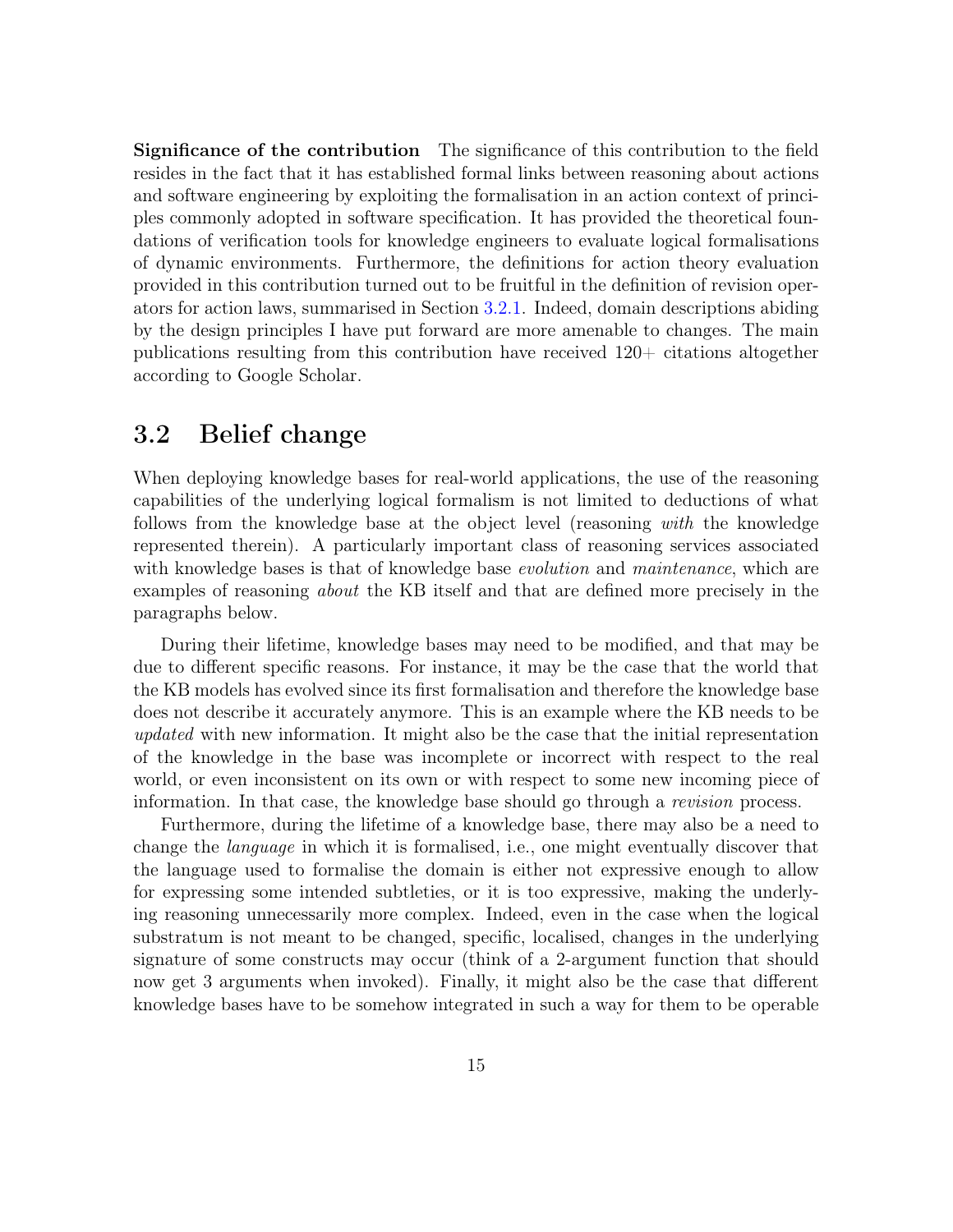together. In this scenario, possible conflicts between the merging KBs should be identified and removed, and information with equivalent meaning in different KBs should not be considered as different in the bigger system. This is the problem of knowledge base integration or alignment.

All the aforementioned operations are instances of the problem of evolving knowledge bases. The most prominent approach in the literature on (classical) knowledge base revision and update is the so-called AGM paradigm [2, 69]) and extensions thereof. Issues related to knowledge base integration have been dealt with via merging operators [94]. These approaches essentially deal with knowledge bases specified in classical propositional logic.

Given that knowledge bases may evolve over time, there is a need for an automated way of storing, retrieving, controlling and articulating their several different versions. This is what we call knowledge base *maintenance*. Therefore knowledge engineers also need tools for maintaining and controlling existing different versions of the same knowledge base [66]. That also means that knowledge engineers need appropriate methods and tools for evaluating different versions of a KB and ensuring that each of them has good properties with respect to its intended applications [87, 89, 90, 134]. Needless to say, all these operations should be carried out in an efficient way, both in terms of computational and data complexities. They should also allow for both human supervised and unsupervised functioning.

Despite the obvious importance of maintenance frameworks for KBs, they are relatively neglected objects of investigation. This matter has only recently been given some attention in the ontology community [95, 116] and in the case of classical (propositional) knowledge bases [66]. As a consequence of being a novel research area, a prominent and widely accepted paradigm is still lacking in this field.

As already argued before, it turns out that, according to specific needs, many interesting applications require languages that are more expressive than classical propositional logic, yet having attractive computational properties. It may also be the case that one needs languages that are less expressive than propositional logic. Examples of the former are modal logics [14] and description logics (DLs) [4]. The most prominent example of the latter in computer science is Horn logic. There may also be good reasons for using extensions of first-order logic, or even higher-order logics.

As expected, the problems of evolution and maintenance also make sense for knowledge bases specified in logical formalisms other than standard propositional logic: As an example, consider ontologies specified in some DL. In that setting, revision cycles are normally the rule: information is added and removed frequently (ontology update, debugging and repair). Moreover, when developing or maintaining an ontology collaboratively, different simultaneous (possibly conflicting) versions thereof might exist at the same time. That can happen due to many reasons, such as different teams working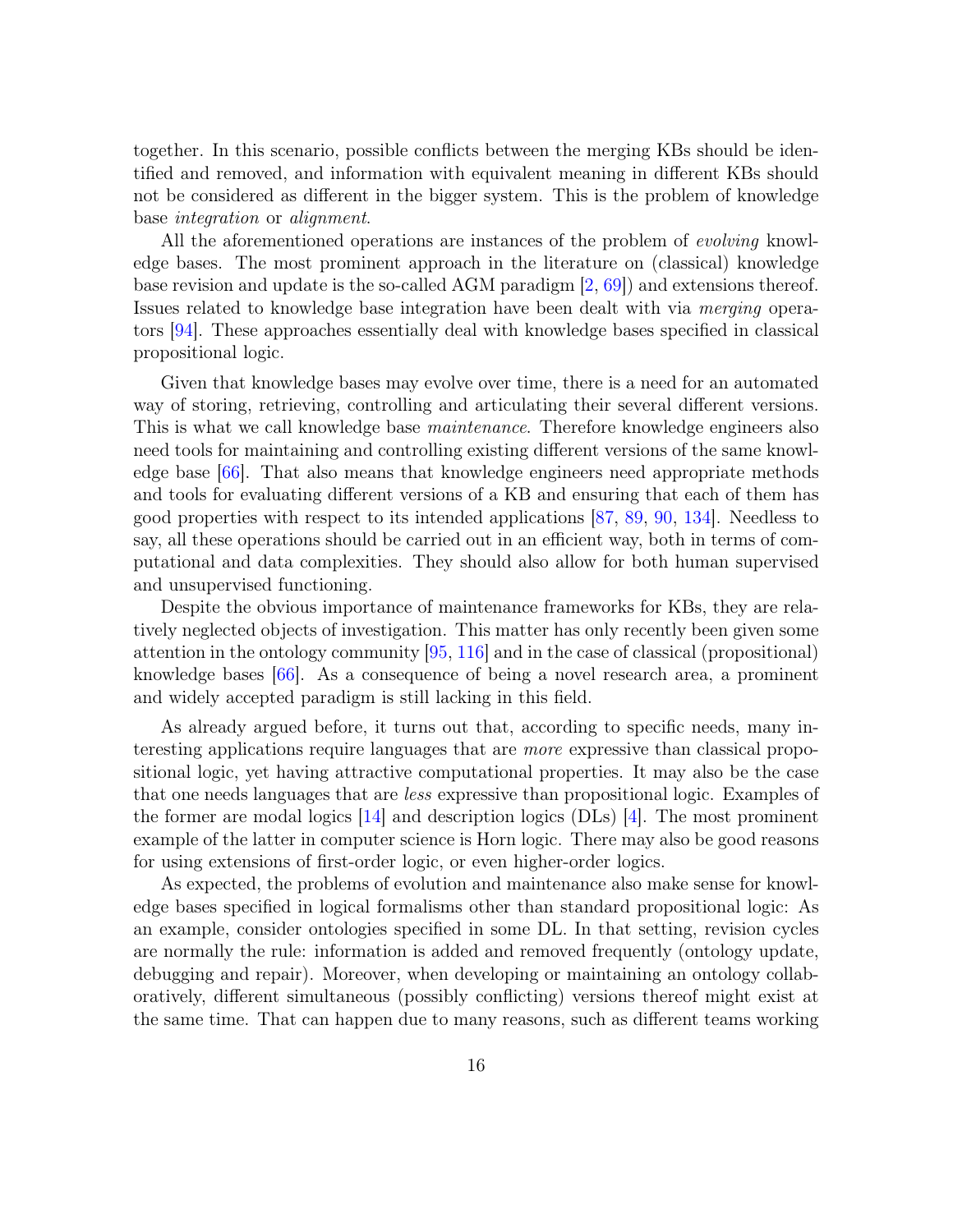on different modules of the same ontology in parallel, or different developers having different views of the domain, among many others.

A further example is that of changing an agent's beliefs regarding the expected behaviour of actions and their effects [61, 85, 135, 136]. After attempting to perform an action, the agent may discover that the action in question actually has an outcome that is different from the one that it has always believed that action had. Alternatively, it might be the case that the action under consideration is no longer executable (due to some unforeseen reason), or that now it has unexpected side effects. Moreover, specific versions of an action theory can also be seen as *configurations* in which the agent might be according to specific contexts. Selecting and maintaining these configurations so that the agent is able to switch between them at run time in an efficient way becomes an issue of paramount importance.

All of this would be good and well if only the traditional AGM paradigm and related techniques could be directly applied to logics other than classical propositional logic. It turns out that logics that are more expressive than propositional logic, such as modal logics and DLs, have more structure, and therefore belief change for these logics needs to take this into account. Indeed, as shown by recent work [65, 136], existing methods for propositional theory change do not take care of the additional structure in these logics and therefore will give either incomplete solutions or unintuitive results when deployed in the evolution of more expressive KBs.

Similarly, limitations of the underlying language may also constrain the applicability of traditional methods for theory change. For instance, the fact that a given logic is a fragment of classical propositional logic does not necessarily mean that the existing theory change paradigm for full propositional logic applies to it: the result of the change operator might not be expressible in the underlying object language [18, 21, 56], compromising the completeness and therefore the reliability of these approaches.

From the above it follows that there is a clear need for new paradigms of KB evolution for logics that are either extensions or fragments of classical logic. It is also reasonable to expect this to hold for knowledge bases formalised in some specific infraor supra-classical logical formalism.

I have made investigations into the problem of belief change for both logics that are more expressive and less expressive than classical propositional logic. The results are summarised in what follows.

#### 3.2.1 Action theory revision

In a paper which appeared at the prestigious KR conference [135] and of which I am the sole author, I addressed the problem of changing a domain description for reasoning about actions specified in dynamic logic. At that time this was a novel and ill-explored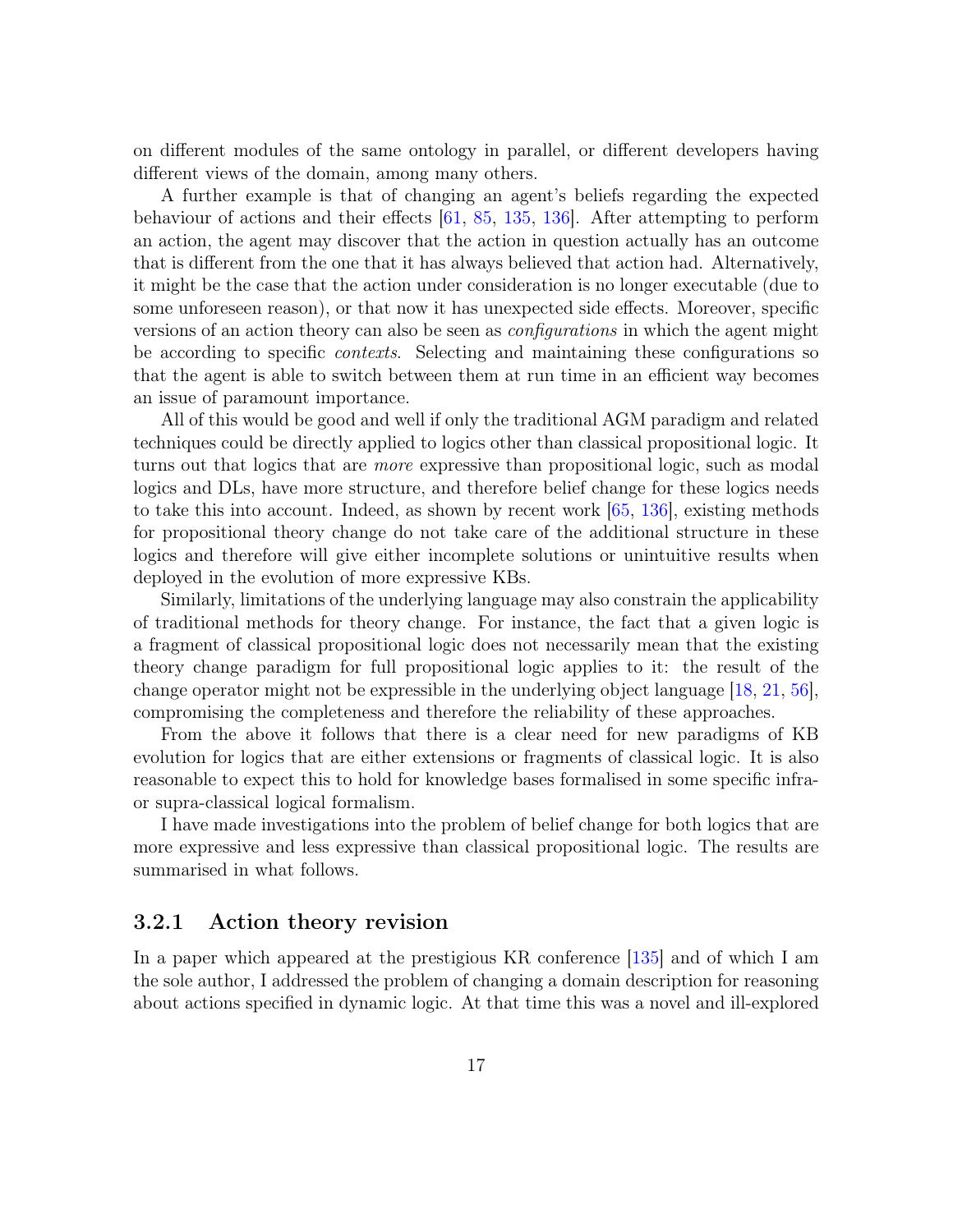area of research. In the referred paper, I have formalised the notion of *contraction* of action laws from an action domain description.

More specifically, I have defined semantic operations on the set of models of the underlying theory capturing the intuition of the changes that ought to be performed in order for an action law (effect law, executability law and static law) to be removed from an agent's set of beliefs about the actions under consideration. I have also provided the algorithmic counterpart of these semantic operations and shown their correspondence. An important point of the contribution is the role of a notion of minimality: modifications should be carried out in a minimal way, i.e., one should neither remove too much information nor add irrelevant new knowledge. I have shown that the proposed approach provides for a suitable notion of minimality when changing action domain descriptions.

This work was subsequently extended also to the case of action theory revision. I have defined the semantic operations corresponding to the notion of minimally revising action laws and I have provided the corresponding algorithms that effectively perform the expected changes at the level of the knowledge base. As done for the case of contraction, I have shown a correspondence result between the semantic constructions and the algorithms.

All the aforementioned results, together with the detailed proofs, appeared as an article in the prestigious Journal of Artificial Intelligence Research (JAIR), of which I am the sole author [136].

Significance of the contribution This contribution is significant in that it was the first to have defined contraction and revision operators for action laws in a reasoning about actions context, in particular for a modal-based formalism. Furthermore, the proposed approach stands as a bridge between standard AGM revision and existing approaches to ontology debugging and repair in description logics, which are closely related to modal logics. The main publications resulting from this contribution have received 40+ citations altogether according to Google Scholar.

#### 3.2.2 Horn contraction

Horn logic is a fragment of classical propositional logic of great importance in computer science and artificial intelligence, notably because it is the backbone of logic programming. As a result, the ability to make modifications to Horn knowledge bases is a relevant matter. As it turns out, just applying the standard AGM approach to fragments of propositional logic is not enough: the expected result of revision is not always expressible in the target language of Horn logic. Quite surprisingly, it was only recently that this problem started drawing attention from the community [56].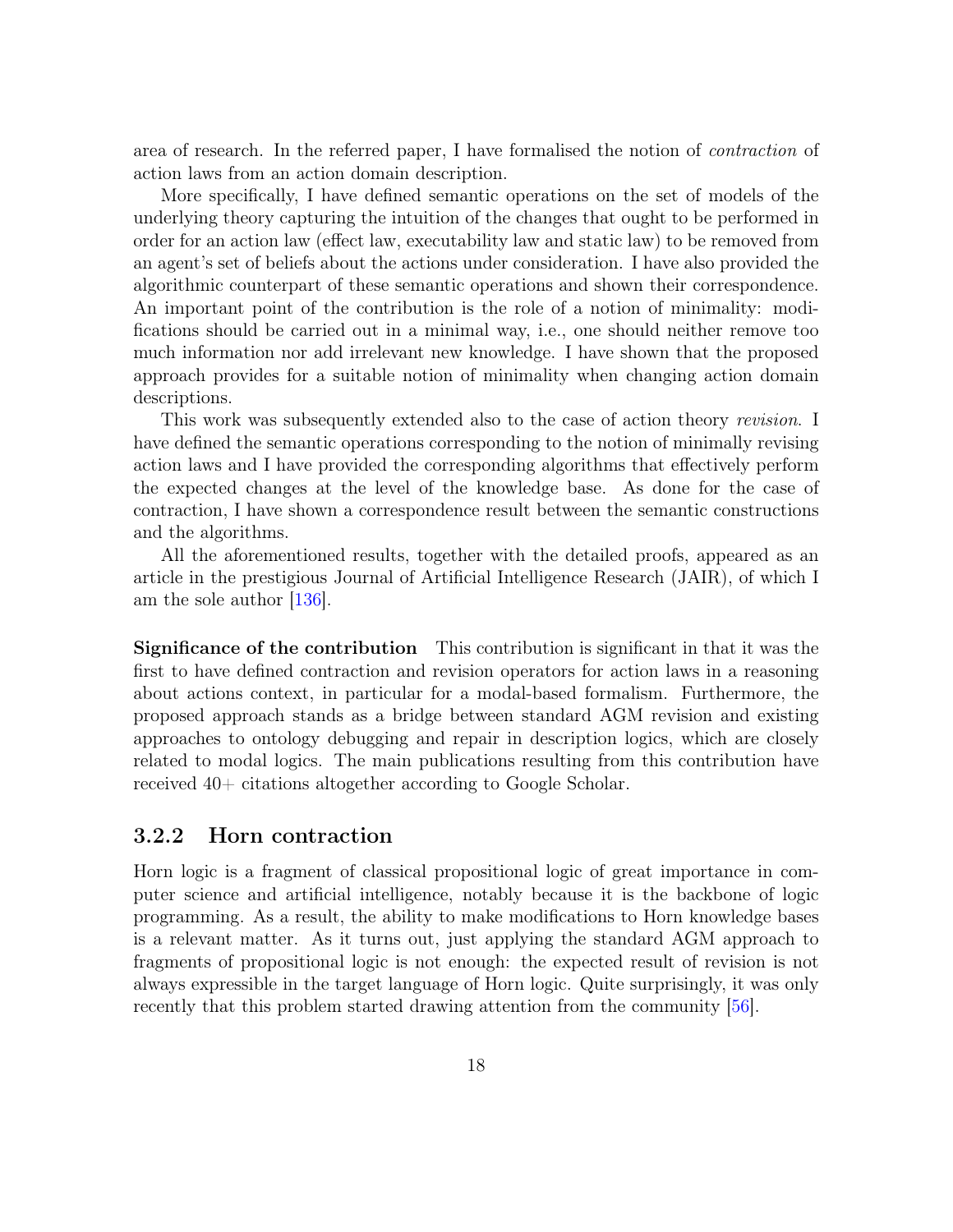In a paper which appeared at IJCAI [18], together with my collaborators I identified issues with existing preliminary construction methods for Horn contraction, namely they were not complete. In order to overcome the problem, we have proposed a new, more fine-grained construction method for contracting Horn clauses from Horn theories, with an accompanying set of AGM-style postulates, and we have shown the corresponding representation result. Furthermore, we have introduced a new form of contraction allowing for the contraction of the disjunction of sentences, which is not directly expressible in Horn logic.

In a follow-up paper which appeared in the Journal of Artificial Intelligence Research (JAIR) [22], we investigated the problem of Horn belief base contraction and compared it with the aforementioned proposal of ours. The main conclusion of this work is that the approach to contraction known as belief base contraction is more appropriate in the Horn case than the one based on belief sets.

Significance of the contribution These contributions are significant in the sense that they have surpassed those of previous approaches and have opened an avenue for exploration of belief change at the intersection of both belief base and belief setbased approaches. Moreover, they have strengthened the interest of the community for the problem of belief revision in fragments of propositional logic. This is witnessed by the number of publications having followed the aforementioned ones. The main publications resulting from this contribution have received 90+ citations altogether according to Google Scholar.

#### 3.2.3 Propositional typicality logic

A fundamental, albeit tacit, semantic notion in belief revision, in particular of the AGM approach, is that of *normality* (alias *plausibility* or *typicality*). Indeed, semantically the result of revising a (propositional) knowledge base with a new sentence should correspond to the most normal (or plausible or typical) models of the knowledge base satisfying the new incoming piece of information. The same observation applies to the so-called KLM approach to defeasible reasoning  $[96, 102]$ , where defeasible conditionals of the form  $\alpha \sim \beta$  are read as "the most normal (alias typical or plausible)  $\alpha$ -worlds are  $\beta$ -worlds." Given the correspondence between the AGM and the KLM approaches [70], it is known that one can seamlessly switch between the two when reasoning non-monotonically.

Curiously enough, neither the AGM approach nor the KLM one allow for referring explicitly to a notion of typicality, be it at the object language or at the meta-level. This has important implications from the standpoint of knowledge representation and reasoning. In many cases, one wants to be able to capture the fact a given situation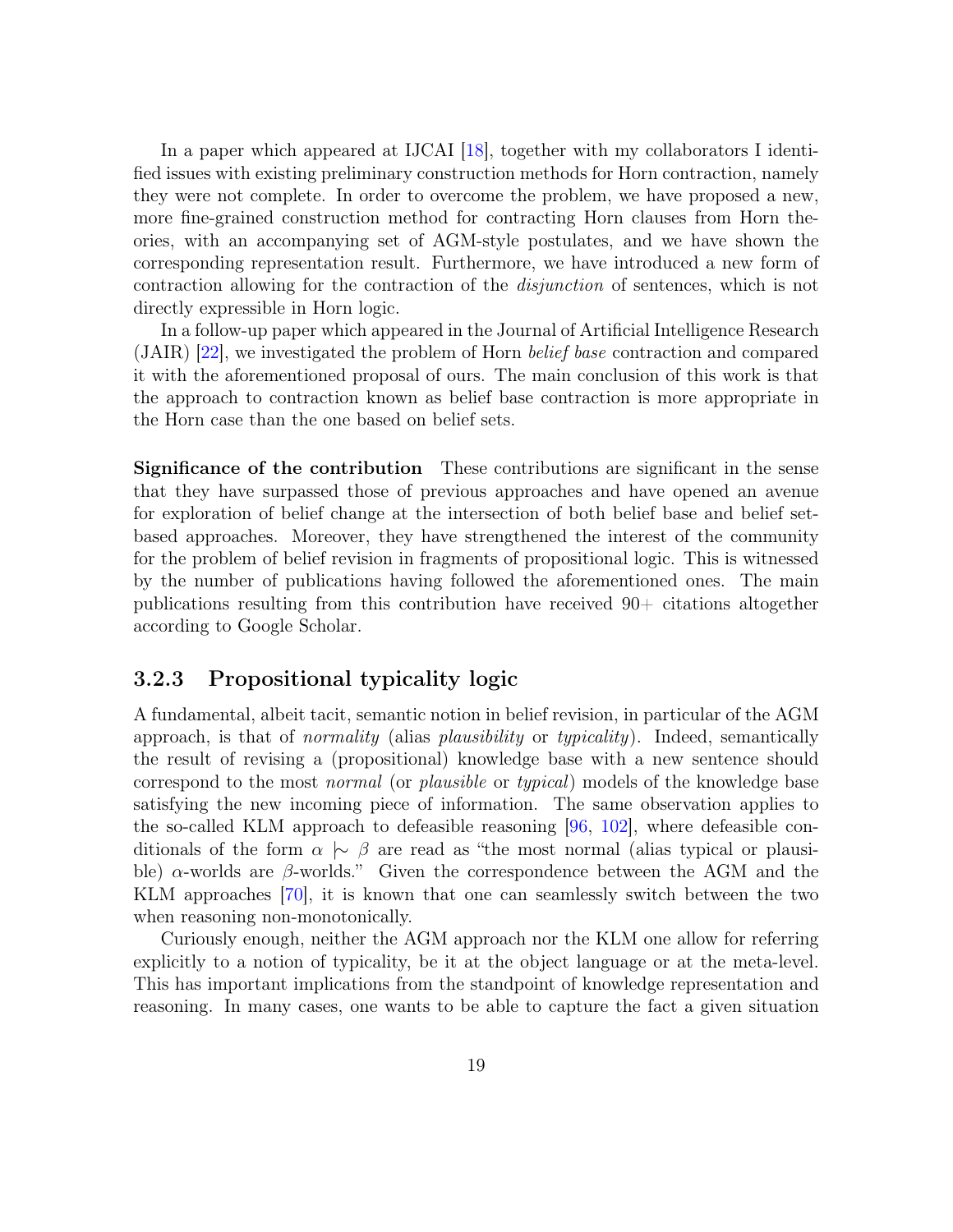is typical in the object language and use it in more complex constructs. Moreover, as proven in the DL case [74, 137], an explicit notion of typicality comes in handy when modelling exceptions in a given domain of application (also see Section 3.4.3).

In a paper which appeared at the JELIA conference [19] and of which the extended version appeared as a book chapter [20], we have filled precisely this gap. We have introduced an explicit operator to talk about typicality which intuitively allows us to single out those most typical states of affairs in which a given formula holds. We have shown that the resulting framework, called propositional typicality logic (PTL), delivers a more expressive language than that of standard KLM-style conditionals and, moreover, is also expressive enough to embed AGM belief revision.

In a paper which appeared at IJCAI [16] and in its more recent, expanded version, published in the journal Artificial Intelligence [17], we investigated different notions of (non-monotonic) entailment for PTL, each one based on the definition of rational closure as introduced by Lehmann and Magidor for KLM-style conditionals [102], and constructed using different notions of minimality. These results have shed light on the interplay between the expressive power of the underlying language and the associated notion of rational closure and constitute a springboard with which to investigate rationality in e.g. description logics (see Section 3.4).

Significance of the contribution PTL combines two important features, namely  $(i)$  it is a simple framework since it is plain propositional logic with an extra typicality operator added, and  $(ii)$  it is more expressive than the KLM approach and powerful enough in order to capture full AGM belief revision. Given the latter, PTL can also serve as a formal tool with which to analyse and compare different belief revision operators. Furthermore, in spite of being a simple syntactic superset of propositional logic, PTL shows that even minimal extensions such as the addition of a typicality operator widens the choices for an appropriate notion of defeasible entailment. Indeed, in the basic KLM framework, different semantic notions of minimality collapse to the same form of entailment, namely rational closure. In the case of PTL, different semantic constructions correspond to different definitions of entailment, some of which extending rational closure and some being incomparable to it. This makes PTL a good framework within which to investigate the properties of different definitions of defeasible entailment and to assess which ones are more appropriate in a given context. The main publications resulting from this contribution have received 70+ citations altogether according to Google Scholar.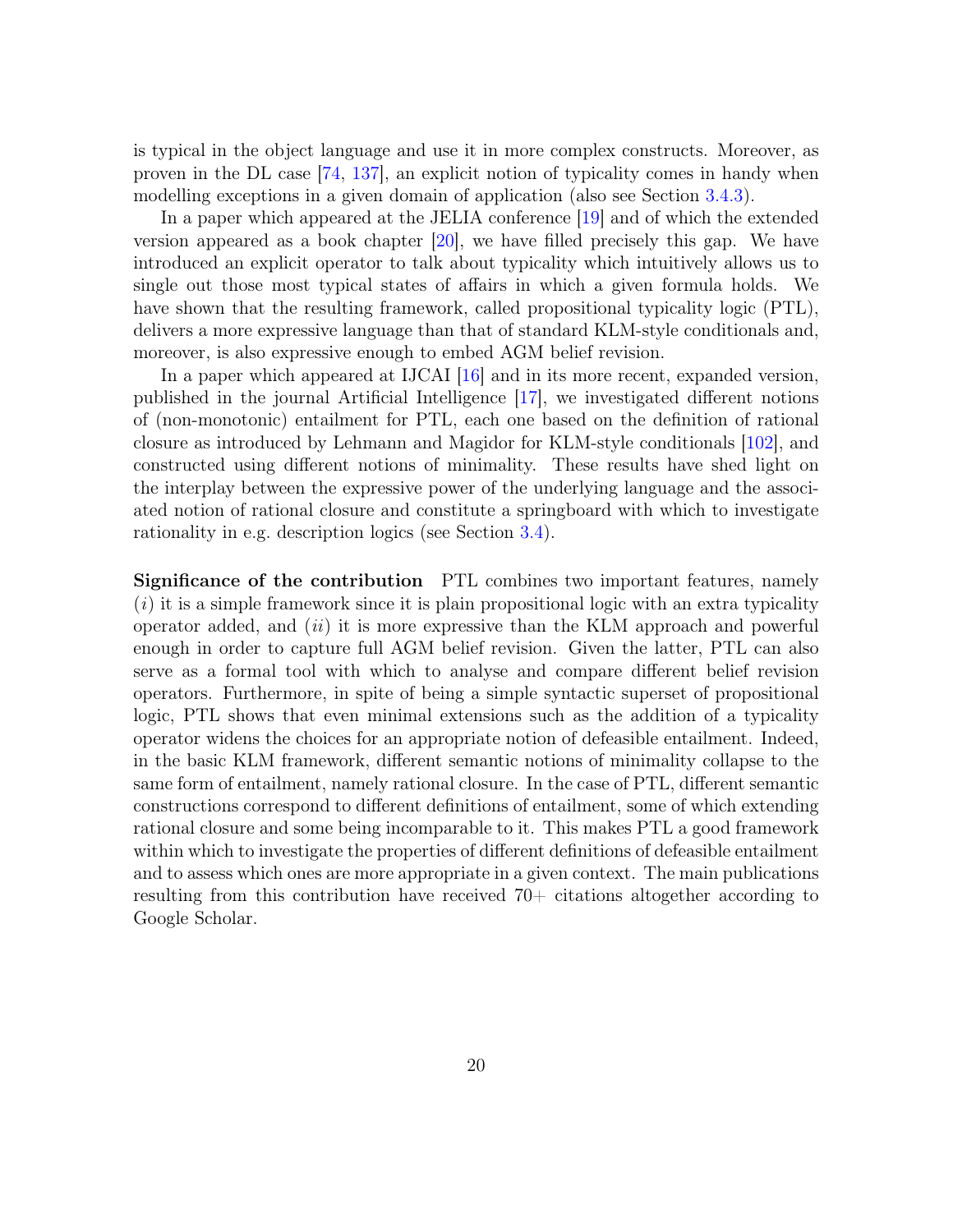### 3.3 Modal logics of defeasibility

For the most of AI's existence, propositional logic was sufficient for the implementation of knowledge-based systems, in particular for the non-monotonic reasoning community. That used to be the case at least until the early 90's. Nevertheless, modern KR&R applications require languages that are more powerful than the propositional one and with the ability to express e.g. the effects and preconditions of *actions* [125, 127]; an agent's beliefs [58, 62]; a system's regulations [110]; ontologies [4], and several combinations thereof. Notions such as these cannot properly be captured within the framework of propositional logic. This is because propositional languages are not expressive enough to represent the different types of knowledge mentioned above.

On the other side of the spectrum is First-Order Logic (FOL) [7, 111], within which all the notions mentioned above can be expressed, but that also turns out to be too expressive for our purposes, making it hard for users to understand and apply it in practice. To make things even worse, full FOL has bad computational properties it is undecidable, and therefore it is not suitable as the core formalism of real-world applications. Even if full FOL is not assumed, the complexity of reasoning can easily become intractable [4].

One of the best alternatives to propositional and first-order logic has been the use of different systems of modal logics [11, 14, 49]. Modal logic allows for more expressive power than propositional logic without being hampered by the complexity and decidability issues of FOL. Amongst its features are a simplified syntax, an intuitive semantics and its amenability to implementation (especially via tableaux systems [80]).

Despite its philosophical origins, modal logic turned out to meet a variety of applications in artificial intelligence. Indeed, well-established formalisms for dealing with these notions in the AI literature are mostly variants of modal logic: The above mentioned examples illustrate applications of dynamic logic [82] and logics of action [47, 57, 90, 140, 141, 142], epistemic logic [62, 58], and deontic logic [110]. This is because modalities are quite versatile and can be interpreted as actions, beliefs and obligations, to name but a few.

Given the aforementioned reasons, modal logics stand as the foundation of a very important class of knowledge representation formalisms in artificial intelligence. Nevertheless, modal logics do not have all the ingredients that are necessary to give a satisfactory account of defeasible reasoning.

#### 3.3.1 Beyond propositional defeasible consequence

As classical formalisms, standard modal logics do not provide an adequate framework within which the different aspects and levels of non-monotonic reasoning described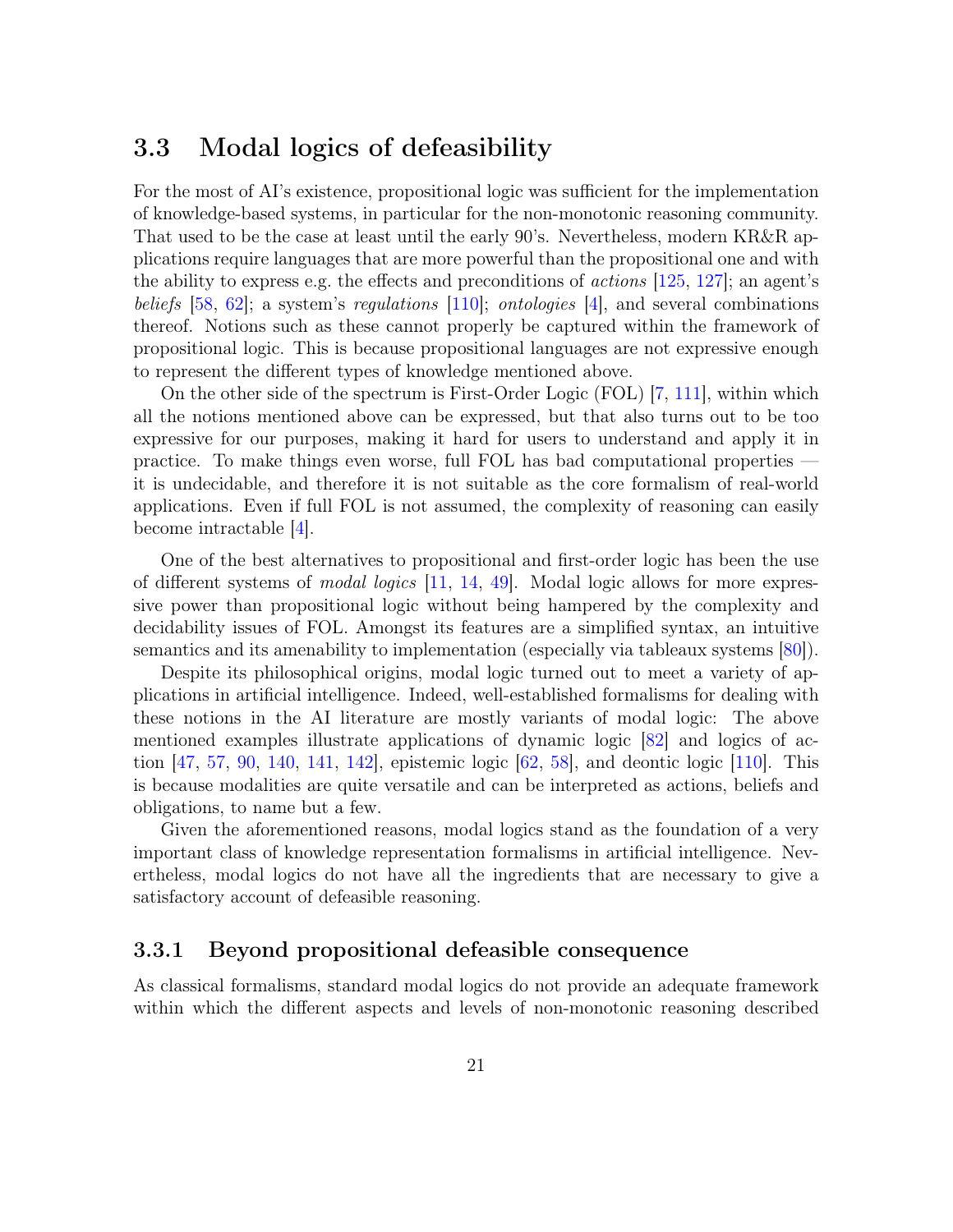in Chapter 2 can be captured. Therefore enriching modal logics with non-monotonic reasoning capabilities constitutes a natural step in their development.

Although the KLM approach can directly be transplanted to a certain number of logics, it turns out that those constructions suffer from the limitation that they are largely propositional in nature — they do not cater for the additional expressivity of target languages other than the propositional one. Indeed, research on preferential reasoning has reached maturity only in a propositional context, whereas many logics of interest, like modal logic, have more structure in both the syntax and the semantics. If one wants to be able to capture the different forms of defeasible reasoning, then one has to fully move beyond propositional preferential consequence.

There has by now been a number of attempts to incorporate defeasible reasoning in logics other than propositional logic. After a first tentative exploration of preferential predicate logics by Lehmann and Magidor [101] and of a preference semantics for defaults in description logics by Quantz and Royer [122], some more recent investigations have attempted to define notions of defeasibility in deontic logics [117], and of defeasible subsumption relations in DLs [31, 46, 76]. One of the main obstacles in moving beyond the propositional setting is the lack of a generally accepted formal semantics which appropriately generalizes the propositional structures of Kraus et al.

The aforementioned extensions of the KLM approach have mostly been driven by either extending only the syntax  $\left[46, 76, 122\right]$  or just the underlying preferential semantics [31, 101]. An intuitive semantics, with a corresponding representation result, was still missing until my collaborators and myself provided a semantic foundation for extending defeasible consequence relations to modal logic [34, 36].

Our first contribution was the definition of a preferential semantics by enriching Kripke models with preference relations on possible worlds [34]. Such a semantics characterises appropriately the class of preferential modal defeasible conditionals. In particular, we have shown a representation result  $\dot{a}$  la KLM linking the semantic constructions to a set of properties that basic modal conditionals deemed appropriate in a non-monotonic setting ought to satisfy. Besides that, we have also lifted the notion of rational closure as defined by Lehmann and Magidor in the propositional case [102] to modal logics, thereby providing a first account of this construction in formalisms with more structure than the propositional one.

In a spin-off paper [36], we investigated how the set of KLM-style properties can be extended in order to make use of the extra expressive power that a modal language provides. We have introduced one such a property, defined the corresponding semantic constraint to be imposed on preferential Kripke models, and shown new representation results linking the extended set of properties with the new semantics.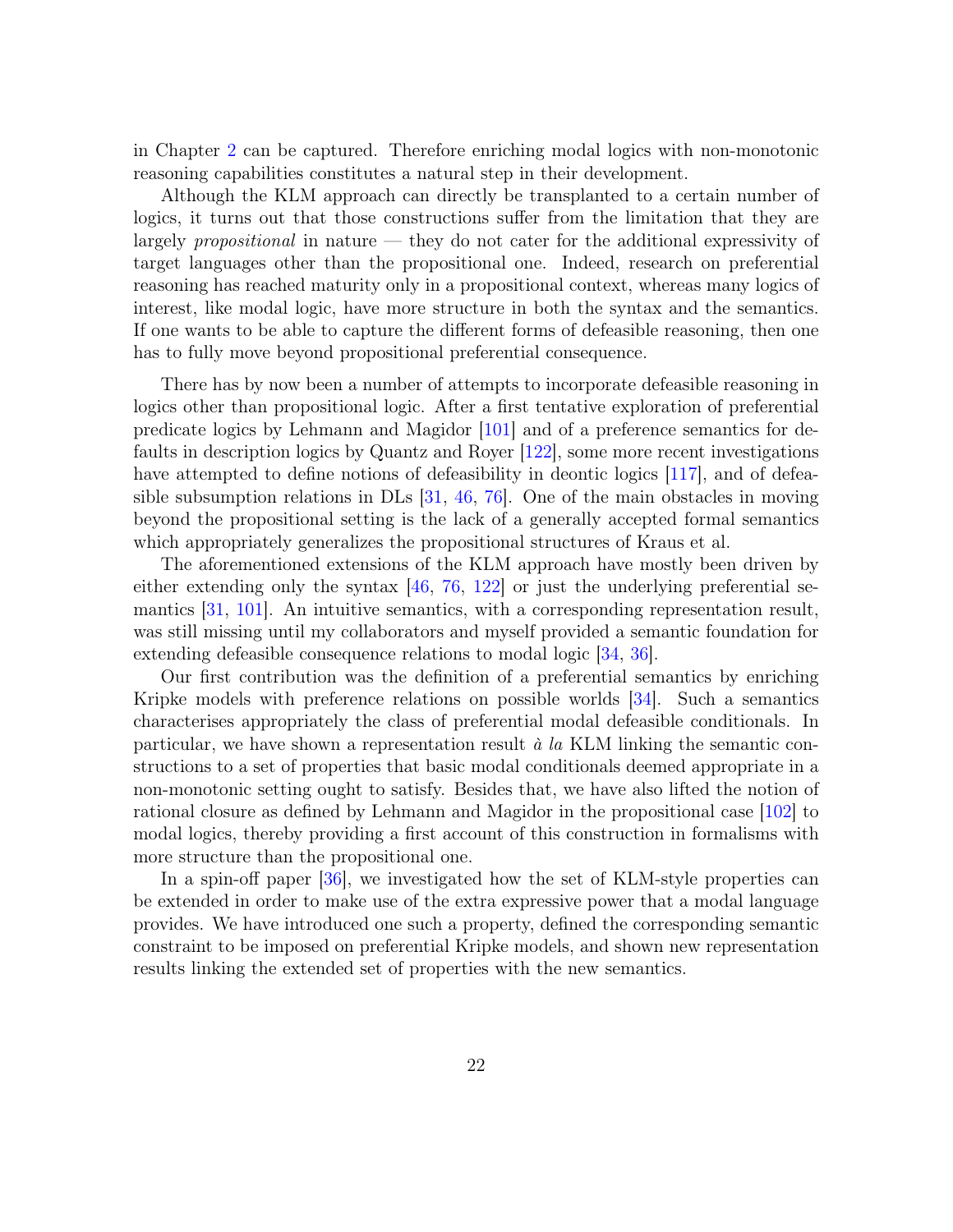Significance of the contribution Besides providing the first account of KLM-style defeasible reasoning for modal logics, these results also paved the way for further exploration of different forms of defeasibility in modal and description logics, in particular at the object level (see Section 3.3.2). The publications resulting from this contribution have received  $30+$  citations according to Google Scholar.

#### 3.3.2 Beyond defeasibility of conditionals

Defeasible reasoning, as traditionally studied in the literature on non-monotonic reasoning, has focused mostly on two aspects of defeasibility that we encountered in Chapter 2, namely exceptionality and information withdrawal. In particular, exceptionality, i.e., defeasibility at the object level, usually takes the form of an 'argument': in a statement (or a 'conditional', as it is also referred to) of the form  $\alpha \sim \beta$ ,  $\alpha$  plays the role of a 'premise', while  $\beta$  is its (defeasible) 'conclusion'. Such is the case in the KLM approach [96, 102] and related frameworks [23, 51].

Nevertheless, there are many other appealing and equally useful aspects of defeasibility besides that of arguments or conditionals. These include notions such as typicality [19, 20, 23, 54, 76, 100], concerned with the most typical cases or situations (or even the most typical representatives of a class), degrees of belief  $[5, 6]$ , relating to the most plausible epistemic possibilities held by an agent, vague notions [138] such as 'generally', 'rarely' or 'most', and relative normality [37, 38], amongst others. For instance, one may want to formalise the expected effect of an action, which may still fail; or plausible beliefs, which might be wrong; or certain forms of obligation that may be overridden.

It turns out that with KLM-style defeasible statements one cannot capture these aspects of defeasibility. This has to do partly with the syntactic restrictions imposed on |∼, namely no nesting of conditionals, but more fundamentally, it relates to where and how the notion of normality is used in such statements. The semantics of a conditional  $\alpha \sim \beta$  says, roughly, that "the normal  $\alpha$ -situations are  $\beta$ -situations".<sup>1</sup> This sounds like the normality spotlight is somewhat put on  $\alpha$ , as though normality was a property of the premise and not necessarily of the conclusion. Whether the  $\beta$ -situations alone are normal or not plays no role in the reasoning that is carried out. Furthermore, normality is assumed to be a property relating to the premise as a whole, and not of its sub-formulae. Technically this means one cannot refer directly to normality of a sentence in the scope of other logical operators. (This is also the case in all the aforementioned extensions of the KLM approach to logics that are more expressive than the propositional one.)

<sup>&</sup>lt;sup>1</sup>Friedman and Halpern [67] propose the alternative reading "the  $\alpha \wedge \beta$ -situations are more normal (or more plausible) than the  $\alpha \wedge \neg \beta$ -situations".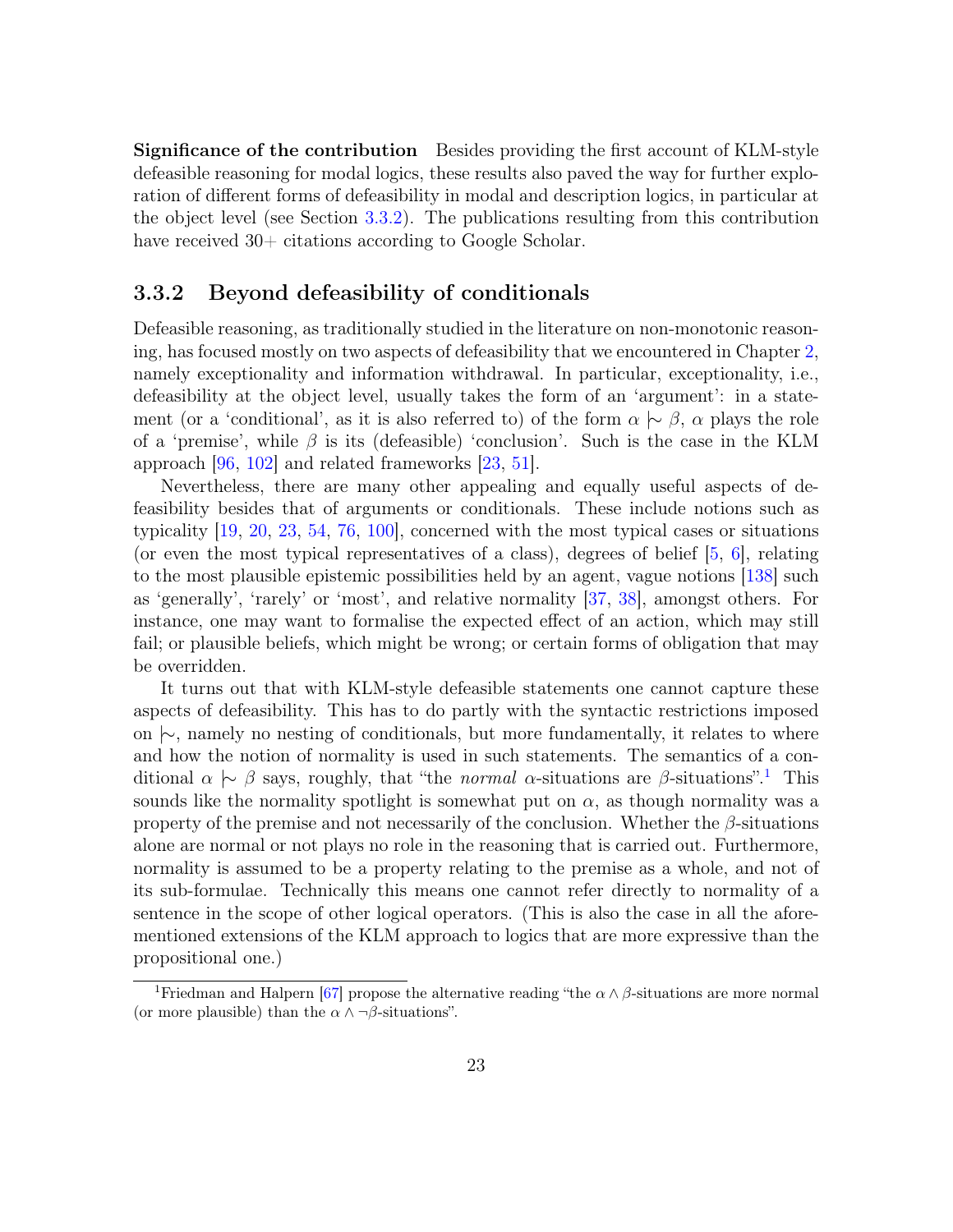The ability to capture forms of defeasibility beyond that of arguments is another fundamental challenge in the definition of a comprehensive theory of defeasible reasoning. In a recent work [37, 38] we investigated notions that we refer to as defeasible modes of inference. These amount to preferential versions of the traditional notions of knowledge, obligations and actions as studied in classical modal logics. For instance, in an action context, one may want to say that the outcome of a given action  $a$  is usually  $\alpha$  [98], i.e., in the most normal situations resulting from a's execution,  $\alpha$  holds. This is notably different from saying that in the most normal worlds, the result of performing action a is always  $\alpha$ . In the latter case, the normality of the situation, or state, before the action takes place is assessed, whereas in the former the relative normality of the situation is assessed against all possible outcomes [38]. Here we are interested in the formalisation of the former type of statement, where it becomes important to shift the notion of normality from the premise of an inference to the effect of an action, and, importantly, use it in the scope of other logical constructors.

The importance of defeasibility in modes of reasoning is also illustrated by the following example [37]. Although one may envisage a situation where the velocity of a sub-atomic particle in a vacuum is greater than  $c$  (the speed of light in a vacuum), it is in a sense known that c is the highest possible speed. We are then entitled to derive factual consequences of this scientific theory that also will be 'known'. This venturous version of knowledge, which patently differs from belief, provides for a more fine-grained notion of knowledge that may turn out to be wrong but that is not of the same nature as suppositions or beliefs.<sup>2</sup>

Scenarios such as the ones depicted above require an ability to talk about the normality of effects of an action, normality of knowledge or obligations, and so on. While existing modal treatments of epistemic reasoning and of preferential reasoning can express preferential semantics syntactically as modalities [23, 32, 76], they do not suffice to express defeasible modes of inference as described above.

Our contribution filled this gap by introducing non-standard modalities encapsulating a notion of defeasibility which allows us to talk about relative normality, i.e., about what is normal or expected relative to a given situation (or possible configuration of the world). These operators were defined within the extension of our preferential modal semantics [34, 36]. Given a possible world in a Kripke model, the normality (or exceptionality) of its accessible worlds are determined by a preference order on possible worlds, which unlike in the plausibility models of Baltag and Smets [5, 6], does not define an agent's knowledge or beliefs. Rather, our notion of preference is part of the semantics of the background ontology described by the theory or knowledge base at

<sup>2</sup>Our proposal is not aimed at challenging the position of knowledge as indefeasible, justified true belief [72, 103], but rather provides an extension to epistemic modal logics to allow for reasoning with a modality that we shall, arguably for lack of a more suitable term, refer to as "defeasible knowledge".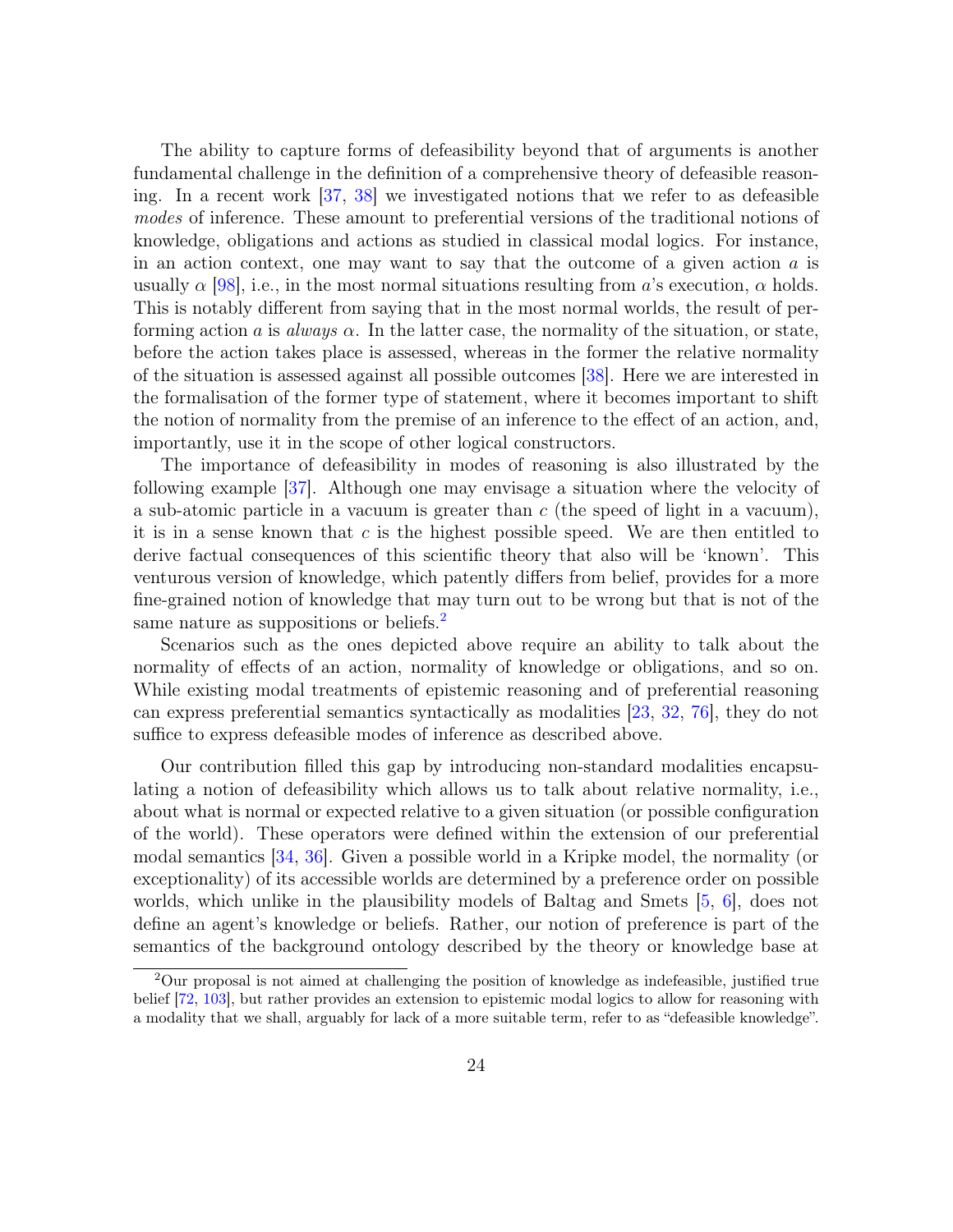hand. As such, it is used in providing a meaning for defeasible actions, which can fail in their outcome, or defeasible knowledge, which may not hold in exceptional accessible worlds, in that the preference relation alters the classical semantics of these modalities. This allows for the definition of a formalism in which defeasible modes of inference can be expressed, and which can be integrated with existing non-monotonic modal logics.

Significance of the contribution For a long time defeasibility had been confined to conditionals. This contribution is significant in that it explored defeasibility also in other logical connectives and established a general semantic framework within which they can be studied and further extended. These allow for the exploitation of several nuances of quotidian reasoning at the object level. The main publications resulting from this contribution have received 60+ citations altogether according to Google Scholar.

### 3.4 Rationality in formal ontologies

For the past decades, there has been an increasing interest in formal ontologies and their role in the design of 'smart' applications. That has been the case not only in AI but also in other areas of computer science such as databases and semantic technologies. Description Logics (DLs) provide us with solid foundations on which to base the study and formalisation of ontologies as well as on reasoning and querying methods associated to them.

As it turns out, DLs still allow for meaningful, decidable extensions, as new knowledge representation requirements are identified. A case in point is the need to allow for exceptions and defeasibility in reasoning over logic-based ontologies. The different DL-based formalisms that have been proposed in the literature provide us with a wide choice of constructors in the object language. Nevertheless, these are intended to express only classical, unquestionable knowledge, and, as a consequence, they fall short of adequately capturing the different aspects of uncertainty and vagueness that often show up in everyday life. Examples of these comprise the various guises of exceptions, typicality (and atypicality), approximations and many others, as usually encountered in the different forms of human quotidian reasoning. A similar argument can be put forward when moving to the level of entailment, i.e., that of the sanctioned conclusions from an ontology. DL systems provide for a variety of standard and non-standard reasoning services, but the underlying notion of logical consequence remains classical and therefore, depending on the application one has in mind, DLs inherit most of the criticisms raised in the development of the so-called non-classical logics.

In this regard, endowing DLs and their associated reasoning services with the ability to cope with defeasibility is a natural step in their development. Even if some of the issues related to uncertainty in reasoning have been studied using probabilistic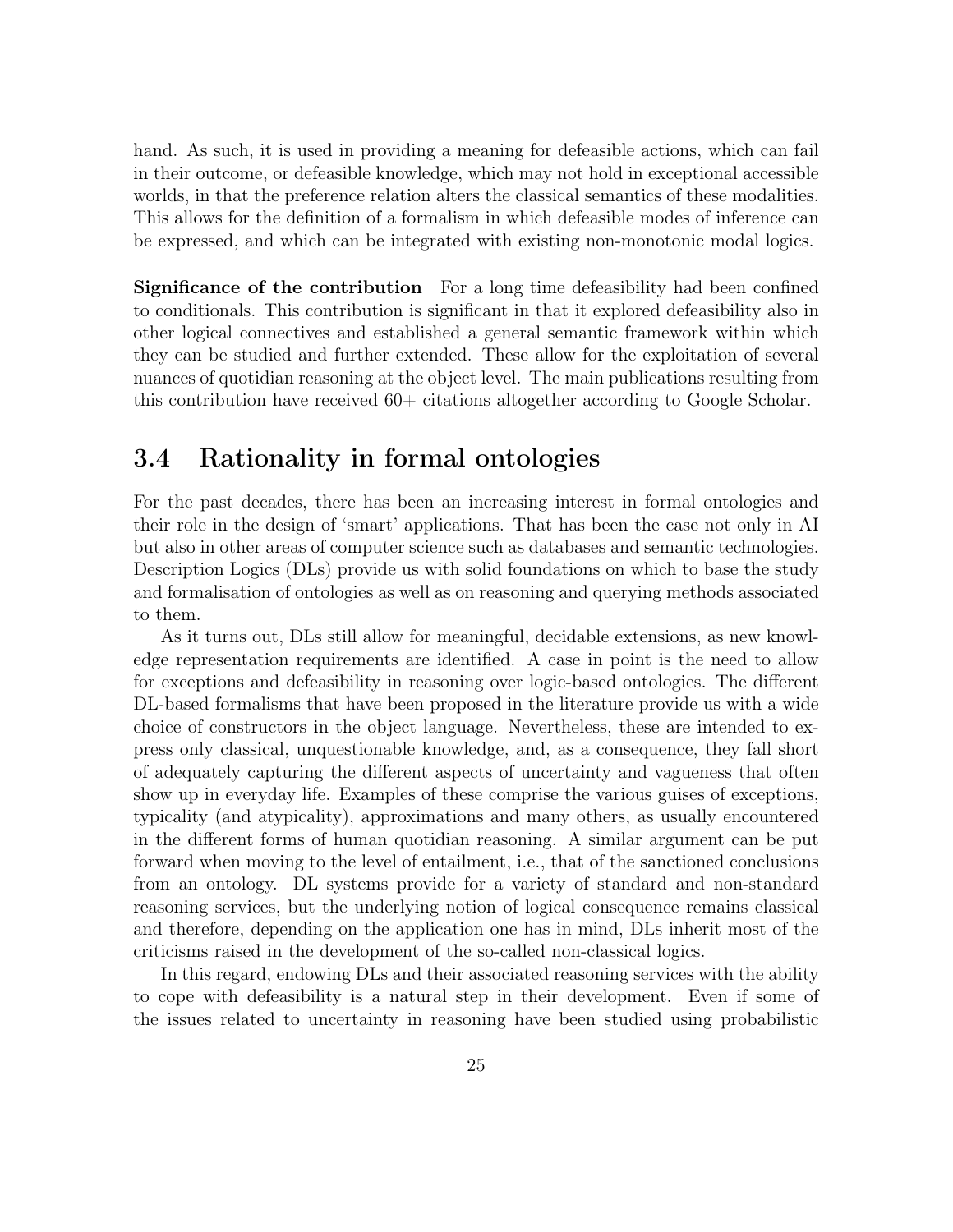approaches and statistical methods, their qualitative computational nature remains a large avenue for exploration.

The past two decades have witnessed the surge of some attempts to introduce nonmonotonic reasoning capabilities in a DL setting, ranging from preferential approaches to circumscription-based ones, amongst others. Each of them investigated particular constructions and DL variants of existing approaches to defeasibility in propositional logic. Nevertheless, a *comprehensive* study of the formal foundations of (preferential) defeasible reasoning in DLs was still missing until we published a series of papers at logic and AI conferences [28, 29, 35, 39, 40, 41, 43] and journals [42, 137], in which we have filled precisely this gap.

Roughly, in these papers we have  $(i)$  defined a general and intuitive *semantics*; (*ii*) shown that the corresponding *representation results* linking our semantic constructions with a set of desirable properties hold, and (iii) presented an appropriate analysis of entailment in the context of ontologies with defeasible information with associated decision procedures that are implementable. Furthermore, we have also made a case for a number of additional defeasible constructs at the object level enriching the underlying DL concept language, to which we have given a corresponding intuitive semantics and devised associated reasoning methods. We have shown that these extensions do not negatively affect decidability or complexity of reasoning for an important class of DLs, and that many nuances of defeasible reasoning in natural language can be expressed in terms of our new constructs.

In what follows, I summarise the specific contributions to this area and their respective significance. More details, including the technical constructions, can be found in the companion document titled Defeasible Description Logics.

#### 3.4.1 Defeasible subsumption and representation results

My first technical contribution to the development of defeasible description logics was the definition of a simple and intuitive semantics for the notion of defeasible subsumption [35]. In particular, together with my peers, we have provided a characterisation of two important classes of defeasible subsumption relations, namely preferential and rational subsumption, via the respective representation results, evidencing the fact that our semantic constructions are appropriate. In a follow-up publication [29], we revisited our semantics by making it simpler and more intuitive. The corresponding representation results carry over to the new semantics and their proofs are available in an article to appear in the ACM Transactions on Computational Logic [26].

Significance of the contribution These results are significant in that they show our basic framework is general enough to serve as a hotbed for  $(i)$  the definition of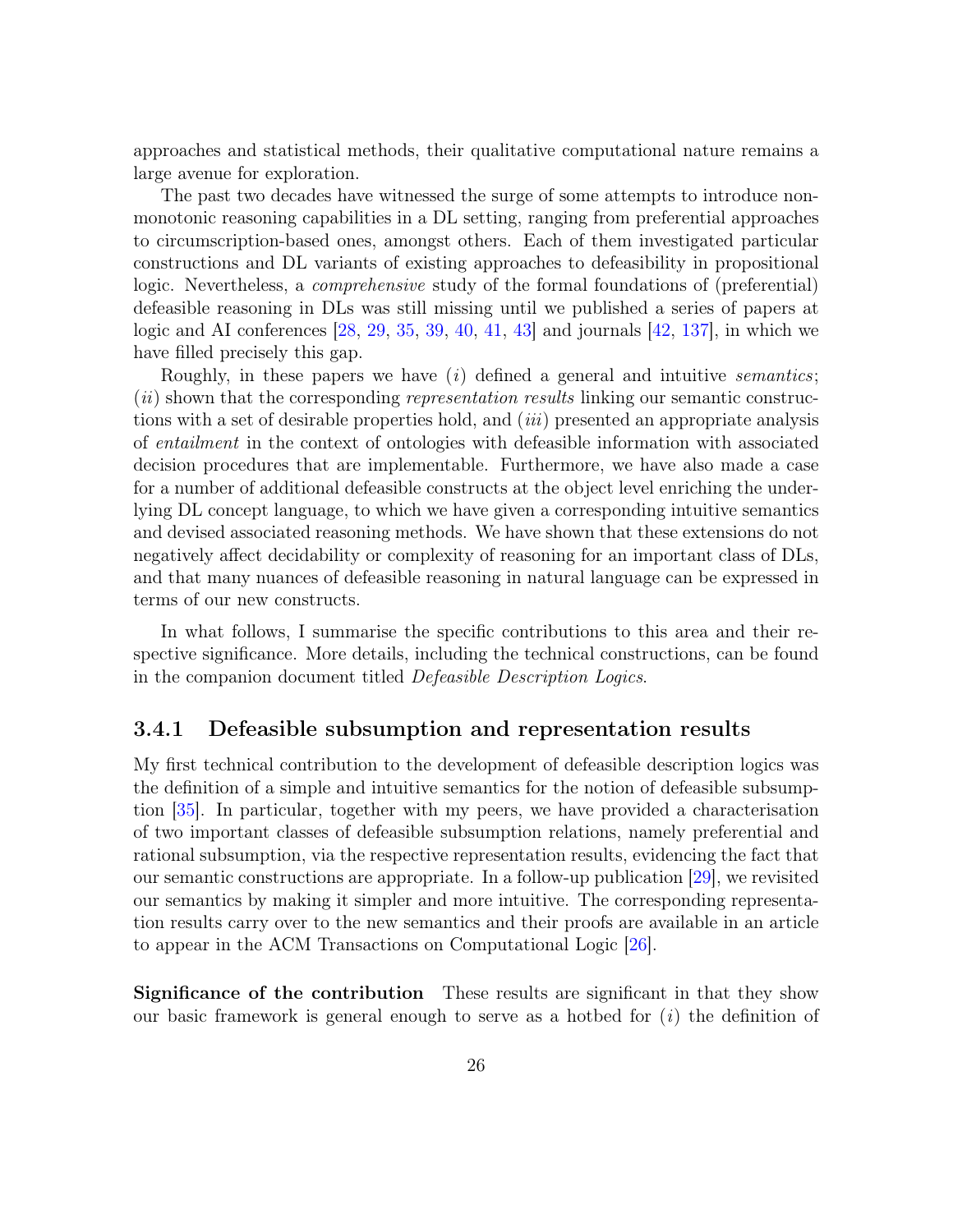the notion of *rational closure* for  $\text{DLs}$  (see below), and *(ii)* the introduction of further non-monotonic extensions to DLs, as witnessed by the results in the sections below. The main publications resulting from this contribution have received  $100+$  citations altogether according to Google Scholar.

#### 3.4.2 Rational closure for defeasible DLs

Once the semantic foundations of defeasibility in DLs have been established, we carried out a thorough investigation of what an appropriate notion of defeasible entailment in a defeasible DL context means. In particular, we have analysed the suitability of a good candidate, namely rational entailment. Moreover, we have established the formal connection between rational entailment, the notion of rational closure of a defeasible knowledge base, and we have provided an algorithm for its computation. The proofs establishing the correctness of our approach are available in an article to appear in the ACM Transactions on Computational Logic [26].

Significance of the contribution These results are important in that they stand at the foundation of defeasibility at the entailment level and can be extended to more expressive formalisms, as witnessed by the contribution reported in Section 3.4.4. Furthermore, the main advantages of our approach are as follows:  $(i)$  it relies completely on classical entailment, i.e., entailment checking over defeasible ontologies can be reduced to a number of classical entailment checks over a rewritten ontology,  $(ii)$  it has computational complexity that is no worse than that of entailment checking in the classical underlying DL, and *(iii)* it is amenable to implementation, e.g. as a Protégé plugin<sup>3</sup>. Indeed, the referred implementation by a Ph.D. student I have co-supervised allows us to make experiments with large ontologies containing defeasible subsumption statements and its performance has been shown to scale well in practice [45]. The main publications resulting from this contribution have received 90+ citations altogether according to Google Scholar.

#### 3.4.3 Typicality of concepts and relations at the object level

In another journal publication as the single author [137], I have introduced  $\mathcal{ALCH}^{\bullet}$ , a description logic allowing for an explicit notion of typicality that can be applied to both concepts and roles and of which the intuition is to capture the most typical instances of, respectively, classes and relations. In particular, I showed that reasoning w.r.t.  $\mathcal{ALCH}^{\bullet}$  knowledge bases is decidable through the definition of a tableau-based

<sup>3</sup><https://github.com/kodymoodley/defeasibleinferenceplatform>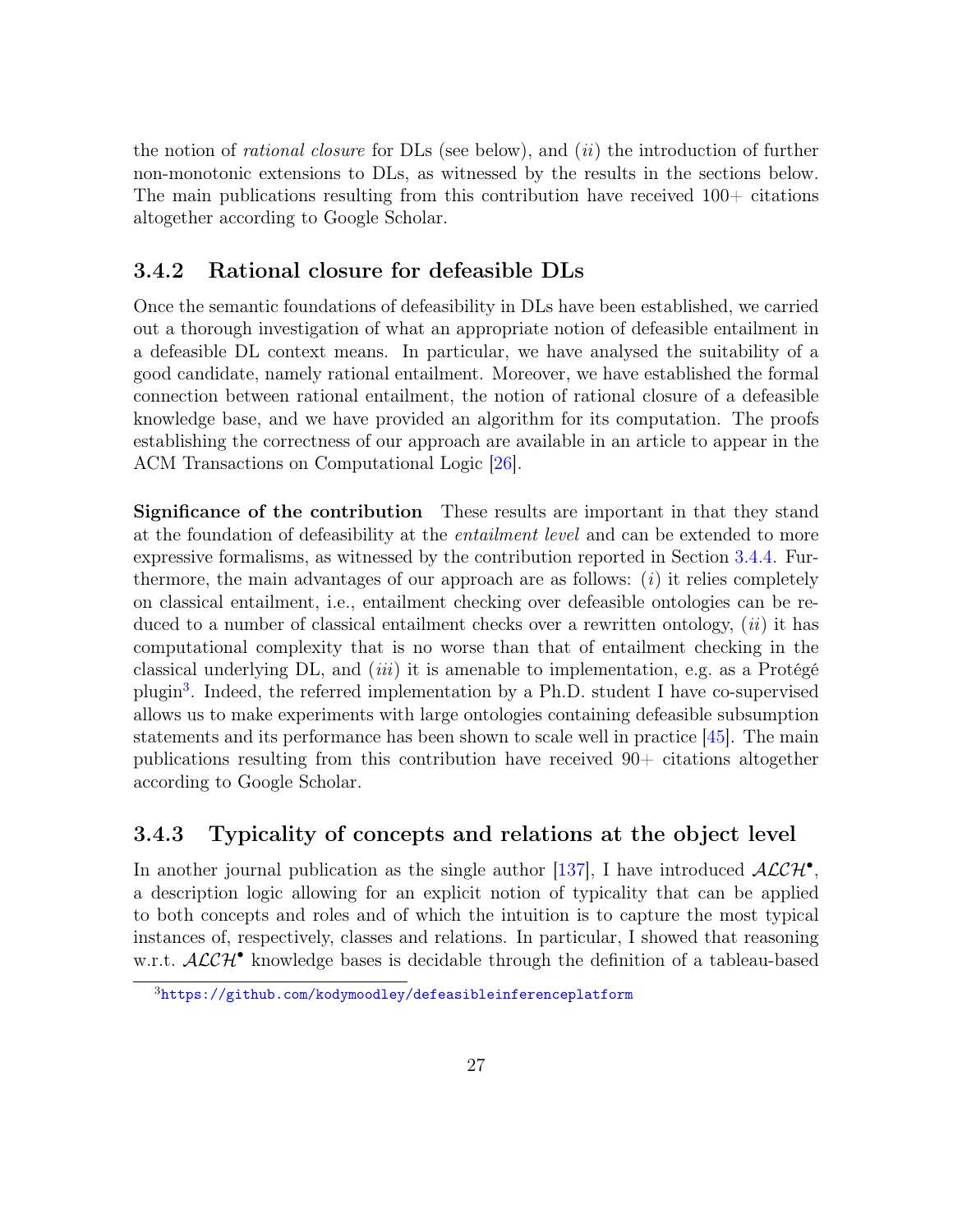decision procedure that I have shown to be sound and complete w.r.t. the underlying preferential semantics.

When compared with other existing approaches to non-monotonicity in DLs, the novelty of  $\mathcal{ALCH}^{\bullet}$  resides in the provision of a framework for typicality of both classes and relations and that can serve as the foundation for further extensions of defeasible DLs of increasing expressivity, with non-monotonicity at the level of concepts as well as that of roles.

Significance of the contribution The significance of this contribution is supported by the fact that it was the recipient of the first Louis Couturat Logic Prize (France, 2018). It was then presented at the Universal Logic Contest at UNILOG 2018 in Vichy (<https://www.uni-log.org/vichy2018>) and subsequently won the first Universal Logic Prize.

#### 3.4.4 Contextual defeasibility

Next, I have also carried out an investigation of defeasibility beyond concept subsumption along two main lines: First by introducing defeasible versions of value and existential restrictions [28, 39], thereby bringing defeasibility also to the object level; and second by introducing a (primitive) role-informed notion of context, which gives rise to multiple orderings on objects and the ability to model different, possibly incompatible, contexts of normality, making typicality a relativised construct [41].

Technically, this contribution addresses an important limitation in previous defeasible extensions of description logics, namely the restriction in the semantics of defeasible concept inclusion to a single preference order on objects. Semantically, it also answers the question of the meaning of multiple preference orders, namely that they reflect different contexts. Moreover, I have defined a tableau-based algorithm for checking preferential consistency of contextual defeasible knowledge bases [43], and I showed its soundness and completeness w.r.t. the underlying preferential semantics. These results are significant in that they are a central piece in the definition of other forms of contextual defeasible reasoning over ontologies.

Since the notion of entailment assumed in the above contribution is monotonic, there was a need to lift the definition of rational closure to a notion of *contextual* rational closure. We have achieved that by providing a semantic construction and a method for the computation of such a notion of closure, along with a correspondence result between the two [42].

Significance of the contribution These results are significant because they provide a more fine-grained version of the constructions reported in Section 3.4.2 and moreover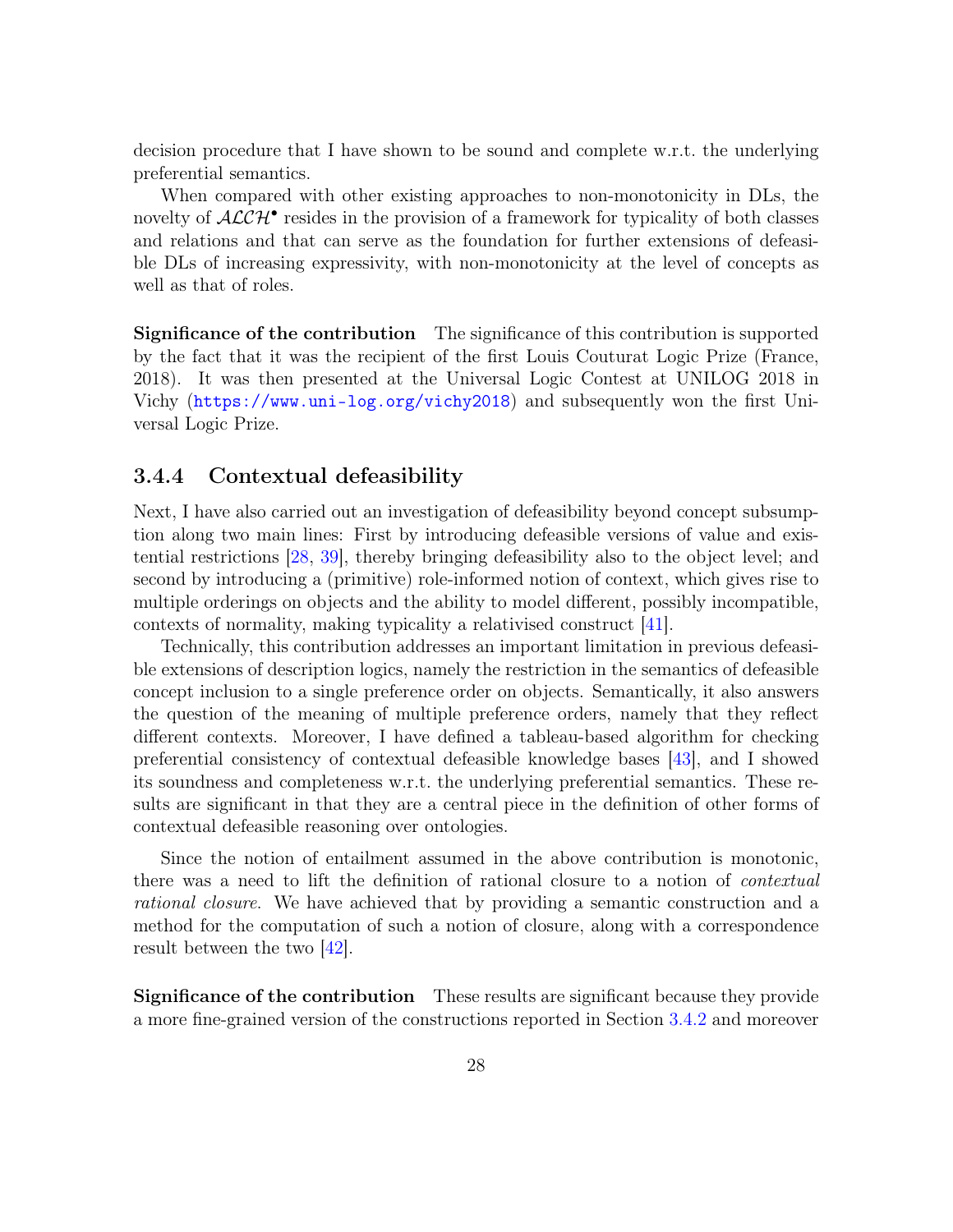they have the potential to be applied to a wide class of real-world ontologies in which context plays an important role in modelling the knowledge.

Finally, I have also defined a meaningful extension of the highly expressive description logic  $\mathcal{SROIQ}$  with defeasible reasoning constructs in the concept language, in both concept and role inclusions, and in role assertions, together with an intuitive preferential semantics [40]. In particular, I have shown a translation of the entailment problem w.r.t.  $d\mathcal{SROIQ}$  knowledge bases to concept satisfiability relative to DTBoxes and RBoxes only. I have also devised a terminating, sound and complete tableaubased algorithm for checking concept satisfiability w.r.t.  $d\mathcal{SROIQ}$  knowledge bases. This logic can serve as the theoretical foundation for a defeasible version of the Web Ontology Language OWL.4

<sup>4</sup><https://www.w3.org/OWL>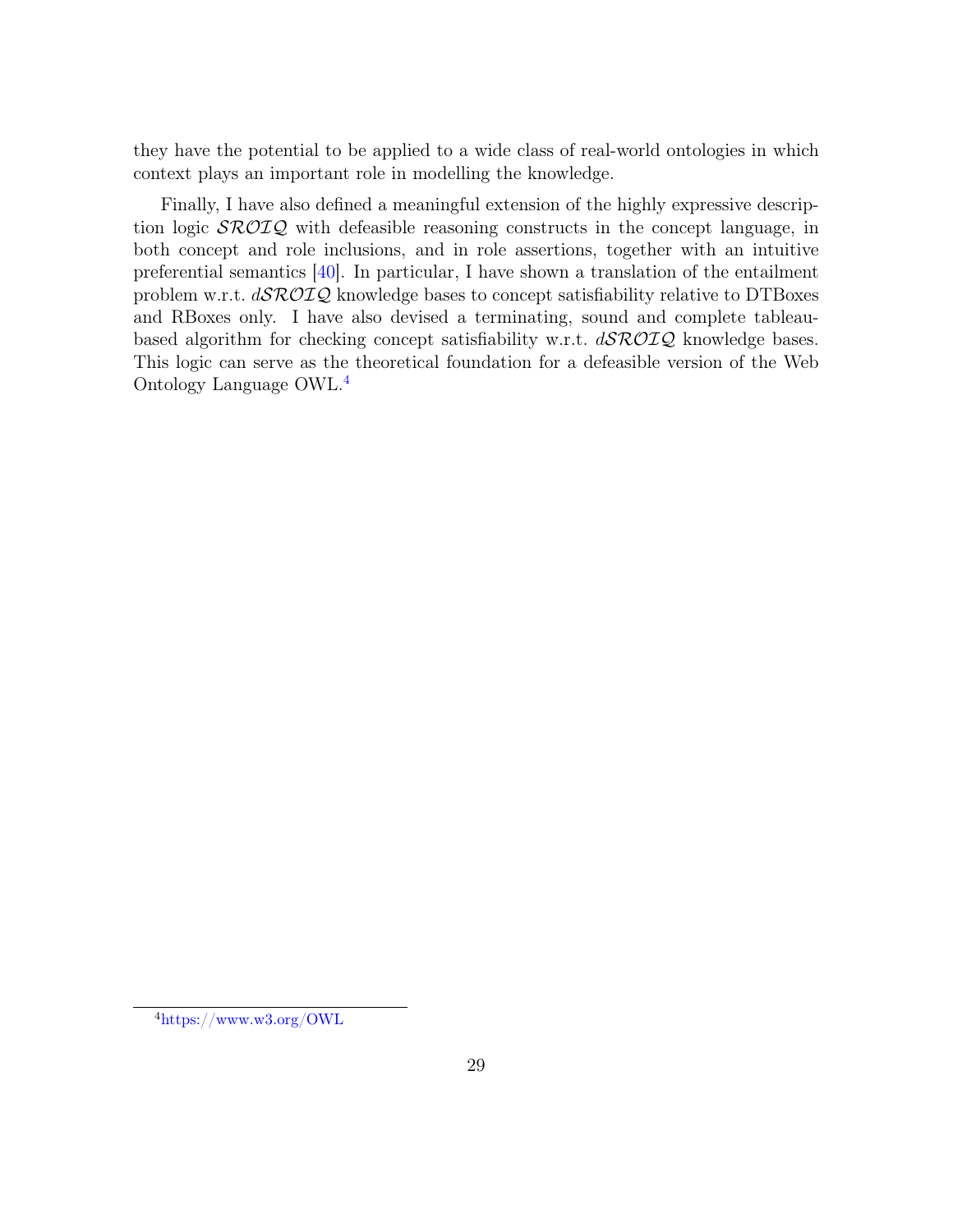## Chapter 4

# Perspectives and future directions of investigation

The study of the theoretical foundations of uncertainty in reasoning is of paramount importance for both the understanding of human rationality and the design of fullyautomated decision-making systems. In spite of all the progress obtained by the nonmonotonic reasoning community over the past 40 years, including the work done by myself during the last 12 years, there still remain several open questions in the area and technical challenges to be addressed.

In particular, there are still many relevant issues across the three levels at which non-monotonicity shows up in reasoning (see Chapter 2) that remain to be more deeply studied and formalised, or even integrated with emerging non-symbolic approaches in AI. Indeed, specifications in defeasible knowledge bases can be learned from commonsense knowledge repositories via machine learning and help knowledge engineers to fine tune the formalisation of a given domain of application. Therefore, newer and even more general formal theories of non-monotonic reasoning, supplementing the existing ones in many crucial aspects, are still called for.

In that respect, for the upcoming five years I plan to pursue further investigations into the nature of non-monotonic reasoning and ways in which its two distinct aspects can be dealt with computationally at all its three different levels. In order to achieve the stated goal, I intend to bring to fruition the following specific objectives:

• Objective 1: At the object level, define new non-monotonic logical operators beyond standard non-monotonic implications or conditionals, endowed with an intuitive formal semantics together with a corresponding study of their formal properties and potential practical usefulness, in particular in capturing the various nuances of natural language. This point might benefit from e.g. a machinelearning component helping in identifying such constructs and their various syn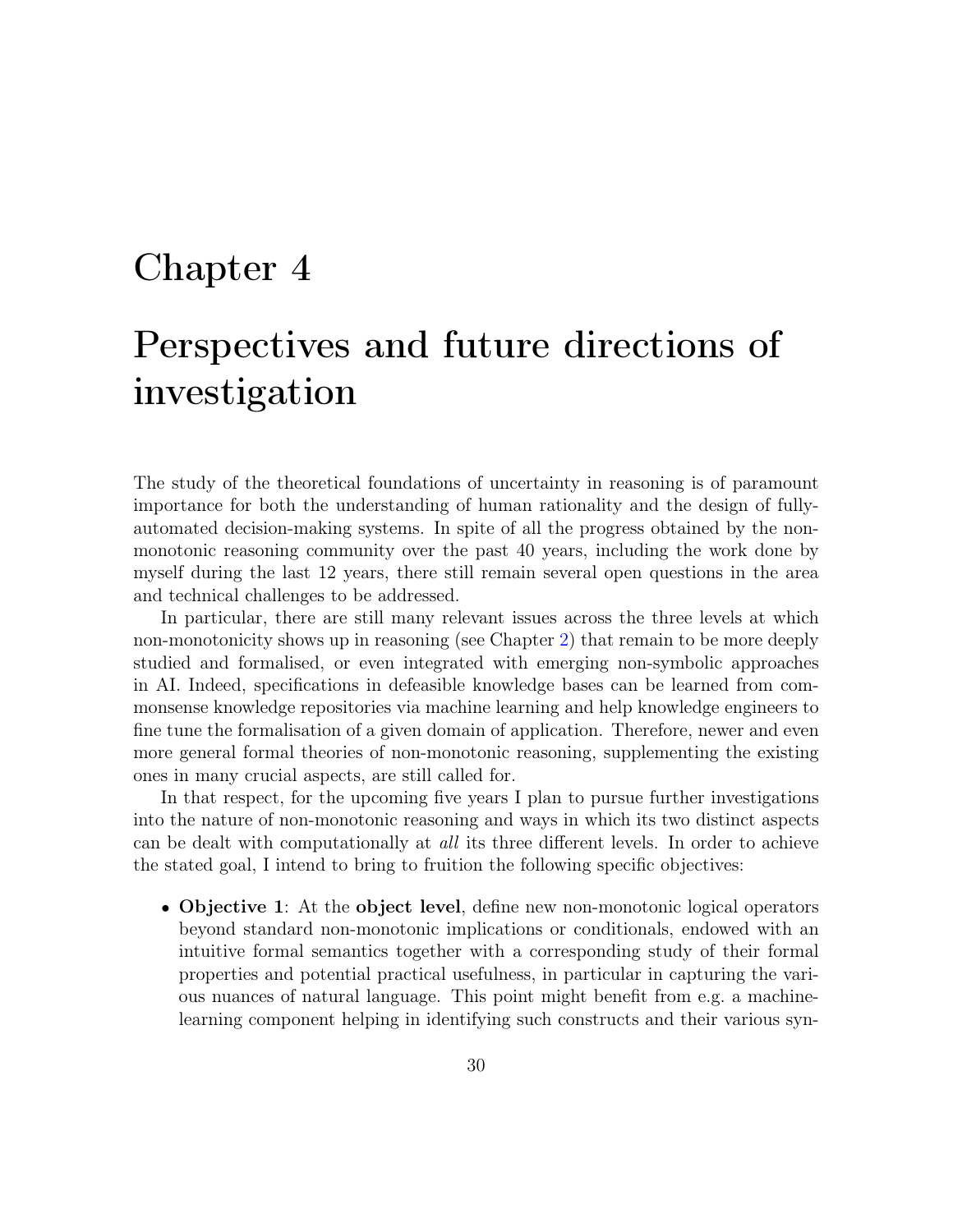onyms as they are usually used in making utterances. Furthermore, as alluded to above, the specification of knowledge bases, in particular of ontologies, a complex task that in the standard case requires many iterations and revisions by domain experts, can be made more efficient and less error prone by deploying tailor-made machine learning tools.

- Objective 2: At the entailment level, define new non-monotonic consequence relations that are neither limited to propositional languages nor to classical connectives, equipped with both an intuitive semantic characterisation and accompanying proof methods. Given that the formalisms I will take as point of departure, namely modal and description logics, are pspace-complete, an integration with the latest developments around the satisfiability problem (SAT) is envisaged in order to improve performance of the associated reasoning tools.
- Objective 3: At the meta-reasoning level, devise a comprehensive family of belief revision operators to logics of various expressivity and with a possibly non-monotonic underlying consequence relation.<sup>1</sup> This is admittedly the most ambitious part of the whole project. In a recent paper published at the KR conference [44], we have made the first steps towards this direction.

To bring about Objectives 1–3 set out above, I will pursue the activities motivated and laid out below. (The research tasks that are mentioned do not, by any means, constitute an exhaustive list of the activities that will be carried out. Rather, they are mentioned here because all of them are, to some degree, an important component of the proposed research. For the sake of presentation, technical details shall be omitted for now, especially since most if not all of them still remain to be worked out.)

- At the object level: I will investigate aspects of non-monotonicity in logical operators other than implication, both in propositional as well as in more expressive logics. For instance, I plan to investigate ampliative and defeasible versions of the propositional connectives (negation, conjunction and disjunction), of modalities (necessity and possibility), and of quantifiers in general first-order logic and fragments thereof, giving rise to exception-tolerant versions of these connectives. I will also examine the extent to which there is room for new defeasible connectives having no classical counterpart [19, 20].
- At the **entailment level**: I intend to explore new types of non-monotonic entailment relations, both for propositional and for less or more expressive logical

<sup>1</sup>For now I will not address abstract argumentation frameworks, but will leave open for argumentation systems based on the above mentioned new non-monotonic consequence relations to be defined.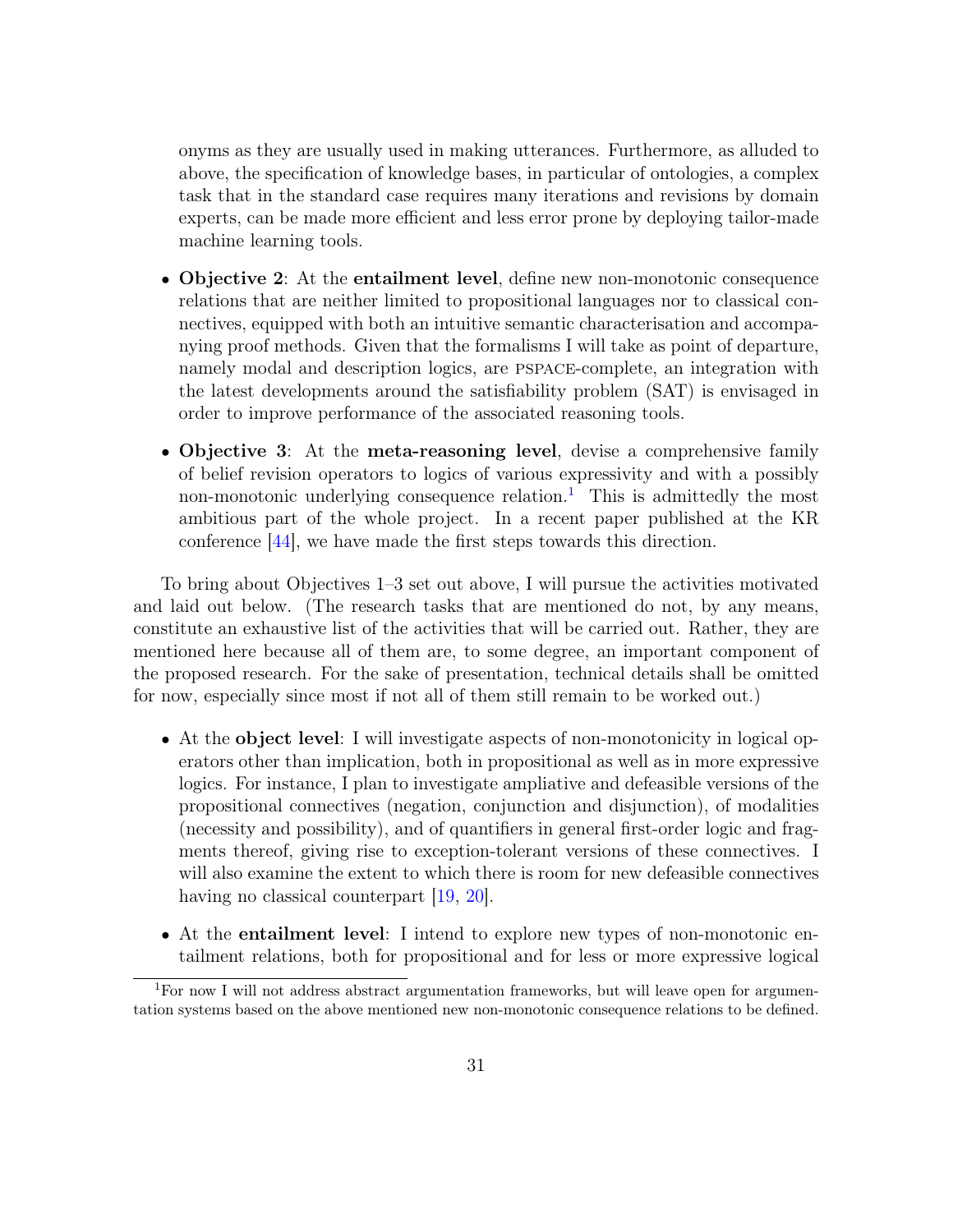languages. For example, I will investigate different propositional supra-classical non-monotonic entailment relations, and assess their scalability beyond the propositional setting, namely in modal and predicate languages. In particular, I want to study how to define the respective proof methods for each of these consequence relations and how these can benefit from latest results from the SAT community. Finally, I will also explore non-monotonic consequence relations for the logical languages enriched with non-monotonic connectives as those mentioned above.

• At the meta-reasoning level: I will investigate the definition of new approaches and construction methods for belief revision in  $(i)$  logics that are more expressive than the propositional one, notably the different systems of modal logic and fragments of first-order logic;  $(ii)$  logics enriched with non-monotonic connectives but with an underlying classical entailment relation; *(iii)* logics with a non-Tarskian consequence relation, and finally  $(iv)$  logics with both non-monotonic connectives and an underlying non-monotonic entailment relation.

In order for me to realise the foregoing tasks, I will use formal methods to  $(i)$  design and specify the new logical languages, their underlying consequence relations and corresponding revision methods; (*ii*) endow them with an appropriate formal (unambiguous) semantics; *(iii)* design algorithms for the corresponding proof methods, and (iv) give mathematical proofs of the consistency of each formalism and correctness of the corresponding algorithms. Moreover, I will also analyse the computational complexity of the entailment problem for each new formalism. Whenever appropriate and scientifically significant, implementation of the results will be realised and tested in real-world applications.

It is worth pointing out that my agenda is not to diverge from the existing body of work in non-monotonic reasoning, but rather to build on it when striving for the stated objectives. The answer to the question of which existing approaches to nonmonotonicity are more appropriate to serve as the substratum for the investigations that I have in mind is not cast in stone. A promising starting point is to consider those non-monotonic formalisms that are general enough in the propositional case, the most successful of which being the preferential approach [96, 128] and the AGM paradigm [2, 69, 81]. The main reason for doing so is that such formalisms satisfy well-established abstract properties which should also be present in general theories of uncertainty in reasoning.

The question as to which logical framework should be the backbone of the new representation languages and reasoning methods will mostly be guided by current trends in logic-based knowledge representation and reasoning [4, 83]. This means that we shall strive for a good trade-off between expressive power on the one hand and computational tractability on the other [24]. The prototypical logical formalisms usually considered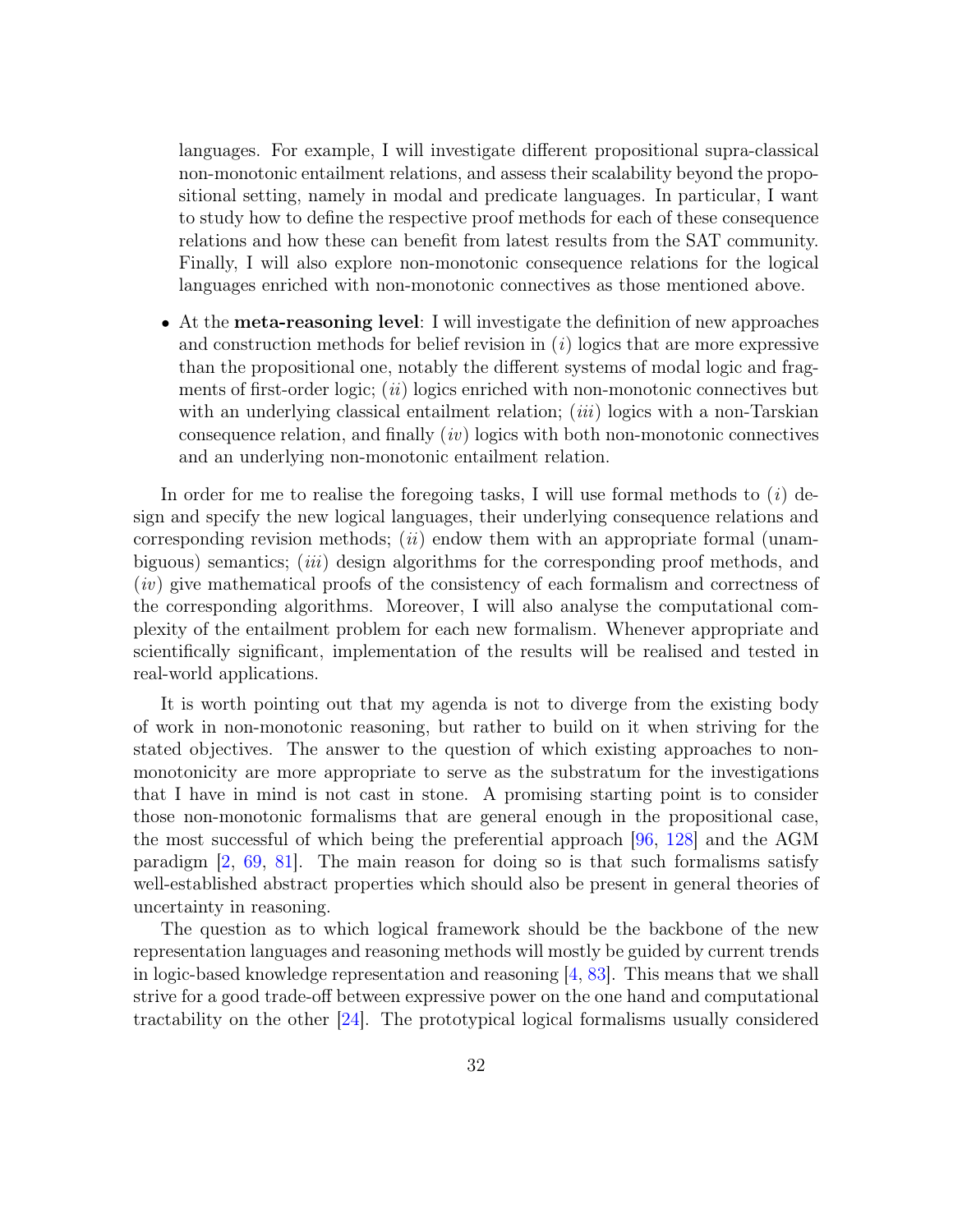are classical propositional and first-order logic. It turns out that propositional logic is not expressive enough for the needs of modern KR&R, whereas (full) first-order logic is too expressive and has bad computational properties, the worst of which being semidecidability of the entailment problem. In this regard, from a KR&R perspective, the choice for modal logics and description logics as the core representation languages on which to initially base our general framework sounds appealing. These are elegant and well-established logical frameworks with a good balance between expressivity and computational complexity. This will provide the exploratory phase of our research with a strong initial boost, and will ensure that tangible results are obtained much sooner than would otherwise have been the case.

An important aspect of the conceptual framework to be deployed here is the fact that all tasks specified above will be carried out with an eye on the potential users of the new logical formalisms. This means that we shall design our new representation languages and reasoning methods in accordance with commonly adopted principles of software ergonomics [120]; in other words, besides being significant and mathematically sound, the formalisms I intend to develop should be neat, elegant and amenable to implementation in order to be applied in practice.

It is legitimate to raise the question on whether the research here described could be based on probabilities instead of logic. Indeed probabilistic reasoning [119] is also non-monotonic in that any inference of probability less than 1 can in principle fail (defeasible aspect). There are results showing that non-monotonic reasoning can be given a probability-based account. Examples of these are Pearl's system  $Z$  [118], Hawthorne's conditionals  $[84]$ , and the possibilistic approach  $[10]$ , which give essentially the same results as the (non-probabilistic) preferential approach [96]. In that respect, one could in principle base our investigations on a probabilistic setting. The requirement for that would be the availability of appropriate probabilistic (and possibilistic) treatments of the three levels we have encountered above on which to initially base our work. At the moment it is not clear whether all this machinery is available and therefore the logic-based route seems to be more viable. Since probabilistic and logical approaches to reasoning are not antagonistic but rather complementary, possible combinations of both is certainly a point that will be investigated in more depth during the exploratory phase of this research.

Finally, it is worth emphasising that my goal is not to propose yet another family of disconnected formalisms for non-monotonic reasoning, each one dealing with a single aspect or level of non-monotonicity. Instead, I aim at developing a unifying comprehensive approach to all different aspects and levels of non-monotonicity, benefitting from existing results in the literature that show the links among frameworks sitting at different levels. For instance, there is a close connection between classical knowledge base revision [92] and KLM-style rational consequence relations [102] in the sense that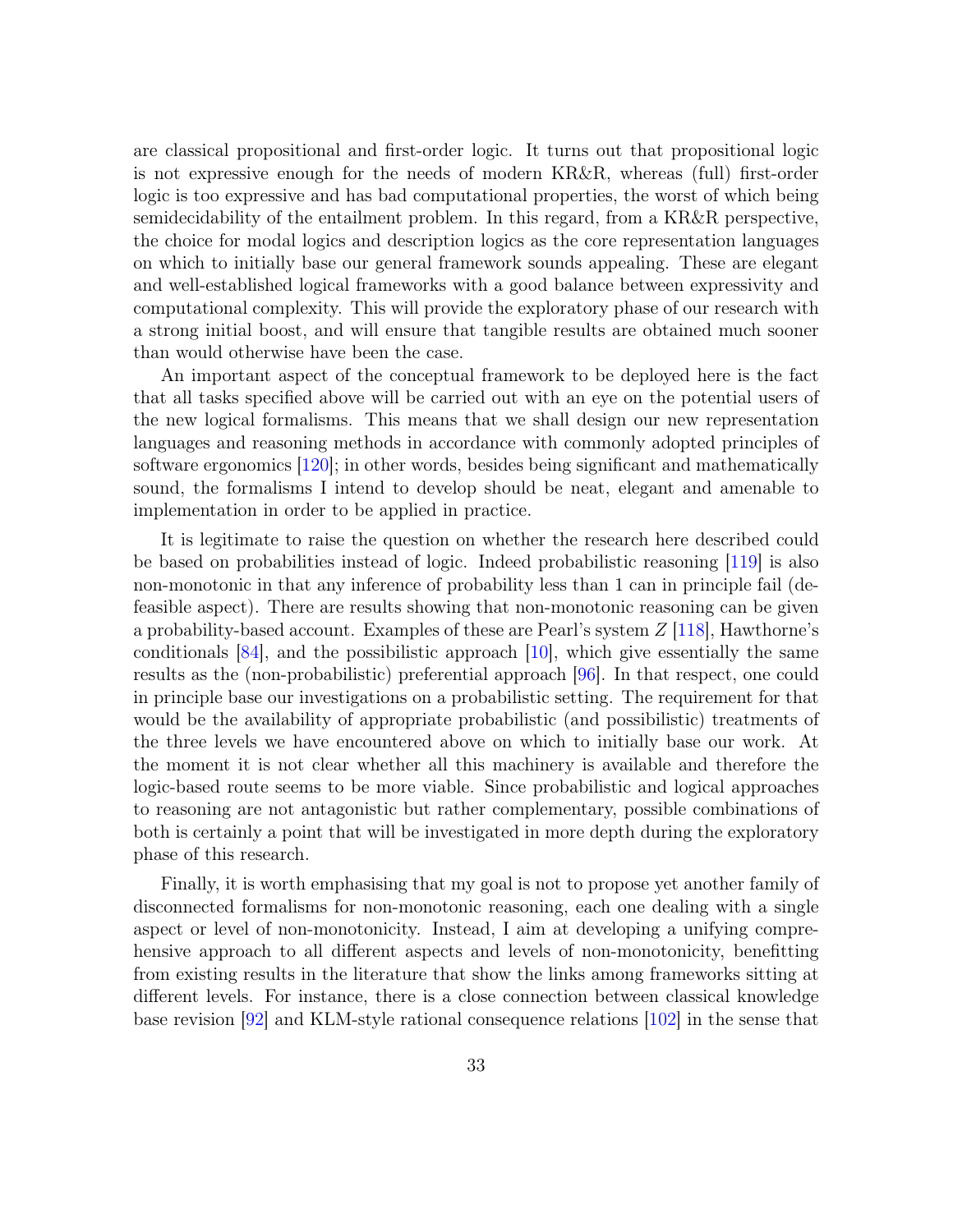each one can be defined in terms of the other [70]. A similar result established the link between KLM rational consequence and belief revision in PTL (see Section 3.2.3). It is reasonable to expect results like these to provide the basic springboard with which to develop the general overarching approach I have in mind.

Once all of this is in place, further research questions will arise. From a knowledge representation and reasoning perspective, when one deals with knowledge bases, issues related to modularisation [52, 71, 88, 89], consistency checking [86, 87, 97, 139], knowledge base integration [112], maintenance and repair [85, 135, 136] as well as versioning [66, 116] show up. These are tasks acknowledged as important by the community in the classical case [90, 93, 113, 130, 134] and that also make sense in a non-monotonic setting, such as the one here envisaged. Nevertheless, when moving to a defeasible approach, such tasks have to be reassessed and specific methods and techniques redesigned. This constitutes an extra challenge in my research endeavour and definitely an avenue worthy of exploration.

The innovation of the present research project relies mostly in the investigation of nuances of reasoning hitherto largely unexplored and in the quest for a comprehensive framework for multifarious non-monotonic reasoning. By pushing the frontiers of formal logic in the ways described above, I hope to advance the body of knowledge in several disciplines and at the same time provide more solid foundations for the realisation of a new variety of relevant real-world computer-based applications. The following are good examples of the latter:

- Application in **artificial intelligence**: the definition of several forms of consequence relations for a variety of languages together with more powerful methods for belief revision will allow for the design of more fine-grained exception-tolerant intelligent systems capable of adapting themselves to an ever-changing environment, whether real or virtual.
- Application in computer science and software engineering: the definition of non-monotonic constructs in the object language will allow for the design of methods for program verification and software specification capable of dealing with foreseeable exceptions.
- Application in diagnosis: the formalisation of several ampliative consequence relations will provide the basis for the generation of explanations in failure diagnosis based on the formal specification of the expected behaviour of a given device or system or process.
- Application in reasoning about actions and planning: the definition of constructs capturing the notions of defeasible actions, defeasible plans and retractable goals will allow for the design of systems that can recover when facing 'hidden' preconditions preventing an action or a whole plan from succeeding.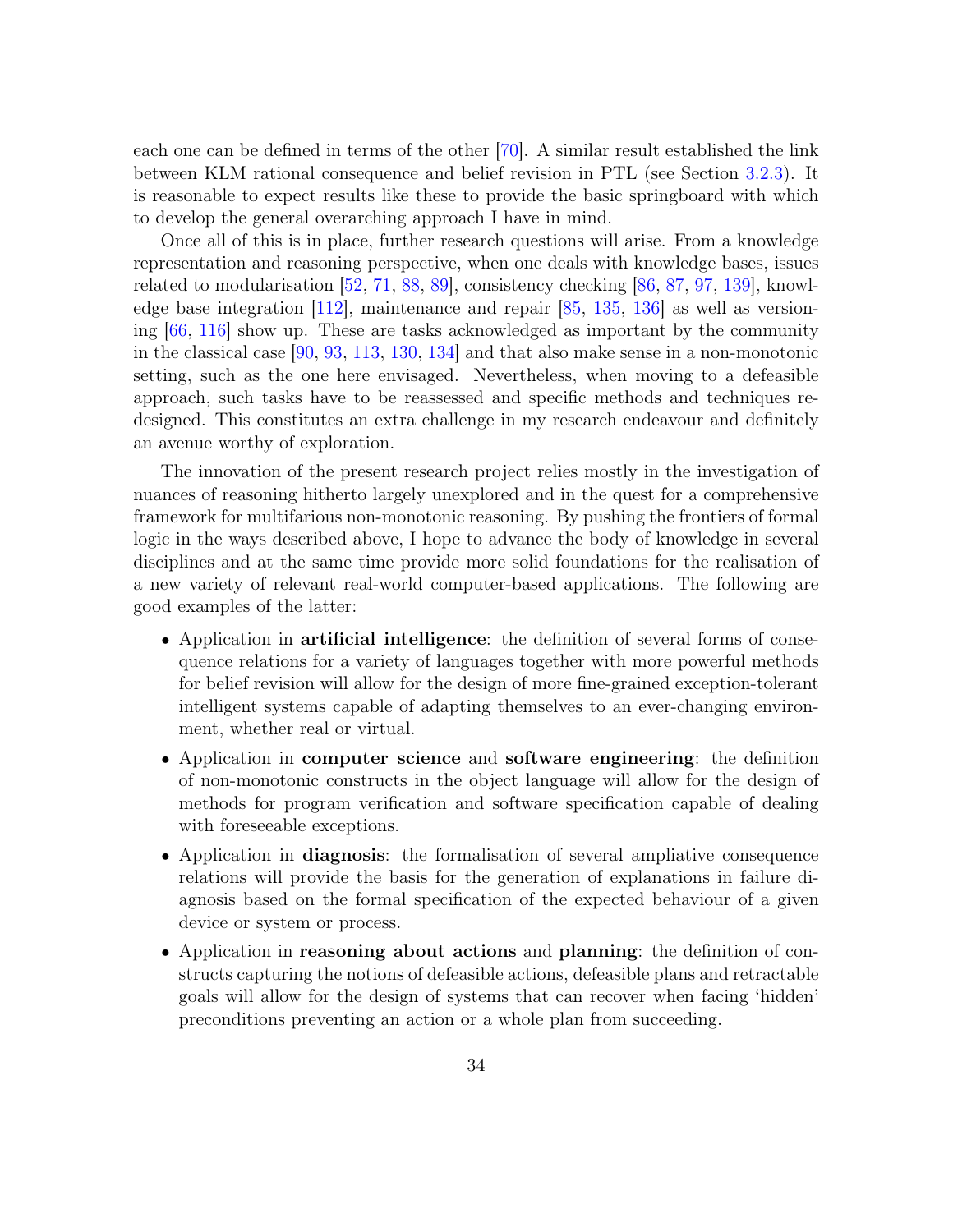- Application in **general game playing**: an analysis of defeasibility at the three different levels will uplift the conception of robust intelligent systems. It will allow for the deployment of agents that can be reprogrammed to play new games and that do not collapse when exceptions to the rules are met or when other players bend the rules.
- Application in **information** systems and the semantic web: by enriching description logics with multifarious non-monotonic reasoning capabilities, we will provide for more accurate representations of exceptions in formal ontologies together with methods to better deal with the dynamics of ontologies.
- Other applications: the outcomes of this project will also meet potential applications in machine vision (default conclusions about the rest of a scene one cannot see) and in natural language understanding (default conclusions about presuppositions, or how a given sentence or story or dialogue will continue). Of course, this will have to be complemented by current advances in learning-based AI.

Non-monotonic reasoning as I intend to investigate here may prove useful not only in real-world applications like the above mentioned ones, but also in other theoretical domains beyond artificial intelligence and mathematical logic. These comprise, for instance, cognitive science and philosophical logic, since I will analyse and formalise linguistic constructs and reasoning patterns not yet fully explored.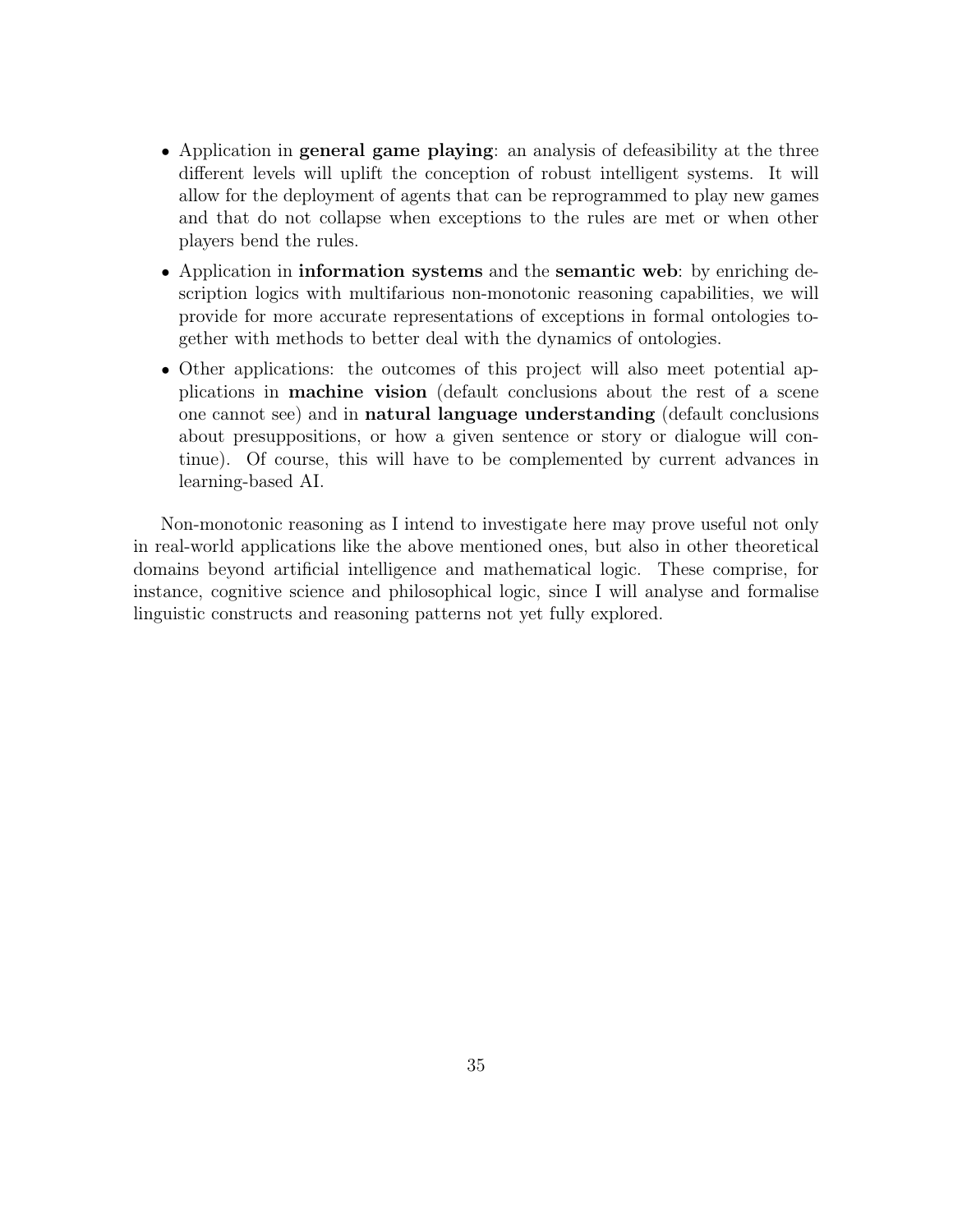## Bibliography

- [1] S. Abiteboul, R. Hull, and V. Vianu. Foundations of Databases. Addison-Wesley, 1995.
- [2] C. Alchourrón, P. Gärdenfors, and D. Makinson. On the logic of theory change: Partial meet contraction and revision functions. Journal of Symbolic Logic, 50:510–530, 1985.
- [3] O. Arieli and A. Avron. General patterns for nonmonotonic reasoning: From basic entailments to plausible relations. Logic Journal of the IGPL, 8:119–148, 2000.
- [4] F. Baader, D. Calvanese, D. McGuinness, D. Nardi, and P. Patel-Schneider, editors. The Description Logic Handbook: Theory, Implementation and Applications. Cambridge University Press, 2 edition, 2007.
- [5] A. Baltag and S. Smets. Dynamic belief revision over multi-agent plausibility models. In W. van der Hoek and M. Wooldridge, editors, *Proceedings of LOFT*, pages 11–24. University of Liverpool, 2006.
- [6] A. Baltag and S. Smets. A qualitative theory of dynamic interactive belief revision. In G. Bonanno, W. van der Hoek, and M. Wooldridge, editors, Logic and the Foundations of Game and Decision Theory (LOFT7), number 3 in Texts in Logic and Games, pages 13–60. Amsterdam University Press, 2008.
- [7] D. Barker-Plummer, J. Barwise, and J. Etchemendy. Language, Proof and Logic. University of Chicago Press, 2 edition, 2011.
- [8] D. Batens. Adaptive Logics and Dynamic Proofs. Forthcoming, 2011.
- [9] R. Baumann, G. Brewka, W. Dvorák, and S. Woltran. Parameterized splitting: A simple modification-based approach. In E. Erdem, J. Lee, Y. Lierler, and D. Pearce, editors, Correct Reasoning — Essays on Logic-Based AI in Honour of Vladimir Lifschitz, LNCS, pages 57–71. Springer, 2012.
- [10] S. Benferhat, D. Dubois, and H. Prade. Possibilistic and standard probabilistic semantics of conditional knowledge bases. Journal of Logic and Computation, 9(6):873–895, 1999.
- [11] J. van Benthem. Modal Logic for Open Minds. Center for the Study of Language and Information, 2010.
- [12] P. Besnard and A. Hunter. Elements of Argumentation. University of Michigan Press, 2008.
- [13] P. Bisquert, C. Cayrol, F. Dupin de Saint-Cyr, and M.-C. Lagasquie-Schiex. Duality between addition and removal: A tool for studying change in argumentation. In S. Greco, B. Bouchon-Meunier, G. Coletti, M. Fedrizzi, B. Matarazzo, and R.R. Yager, editors, Advances on Computational Intelligence — 14th International Conference on Information Processing and Management of Uncertainty in Knowledge-Based Systems, pages 219–229. Springer, 2012.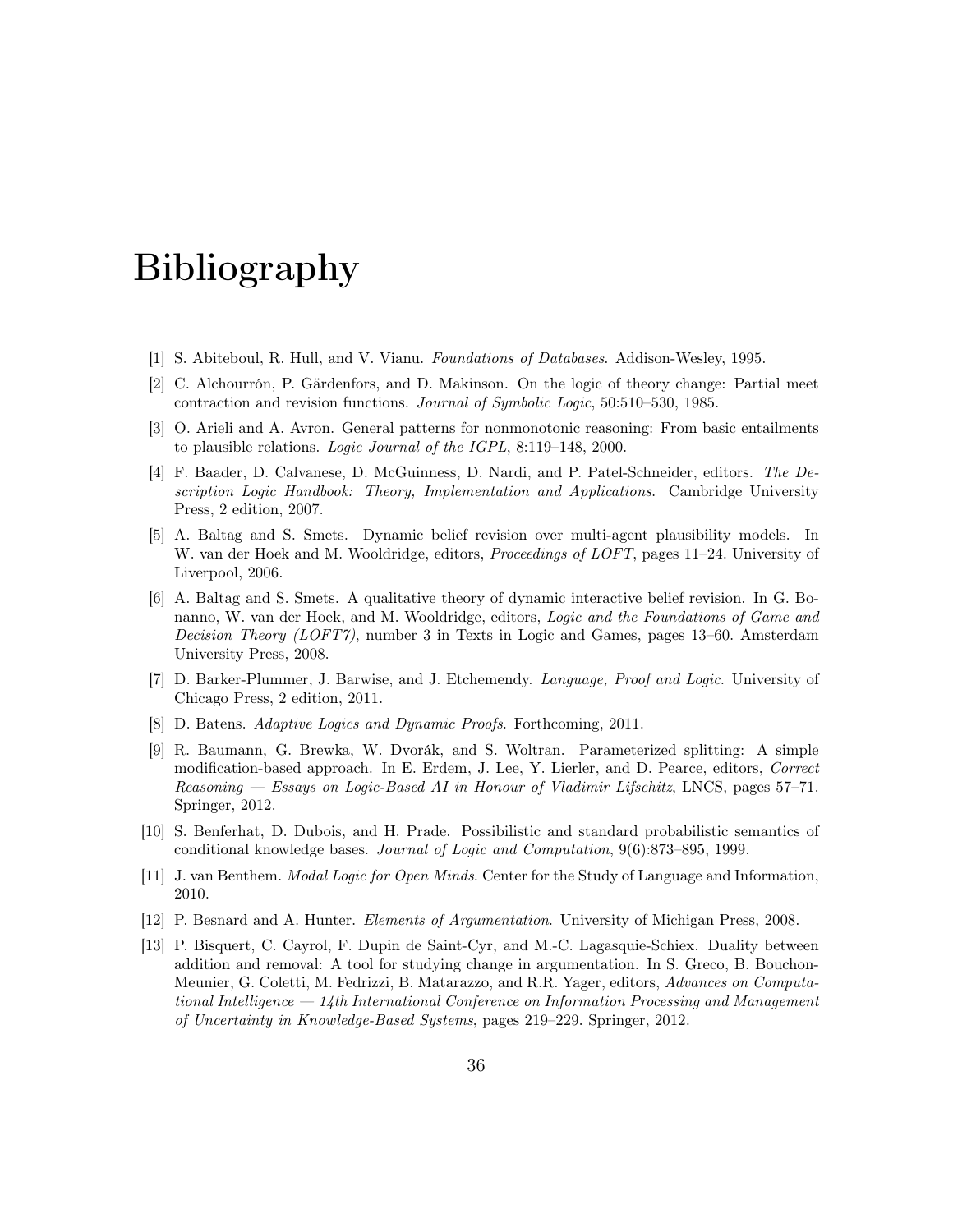- [14] P. Blackburn, J. van Benthem, and F. Wolter. Handbook of Modal Logic. Elsevier North-Holland, 2006.
- [15] P. Blackburn, M. de Rijke, and Y. Venema. Modal Logic. Cambridge Tracts in Theoretical Computer Science. Cambridge University Press, 2001.
- [16] R. Booth, G. Casini, T. Meyer, and I. Varzinczak. On the entailment problem for a logic of typicality. In Proceedings of the 24th International Joint Conference on Artificial Intelligence (IJCAI), pages 2805–2811, 2015.
- [17] R. Booth, G. Casini, T. Meyer, and I. Varzinczak. On rational entailment for propositional typicality logic. Artificial Intelligence, 277, 2019.
- [18] R. Booth, T. Meyer, and I. Varzinczak. Next steps in propositional Horn contraction. In C. Boutilier, editor, Proceedings of the 21st International Joint Conference on Artificial Intelligence (IJCAI), pages 702–707. AAAI Press, 2009.
- [19] R. Booth, T. Meyer, and I. Varzinczak. PTL: A propositional typicality logic. In L. Fariñas del Cerro, A. Herzig, and J. Mengin, editors, *Proceedings of the 13th European Conference on* Logics in Artificial Intelligence (JELIA), number 7519 in LNCS, pages 107–119. Springer, 2012.
- [20] R. Booth, T. Meyer, and I. Varzinczak. A propositional typicality logic for extending rational consequence. In E.L. Fermé, D.M. Gabbay, and G.R. Simari, editors, Trends in Belief Revision and Argumentation Dynamics, volume 48 of Studies in Logic – Logic and Cognitive Systems, pages 123–154. King's College Publications, 2013.
- [21] R. Booth, T. Meyer, I. Varzinczak, and R. Wassermann. A contraction core for Horn belief change: Preliminary report. In Proceedings of the 13th International Workshop on Nonmonotonic Reasoning (NMR), 2010.
- [22] R. Booth, T. Meyer, I. Varzinczak, and R. Wassermann. On the link between partial meet, kernel, and infra contraction and its application to horn logic. Journal of Artificial Intelligence Research (JAIR), 42:31–53, 2011.
- [23] C. Boutilier. Conditional logics of normality: A modal approach. Artificial Intelligence, 68(1):87– 154, 1994.
- [24] R. Brachman and H. Levesque. Knowledge Representation and Reasoning. Morgan Kaufmann, 2004.
- [25] G. Brewka, V.W. Marek, and M. Truszczynski, editors. Nonmonotonic Reasoning: Essays Celebrating its 30th Anniversary. King's College Publications, 2011.
- [26] K. Britz, G. Casini, T. Meyer, K. Moodley, U. Sattler, and I. Varzinczak. Principles of klm-style defeasible description logics. ACM Transactions on Computational Logic, 22(1), 2020.
- [27] K. Britz, G. Casini, T. Meyer, K. Moodley, and I. Varzinczak. Ordered interpretations and entailment for defeasible description logics. Technical report, CAIR, CSIR Meraka and UKZN, South Africa, 2013.
- [28] K. Britz, G. Casini, T. Meyer, and I. Varzinczak. Preferential role restrictions. In Proceedings of the 26th International Workshop on Description Logics, pages 93–106, 2013.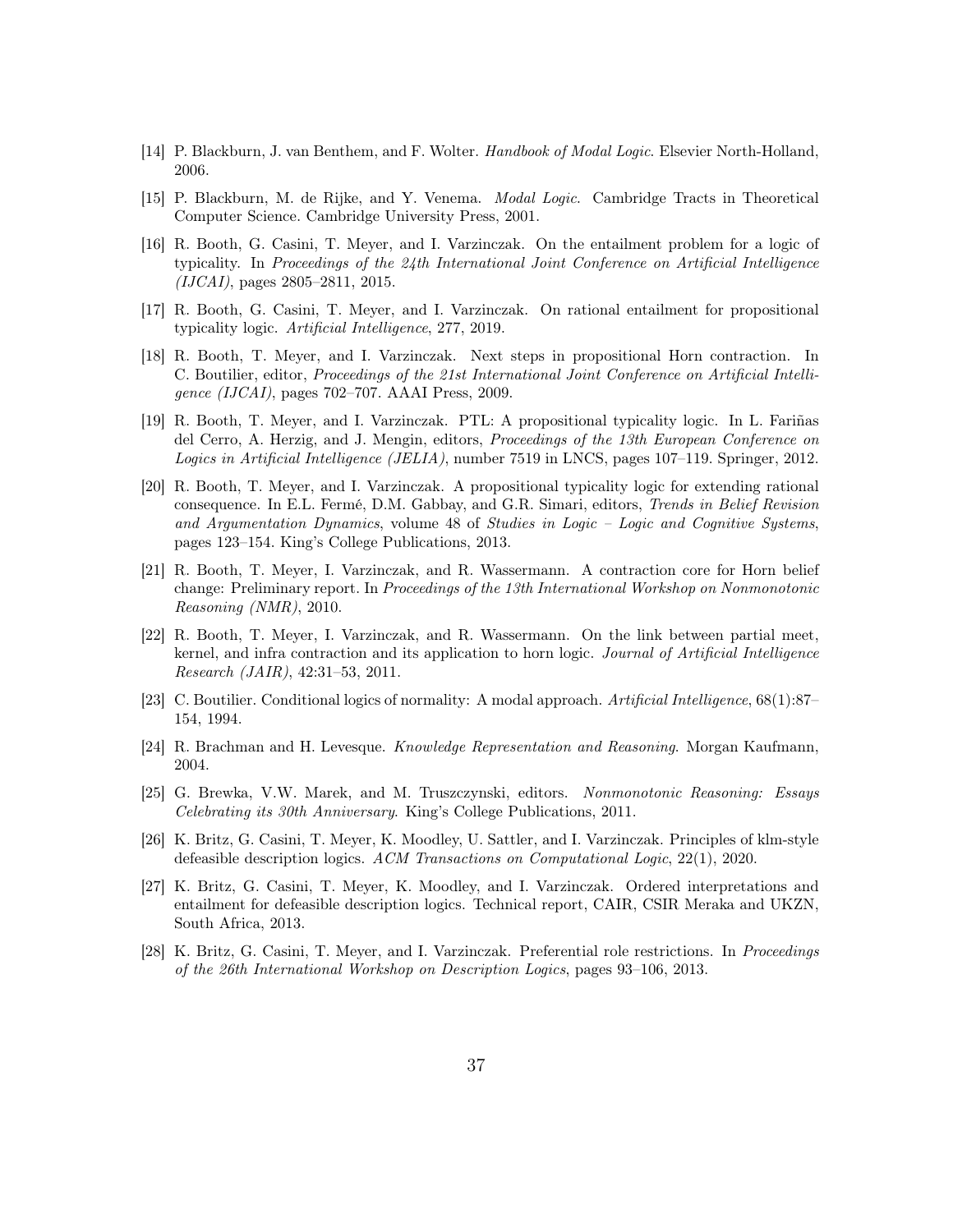- [29] K. Britz, G. Casini, T. Meyer, and I. Varzinczak. A KLM perspective on defeasible reasoning for description logics. In C. Lutz, U. Sattler, C. Tinelli, A.-Y. Turhan, and F. Wolter, editors, Description Logic, Theory Combination, and All That. Essays Dedicated to Franz Baader on the Occasion of His 60th Birthday, volume 11560, pages 147–173. Springer, 2019.
- [30] K. Britz, J. Heidema, and W. Labuschagne. Entailment, duality, and the forms of reasoning. Technical Report OUCS-2007-01, Department of Computer Science, University of Otago, 2007.
- [31] K. Britz, J. Heidema, and T. Meyer. Semantic preferential subsumption. In J. Lang and G. Brewka, editors, Proceedings of the 11th International Conference on Principles of Knowledge Representation and Reasoning (KR), pages 476–484. AAAI Press/MIT Press, 2008.
- [32] K. Britz, J. Heidema, and T. Meyer. Modelling object typicality in description logics. In A. Nicholson and X. Li, editors, Proceedings of the 22nd Australasian Joint Conference on Artificial Intelligence, number 5866 in LNAI, pages 506–516. Springer, 2009.
- [33] K. Britz, J. Heidema, and I. Varzinczak. Constrained consequence. Logica Universalis, 5(2):327– 350, 2011.
- [34] K. Britz, T. Meyer, and I. Varzinczak. Preferential reasoning for modal logics. *Electronic Notes* in Theoretical Computer Science, 278:55–69, 2011. Proceedings of the 7th Workshop on Methods for Modalities (M4M'2011).
- [35] K. Britz, T. Meyer, and I. Varzinczak. Semantic foundation for preferential description logics. In D. Wang and M. Reynolds, editors, *Proceedings of the 24th Australasian Joint Conference on* Artificial Intelligence, number 7106 in LNAI, pages 491–500. Springer, 2011.
- [36] K. Britz, T. Meyer, and I. Varzinczak. Normal modal preferential consequence. In M. Thielscher and D. Zhang, editors, Proceedings of the 25th Australasian Joint Conference on Artificial Intelligence, number 7691 in LNAI, pages 505–516. Springer, 2012.
- [37] K. Britz and I. Varzinczak. Defeasible modes of inference: A preferential perspective. In Proceedings of the 14th International Workshop on Nonmonotonic Reasoning (NMR), 2012.
- [38] K. Britz and I. Varzinczak. Defeasible modalities. In Proceedings of the 14th Conference on Theoretical Aspects of Rationality and Knowledge (TARK), pages 49–60, 2013.
- [39] K. Britz and I. Varzinczak. Introducing role defeasibility in description logics. In L. Michael and A.C. Kakas, editors, Proceedings of the 15th European Conference on Logics in Artificial Intelligence (JELIA), number 10021 in LNCS, pages 174–189. Springer, 2016.
- [40] K. Britz and I. Varzinczak. Toward defeasible  $\mathcal{SROLQ}$ . In Proceedings of the 30th International Workshop on Description Logics, 2017.
- [41] K. Britz and I. Varzinczak. Rationality and context in defeasible subsumption. In F. Ferrarotti and S. Woltran, editors, Proceedings of the 10th International Symposium on Foundations of Information and Knowledge Systems (FoIKS), number 10833 in LNCS, pages 114–132. Springer, 2018.
- [42] K. Britz and I. Varzinczak. Contextual rational closure for defeasible ALC. Annals of Mathematics and Artificial Intelligence, 2019.
- [43] K. Britz and I. Varzinczak. Preferential tableaux for contextual defeasible ALC. In S. Cerrito and A. Popescu, editors, Proceedings of the 28th International Conference on Automated Reasoning with Analytic Tableaux and Related Methods (TABLEAUX), number 11714 in LNCS. Springer, 2019.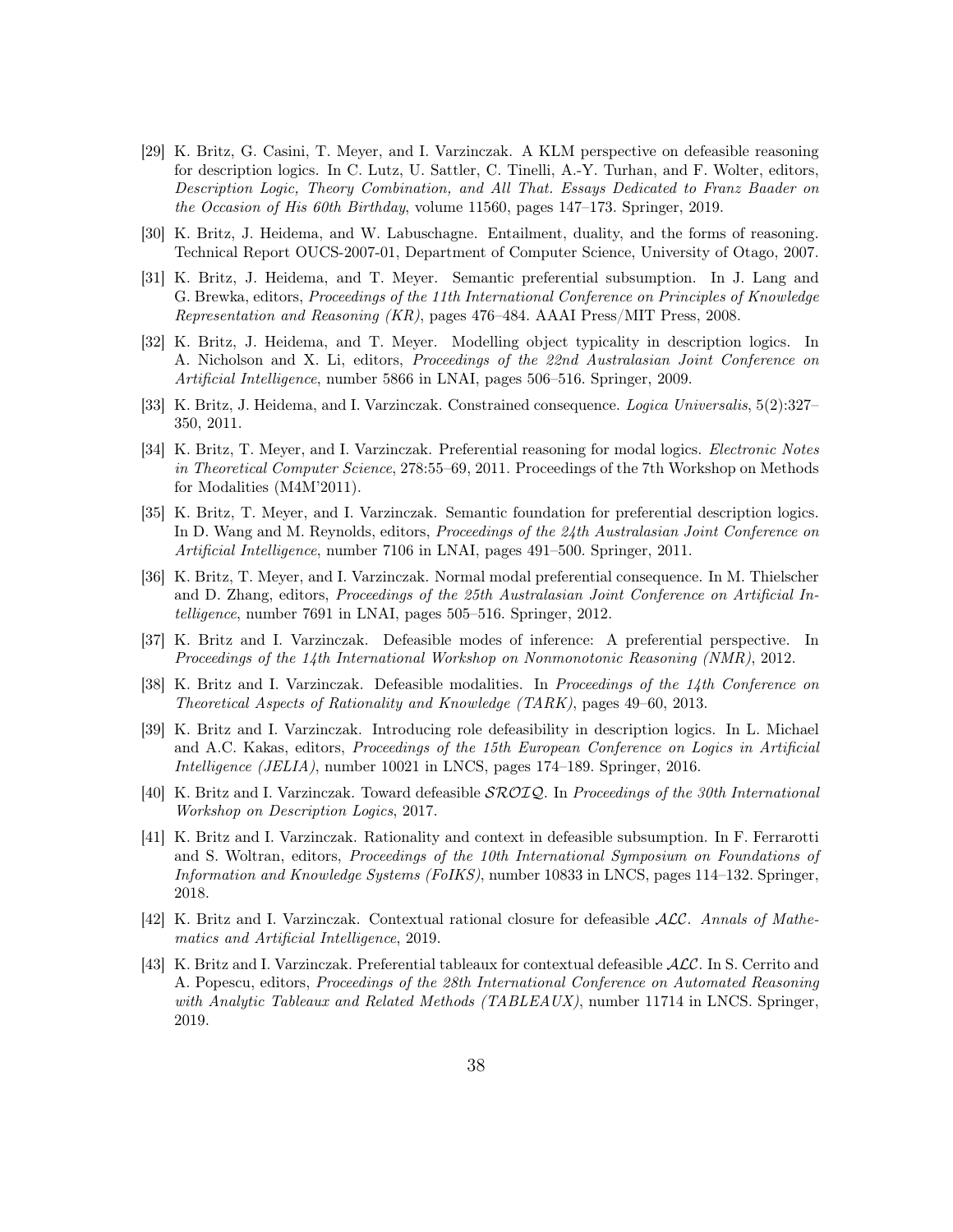- [44] G. Casini, E. Fermé, T. Meyer, and I. Varzinczak. A semantic perspective on belief change in a preferential non-monotonic framework. In M. Thielscher and F. Toni, editors, *Proceedings of the* 16th International Conference on Principles of Knowledge Representation and Reasoning (KR), pages 220–229. AAAI, 2018.
- [45] G. Casini, T. Meyer, K. Moodley, U. Sattler, and I. Varzinczak. Introducing defeasibility into OWL ontologies. In M. Arenas, O. Corcho, E. Simperl, M. Strohmaier, M. d'Aquin, K. Srinivas, P.T. Groth, M. Dumontier, J. Heflin, K. Thirunarayan, and S. Staab, editors, *Proceedings of the* 14th International Semantic Web Conference (ISWC), number 9367 in LNCS, pages 409–426. Springer, 2015.
- [46] G. Casini and U. Straccia. Rational closure for defeasible description logics. In T. Janhunen and I. Niemelä, editors, Proceedings of the 12th European Conference on Logics in Artificial Intelligence (JELIA), number 6341 in LNCS, pages 77–90. Springer-Verlag, 2010.
- [47] M.A. Castilho, A. Herzig, and I. Varzinczak. It depends on the context! A decidable logic of actions and plans based on a ternary dependence relation. In Proceedings of the 9th International Workshop on Nonmonotonic Reasoning (NMR), 2002.
- [48] C. Cayrol, F. Dupin de Saint-Cyr, and M.-C. Lagasquie-Schiex. Revision of an argumentation system. In J. Lang and G. Brewka, editors, *Proceedings of the 11th International Conference on* Principles of Knowledge Representation and Reasoning (KR), pages 124–134. AAAI Press/MIT Press, 2008.
- [49] B. Chellas. Modal logic: An introduction. Cambridge University Press, 1980.
- [50] K. Clark. Negation as failure. In H. Gallaire and J. Minker, editors, Logics and Databases, pages 293–322. Plenum Press, 1978.
- [51] G. Crocco and P. Lamarre. On the connections between nonmonotonic inference systems and conditional logics. In R. Nebel, C. Rich, and W. Swartout, editors, Proceedings of the 3rd International Conference on Principles of Knowledge Representation and Reasoning (KR), pages 565–571. Morgan Kaufmann Publishers, 1992.
- [52] B. Cuenca Grau, B. Parsia, E. Sirin, and A. Kalyanpur. Modularity and web ontologies. In P. Doherty, J. Mylopoulos, and C. Welty, editors, Proceedings of the 10th International Conference on Principles of Knowledge Representation and Reasoning (KR), pages 198–208. Morgan Kaufmann, 2006.
- [53] M. Dalal. Investigations into a theory of knowledge base revision: preliminary report. In R. Smith and T. Mitchell, editors, Proceedings of the 7th National Conference on Artificial Intelligence (AAAI), pages 475–479. Morgan Kaufmann Publishers, 1988.
- [54] J. Delgrande. A first-order logic for prototypical properties. Artificial Intelligence, 33:105–130, 1987.
- [55] J. Delgrande. An approach to default reasoning based on a first-order conditional logic: Revised report. Artificial Intelligence, 36:63–90, 1988.
- [56] J. Delgrande. Horn clause belief change: Contraction functions. In J. Lang and G. Brewka, editors, Proceedings of the 11th International Conference on Principles of Knowledge Representation and Reasoning (KR), pages 156–165. AAAI Press/MIT Press, 2008.
- [57] R. Demolombe, A. Herzig, and I. Varzinczak. Regression in modal logic. *Journal of Applied* Non-Classical Logics, 13(2):165–185, 2003.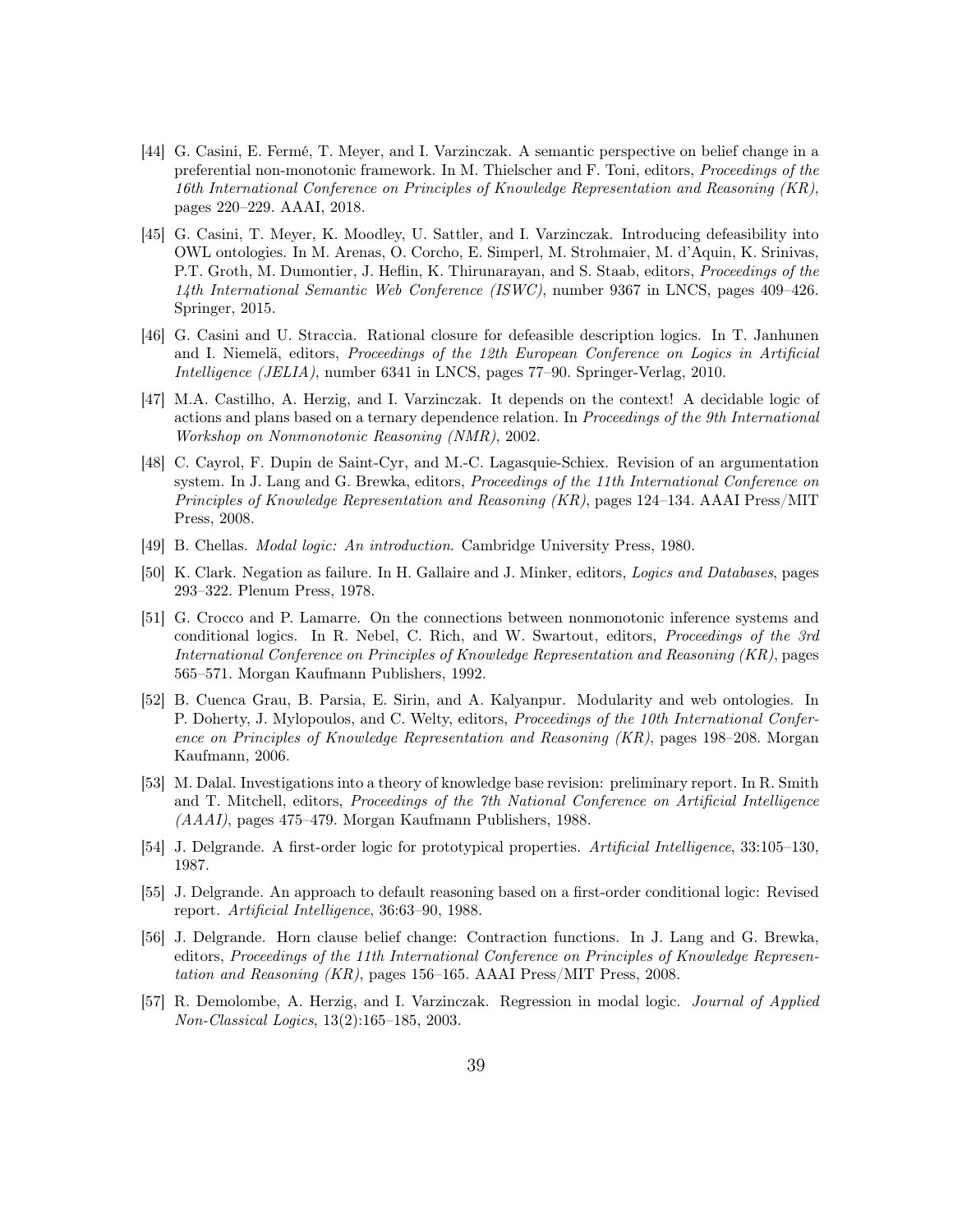- [58] H. van Ditmarsch, W. van der Hoek, and B.P. Kooi. Dynamic Epistemic Logic. Springer, 2007.
- [59] P.M. Dung. On the acceptability of arguments and its fundamental role in nonmonotonic reasoning, logic programming, and nÐperson games. Artificial Intelligence, 77(2):321–357, 1995.
- [60] J.M. Dunn and G. Restall. Relevance logic. In D.M. Gabbay and F. Günthner, editors, Handbook of Philosophical Logic, volume 6, pages 1–128. Kluwer Academic Publishers, 2002.
- [61] T. Eiter, E. Erdem, M. Fink, and J. Senko. Updating action domain descriptions. In L. Kaelbling and A. Saffiotti, editors, Proceedings of the 19th International Joint Conference on Artificial Intelligence (IJCAI), pages 418–423. Morgan Kaufmann Publishers, 2005.
- [62] R. Fagin, J. Halpern, Y. Moses, and M. Vardi. Reasoning about Knowledge. MIT Press, 1995.
- [63] E. Fermé and S.O. Hansson. AGM 25 years. Journal of Philosophical Logic, 40(2):295–331, 2011.
- [64] P. Flach and A. Kakas, editors. Abduction and induction: Essays on their relation and integration. Kluwer Academic Press, 2000.
- [65] G. Flouris, D. Plexousakis, and G. Antoniou. Generalizing the AGM postulates. In Proceedings of the 10th International Workshop on Nonmonotonic Reasoning (NMR), 2004.
- [66] E. Franconi, T. Meyer, and I. Varzinczak. Semantic diff as the basis for knowledge base versioning. In Proceedings of the 13th International Workshop on Nonmonotonic Reasoning (NMR), 2010.
- [67] N. Friedman and J.Y. Halpern. Plausibility measures and default reasoning. Journal of the ACM, 48(4):648–685, 2001.
- [68] D.M. Gabbay and K. Schlechta. Roadmap for preferential logics. Journal of Applied Non-Classical Logic, 19(1):43–95, 2009.
- [69] P. Gärdenfors. Knowledge in Flux: Modeling the Dynamics of Epistemic States. MIT Press, 1988.
- [70] P. Gärdenfors and D. Makinson. Nonmonotonic inference based on expectations. Artificial Intelligence, 65(2):197–245, 1994.
- [71] J. Garson. Modularity and relevant logic. Notre Dame Journal of Formal Logic, 30(2):207–223, 1989.
- [72] E. Gettier. Is justified true belief knowledge? Analysis, 23(6):121–123, 1963.
- [73] M. Ginsberg, editor. Readings in nonmonotonic reasoning. Morgan Kaufmann, 1987.
- [74] L. Giordano, V. Gliozzi, N. Olivetti, and G.L. Pozzato. Preferential description logics. In N. Dershowitz and A. Voronkov, editors, Logic for Programming, Artificial Intelligence, and Reasoning (LPAR), number 4790 in LNAI, pages 257–272. Springer, 2007.
- [75] L. Giordano, V. Gliozzi, N. Olivetti, and G.L. Pozzato. Reasoning about typicality in preferential description logics. In S. Hölldobler, C. Lutz, and H. Wansing, editors, Proceedings of the 11th European Conference on Logics in Artificial Intelligence (JELIA), number 5293 in LNAI, pages 192–205. Springer, 2008.
- [76] L. Giordano, V. Gliozzi, N. Olivetti, and G.L. Pozzato.  $\mathcal{ALC} + T$ : a preferential extension of description logics. Fundamenta Informaticae, 96(3):341–372, 2009.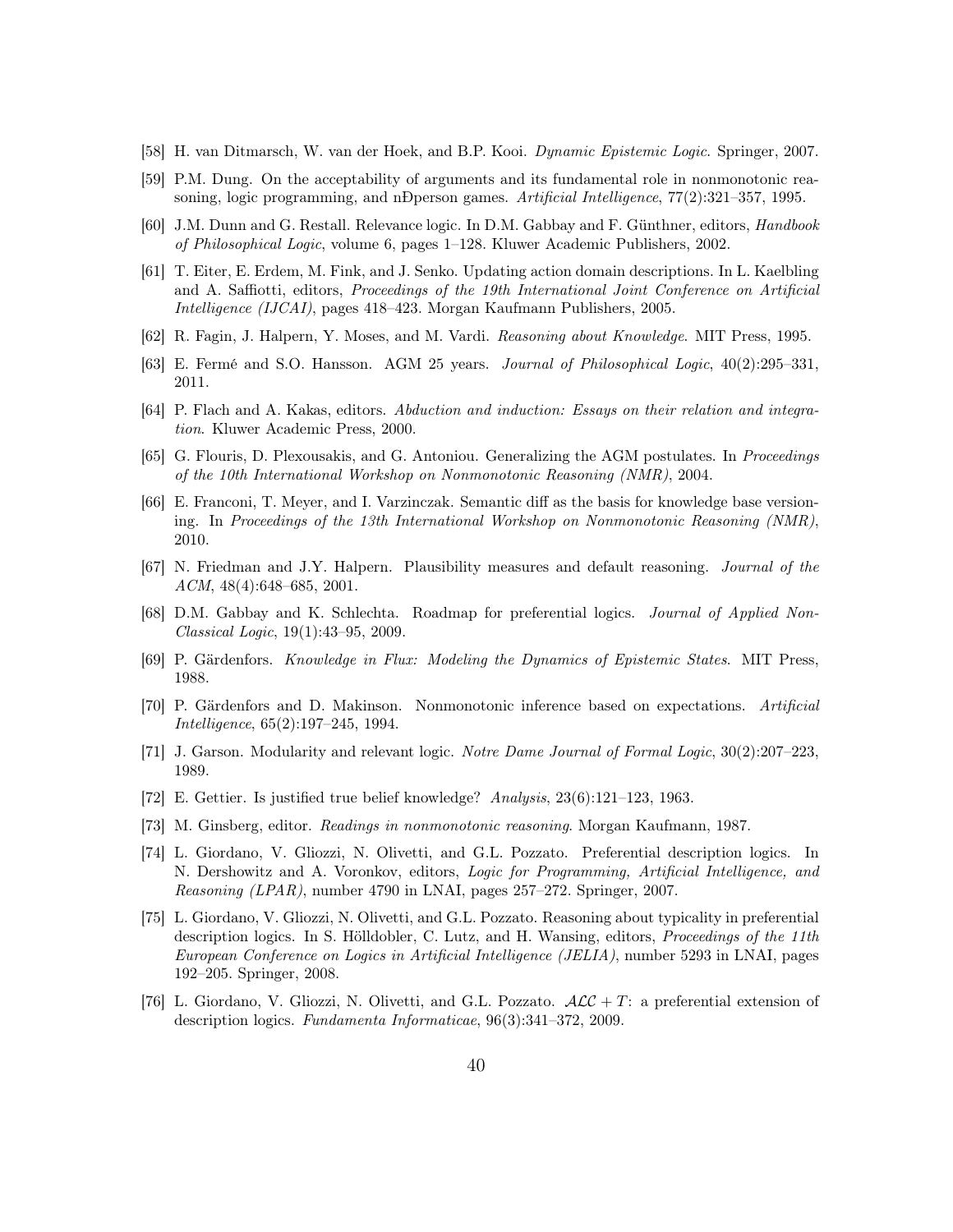- [77] L. Giordano, V. Gliozzi, N. Olivetti, and G.L. Pozzato. A minimal model semantics for nonmonotonic reasoning. In L. Fariñas del Cerro, A. Herzig, and J. Mengin, editors, Proceedings of the 13th European Conference on Logics in Artificial Intelligence (JELIA), number 7519 in LNCS, pages 228–241. Springer, 2012.
- [78] L. Giordano, V. Gliozzi, N. Olivetti, and G.L. Pozzato. A non-monotonic description logic for reasoning about typicality. Artificial Intelligence, 195:165–202, 2013.
- [79] L. Giordano, V. Gliozzi, N. Olivetti, and G.L. Pozzato. Semantic characterization of rational closure: From propositional logic to description logics. Artificial Intelligence, 226:1–33, 2015.
- [80] R. Goré. Tableau methods for modal and temporal logics. In M. D'Agostino, D.M. Gabbay, R. Hähnle, and J. Posegga, editors, Handbook of Tableau Methods, pages 297–396. Kluwer Academic Publishers, 1999.
- [81] S.O. Hansson. A Textbook of Belief Dynamics: Theory Change and Database Updating. Kluwer Academic Publishers, 1999.
- [82] D. Harel, J. Tiuryn, and D. Kozen. Dynamic Logic. MIT Press, 2000.
- [83] F. van Harmelen, V. Lifschitz, and B. Porter, editors. Handbook of Knowledge Representation. Elsevier Science, 2008.
- [84] J. Hawthorne. Nonmonotonic conditionals that behave like conditional probabilities above a threshold. Journal of Applied Logic,  $5(4):625-637$ ,  $2007$ .
- [85] A. Herzig, L. Perrussel, and I. Varzinczak. Elaborating domain descriptions. In G. Brewka, S. Coradeschi, A. Perini, and P. Traverso, editors, Proceedings of the 17th European Conference on Artificial Intelligence (ECAI), pages 397–401. IOS Press, 2006.
- [86] A. Herzig and I. Varzinczak. Domain descriptions should be modular. In R. López de Mántaras and L. Saitta, editors, Proceedings of the 16th European Conference on Artificial Intelligence (ECAI), pages 348–352. IOS Press, 2004.
- [87] A. Herzig and I. Varzinczak. Cohesion, coupling and the meta-theory of actions. In L. Kaelbling and A. Saffiotti, editors, Proceedings of the 19th International Joint Conference on Artificial Intelligence (IJCAI), pages 442–447. Morgan Kaufmann Publishers, 2005.
- [88] A. Herzig and I. Varzinczak. On the modularity of theories. In R. Schmidt, I. Pratt-Hartmann, M. Reynolds, and H. Wansing, editors, Advances in Modal Logic, 5, pages 93–109. King's College Publications, 2005.
- [89] A. Herzig and I. Varzinczak. A modularity approach for a fragment of ALC. In M. Fisher, W. van der Hoek, B. Konev, and A. Lisitsa, editors, Proceedings of the 10th European Conference on Logics in Artificial Intelligence (JELIA), number 4160 in LNAI, pages 216–228. Springer-Verlag, 2006.
- [90] A. Herzig and I. Varzinczak. Metatheory of actions: beyond consistency. Artificial Intelligence, 171:951–984, 2007.
- [91] A. Heyting. Intuitionism: An Introduction. North-Holland, 3 edition, 1971.
- [92] H. Katsuno and A. Mendelzon. Propositional knowledge base revision and minimal change. Artificial Intelligence, 3(52):263–294, 1991.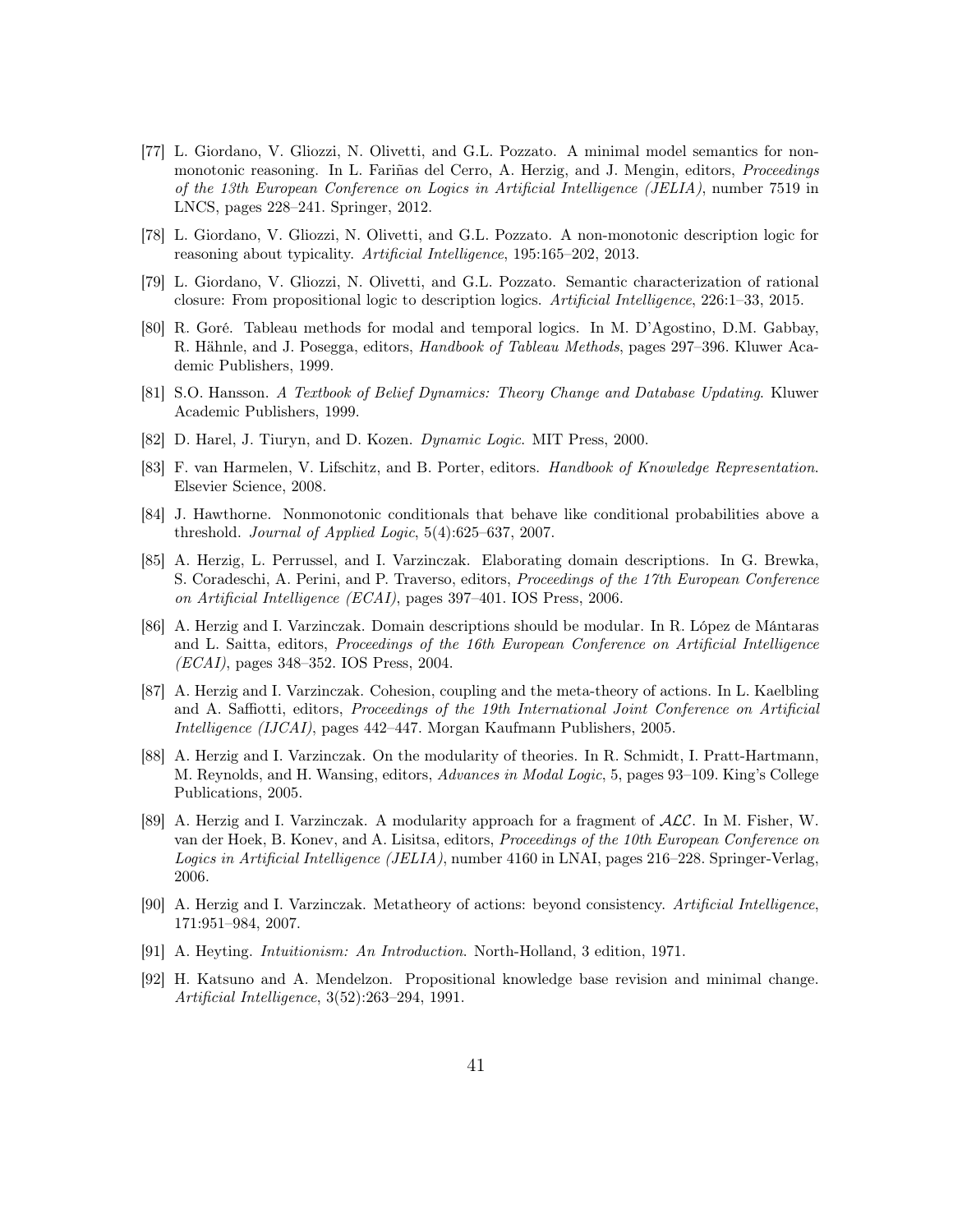- [93] B. Konev, D. Walther, and F. Wolter. The logical difference problem for description logic terminologies. In A. Armando, P. Baumgartner, and G. Dowek, editors, *Proceedings of the 4th* International Joint Conference on Automated Reasoning (IJCAR), number 5195 in LNAI, pages 259–274. Springer-Verlag, 2008.
- [94] S. Konieczny, J. Lang, and P. Marquis.  $DA^2$  merging operators. Artificial Intelligence, 157:49–79, 2004.
- [95] R. Kontchakov, F. Wolter, and M. Zakharyaschev. Can you tell the difference between DL-Lite ontologies? In J. Lang and G. Brewka, editors, *Proceedings of the 11th International* Conference on Principles of Knowledge Representation and Reasoning (KR), pages 285–295. AAAI Press/MIT Press, 2008.
- [96] S. Kraus, D. Lehmann, and M. Magidor. Nonmonotonic reasoning, preferential models and cumulative logics. Artificial Intelligence, 44:167–207, 1990.
- [97] J. Lang, F. Lin, and P. Marquis. Causal theories of action a computational core. In V. Sorge, S. Colton, M. Fisher, and J. Gow, editors, Proceedings of the 18th International Joint Conference on Artificial Intelligence (IJCAI), pages 1073–1078. Morgan Kaufmann, 2003.
- [98] N. Laverny and J. Lang. From knowledge-based programs to graded belief-based programs, part I: on-line reasoning. Synthese, 147:277–321, 2005.
- [99] D. Lehmann. Another perspective on default reasoning. Annals of Mathematics and Artificial Intelligence, 15(1):61–82, 1995.
- [100] D. Lehmann. Stereotypical reasoning: logical properties. Logic Journal of IGPL, 6(1):49–58, 1998.
- [101] D. Lehmann and M. Magidor. Preferential logics: the predicate calculus case. In Proceedings of TARK, pages 57–72, 1990.
- [102] D. Lehmann and M. Magidor. What does a conditional knowledge base entail? Artificial Intelligence, 55:1–60, 1992.
- [103] K. Lehrer and T. Paxson. Undefeated justified true belief. The Journal of Philosophy, 66(8):225– 237, 1969.
- [104] H. Levesque and G. Lakemeyer. The Logic of Knowledge Bases. MIT Press, 2001.
- [105] D. Makinson. Bridges from Classical to Nonmonotonic Logic, volume 5 of Texts in Computing. King's College Publications, 2005.
- [106] D. Makinson. How to go nonmonotonic. In Handbook of Philosophical Logic, volume 12, pages 175–278. Springer, 2 edition, 2005.
- [107] J. McCarthy. Programs with common sense. In Proceedings of the Teddington Conference on the Mechanization of Thought Processes, pages 75–91, 1959.
- [108] J. McCarthy. Circumscription, a form of nonmonotonic reasoning. Artificial Intelligence, 13(1- 2):27–39, 1980.
- [109] J. McCarthy. Applications of circumscription to formalizing common-sense knowledge. Artificial Intelligence, 28(1):89–116, 1986.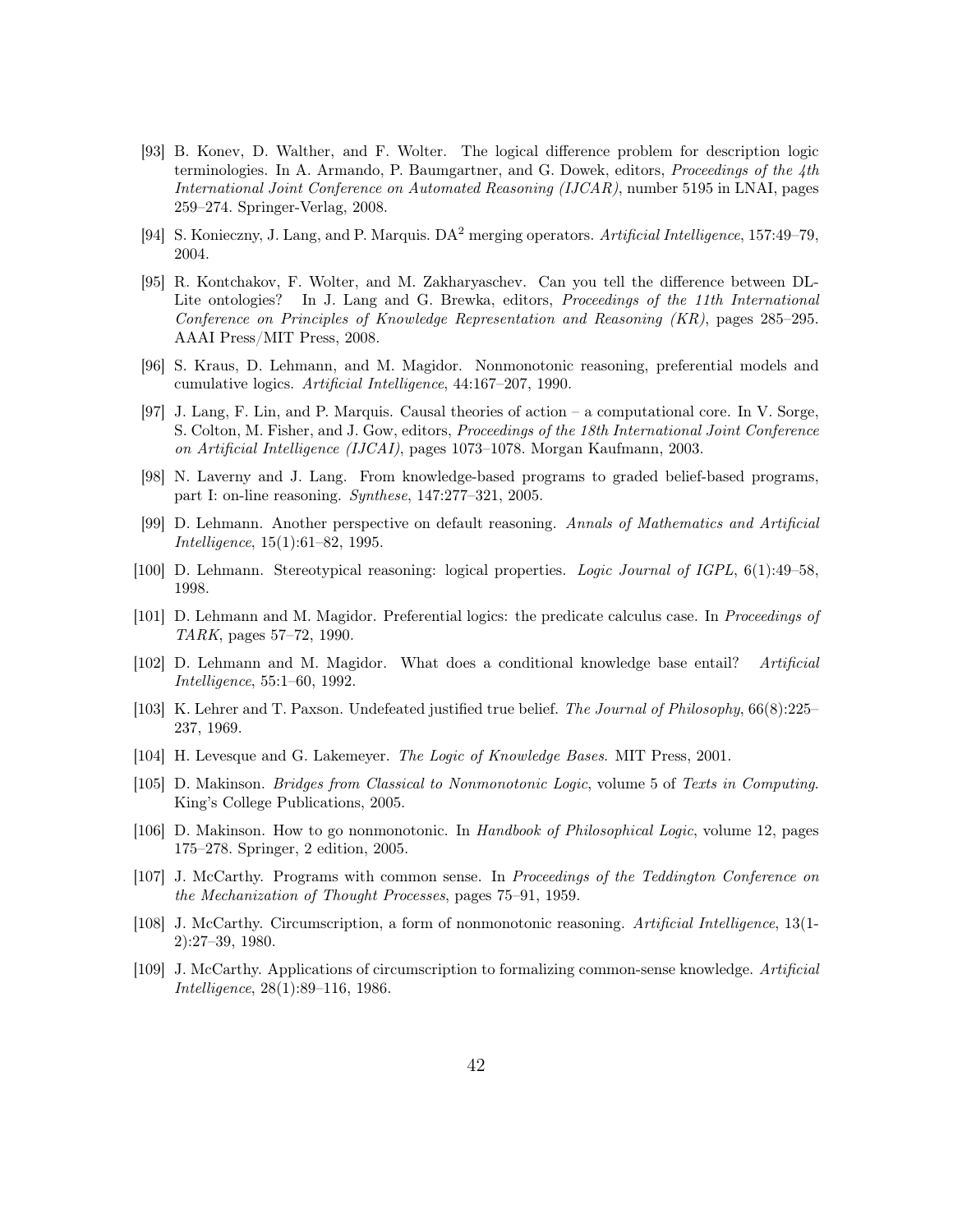- [110] P. McNamara. Deontic logic. In D.M. Gabbay and J. Woods, editors, Handbook of the History of Logic, volume 7: Logic and the Modalities in the Twentieth Century, pages 197–288. Elsevier North-Holland, 2006.
- [111] E. Mendelson. Introduction to Mathematical Logic. D. Van Nostrand Company, 4 edition, 1997.
- [112] T. Meyer, K. Lee, and R. Booth. Knowledge integration for description logics. In Proceedings of the 21st National Conference on Artificial Intelligence (AAAI), pages 645–650. AAAI Press/MIT Press, 2005.
- [113] K. Moodley. Debugging and repair of description logic ontologies. M.Sc. thesis, University of KwaZulu-Natal, Durban, South Africa, 2011.
- [114] R. Moore. Semantical considerations for nonmonotonic logic. Artificial Intelligence, 25:75–94, 1985.
- [115] E. Mueller. Commonsense Reasoning. Morgan Kaufmann, 2006.
- [116] N. Noy and M. Musen. PromptDiff: A fixed-point algorithm for comparing ontology versions. In R. Dechter, M. Kearns, and R. Sutton, editors, *Proceedings of the 18th National Conference* on Artificial Intelligence (AAAI), pages 744–750. AAAI Press/MIT Press, 2002.
- [117] D. Nute, editor. Defeasible Deontic Logic, volume 263 of Synthèse Library. Kluwer Academic Publishers, 1997.
- [118] J. Pearl. System Z: a natural ordering of defaults with tractable applications to nonmonotonic reasoning. In Proceedings of the 3rd Conference on Theoretical Aspects of Rationality and Knowledge (TARK), 1990.
- [119] J. Pearl. Causality: Models, Reasoning, and Inference. Cambridge University Press, 2 edition, 2009.
- [120] R. Pressman. Software Engineering: A Practitioner's Approach. McGraw-Hill, 1992.
- [121] G. Priest. Paraconsistent logic. In D.M. Gabbay and F. Günthner, editors, Handbook of Philosophical Logic, volume 6, pages 287–393. Kluwer Academic Publishers, 2nd edition, 2002.
- [122] J. Quantz and V. Royer. A preference semantics for defaults in terminological logics. In Proceedings of the 3rd International Conference on Principles of Knowledge Representation and Reasoning (KR), pages 294–305, 1992.
- [123] R. Reiter. On closed world data bases. In H. Gallaire and J. Minker, editors, Logics and Databases, pages 119–140. Plenum Press, 1978.
- [124] R. Reiter. A logic for default reasoning. Artificial Intelligence, 13(1-2):81–132, 1980.
- [125] R. Reiter. Knowledge in Action: Logical Foundations for Specifying and Implementing Dynamical Systems. MIT Press, 2001.
- [126] G. Restall. Relevant and substructural logics. In D.M. Gabbay and J. Woods, editors, *Handbook* of the History of Logic, volume 7: Logic and the Modalities in the Twentieth Century, pages 289–398. Elsevier North-Holland, 2006.
- [127] M. Shanahan. Solving the frame problem: a mathematical investigation of the common sense law of inertia. MIT Press, 1997.